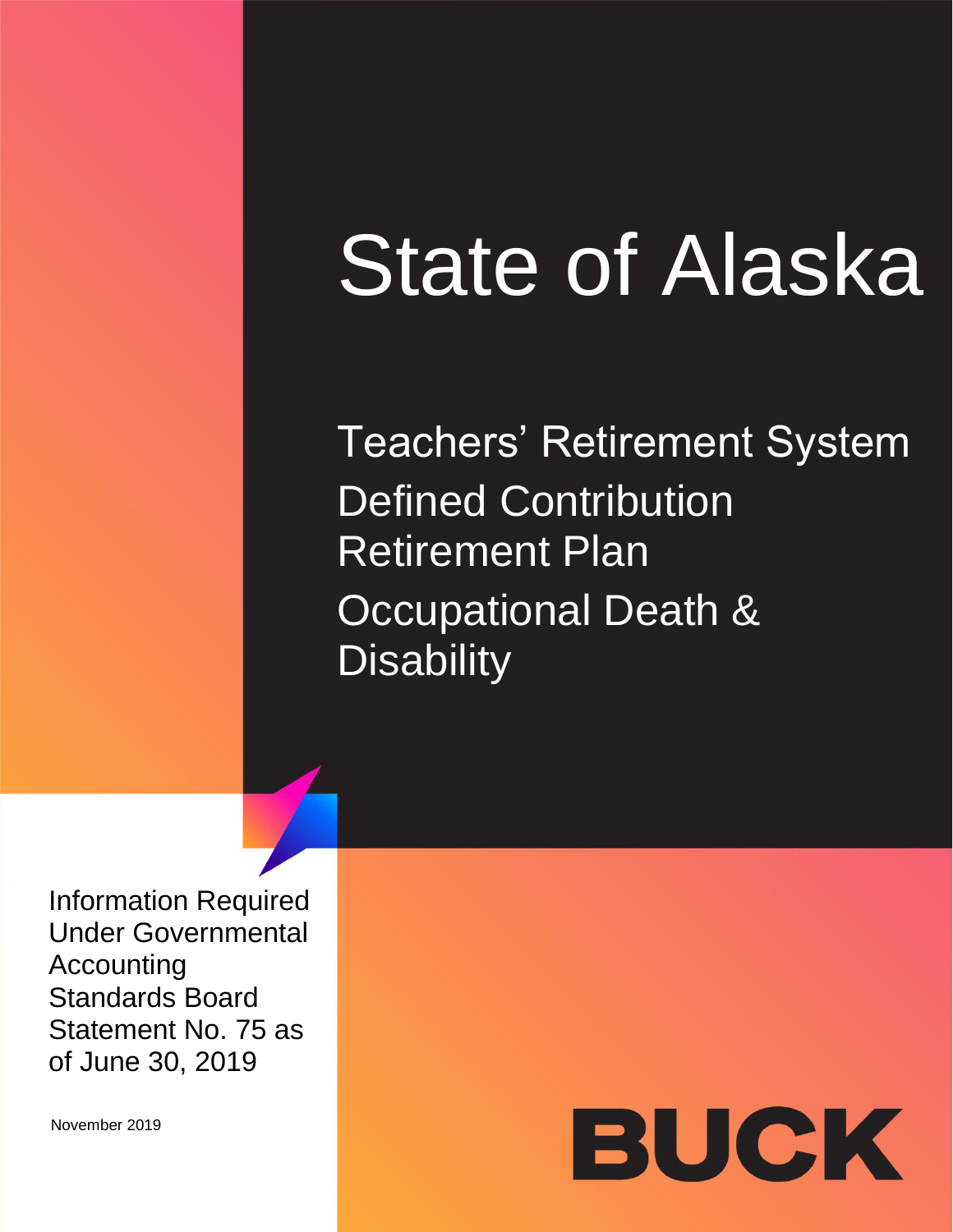

November 20, 2019

State of Alaska The Alaska Retirement Management Board The Department of Revenue, Treasury Division The Department of Administration, Division of Retirement and Benefits P.O. Box 110203 Juneau, AK 99811-0203

## **Re: GASB 75 Report as of June 30, 2019 for June 30, 2020 Reporting – TRS DCR Occupational Death & Disability**

Dear Members of The Alaska Retirement Management Board, The Department of Revenue and The Department of Administration:

We have prepared the required accounting information for Governmental Accounting Standards Board (GASB) Statement No. 75 (GASB 75) for the State of Alaska Teachers' Retirement System Defined Contribution Retirement Plan (TRS DCR) for June 30, 2020 reporting based on a measurement date of June 30, 2019. Under GASB 75, accounting information prepared under GASB 74 as of June 30, 2019 (as previously provided) serves as the basis for these disclosures. Please refer to the GASB 74 report dated October 1, 2019 for any supplemental information or documentation.

This report covers the occupational death & disability portion of TRS DCR. A separate GASB 75 report will be issued for the retiree medical portion of TRS DCR.

We certify that the information contained in this report has been prepared in accordance with generally accepted actuarial principles and practices. To the best of our knowledge, the information fairly presents the actuarial position of TRS DCR in accordance with the requirements of GASB 75 as of the June 30, 2019 measurement date.

The Alaska Retirement Management Board (ARMB) and staff of the State of Alaska and its auditors may use this report for the review of the operation of TRS DCR. The report may also be used in the preparation of State of Alaska's and participating employers' audited financial statements. Use of this report for any other purpose or by anyone other than the ARMB, the staff of the State of Alaska or its auditors may not be appropriate and may result in mistaken conclusions because of failure to understand applicable assumptions, methods, or inapplicability of the report for that purpose. Because of the risk of misinterpretation of actuarial results, we recommend requesting our advanced review of any statement to be based on information contained in this report. Buck will accept no liability for any such statement made without prior review by Buck.

Future actuarial measurements may differ significantly from current measurements due to plan experience differing from that anticipated by the economic and demographic assumptions, changes in assumptions, changes expected as part of the natural operation of the methodology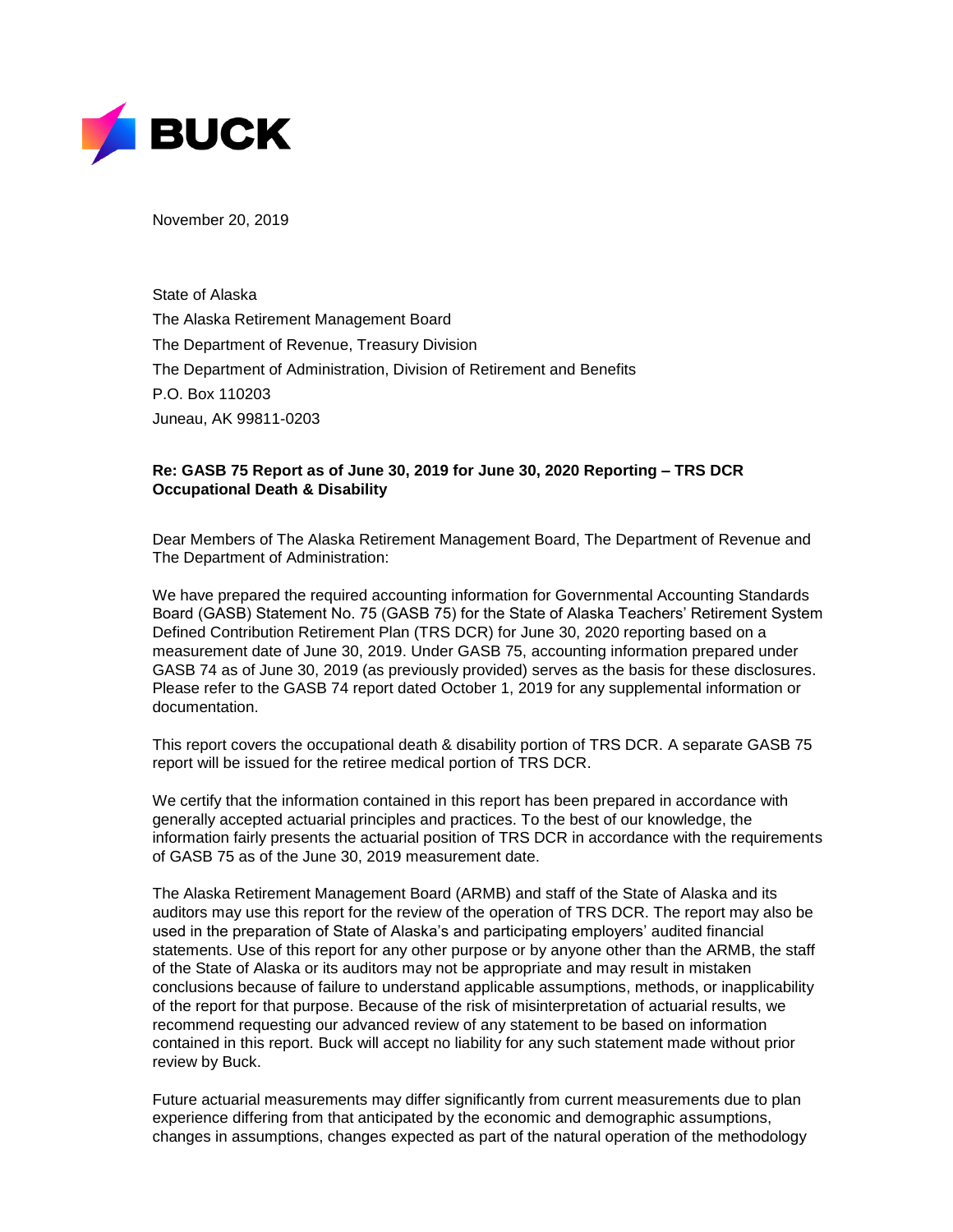used for these measurements, and changes in plan provisions or applicable law. Retiree group benefits models necessarily rely on the use of approximations and estimates and are sensitive to changes in these approximations and estimates. Small variations in these approximations and estimates may lead to significant changes in actuarial measurements. An analysis of the potential range of such future differences is beyond the scope of this report, except for the GASB 75 required disclosure of the sensitivity of net OPEB liability to changes in the discount rate.

The information in this report was prepared based on the actuarial assumptions and methods used in the June 30, 2018 actuarial valuation of TRS DCR, except as noted herein. We rolled forward the liabilities from that date to the June 30, 2019 measurement date, as GASB 75 permits. In our opinion, the actuarial assumptions used are appropriate for purposes of the valuation and are reasonably related to the experience of TRS DCR and to reasonable long-term expectations.

In preparing the actuarial results, we have relied upon information provided by staff of the State of Alaska regarding plan provisions, participants, assets, contributions and other matters used in the June 30, 2018 actuarial valuation of TRS DCR. Although we did not audit the data, we reviewed the data for reasonableness and consistency with June 30, 2017 information. The accuracy of the results presented herein is dependent on the accuracy of the data. We also reflected the information contained in the June 30, 2019 asset statements that were provided to us by staff of the State of Alaska on September 24, 2019.

Where presented, the "net OPEB liability" and "plan fiduciary net position as a percentage of the total OPEB liability" are measured on a market value of assets basis. These items presented may be appropriate for GASB 75 reporting but make no assessment regarding the cost to settle (i.e., purchase annuities) to cover any portion of the plan's liabilities.

This report was prepared under our supervision and in accordance with all applicable Actuarial Standards of Practice. We are Fellows of the Society of Actuaries, Enrolled Actuaries and Members of the American Academy of Actuaries. We meet the Qualification Standards of the American Academy of Actuaries to render the actuarial opinions contained herein.

We are available to discuss this report with you at your convenience. David can be reached at (602) 803-6174 and Scott can be reached at (216) 315-1929.

Respectfully submitted,

 $Q. L K Q$ 

David J. Kershner, FSA, EA, MAAA, FCA Scott Young, FSA, EA, MAAA Principal Director Buck Buck

Scott Young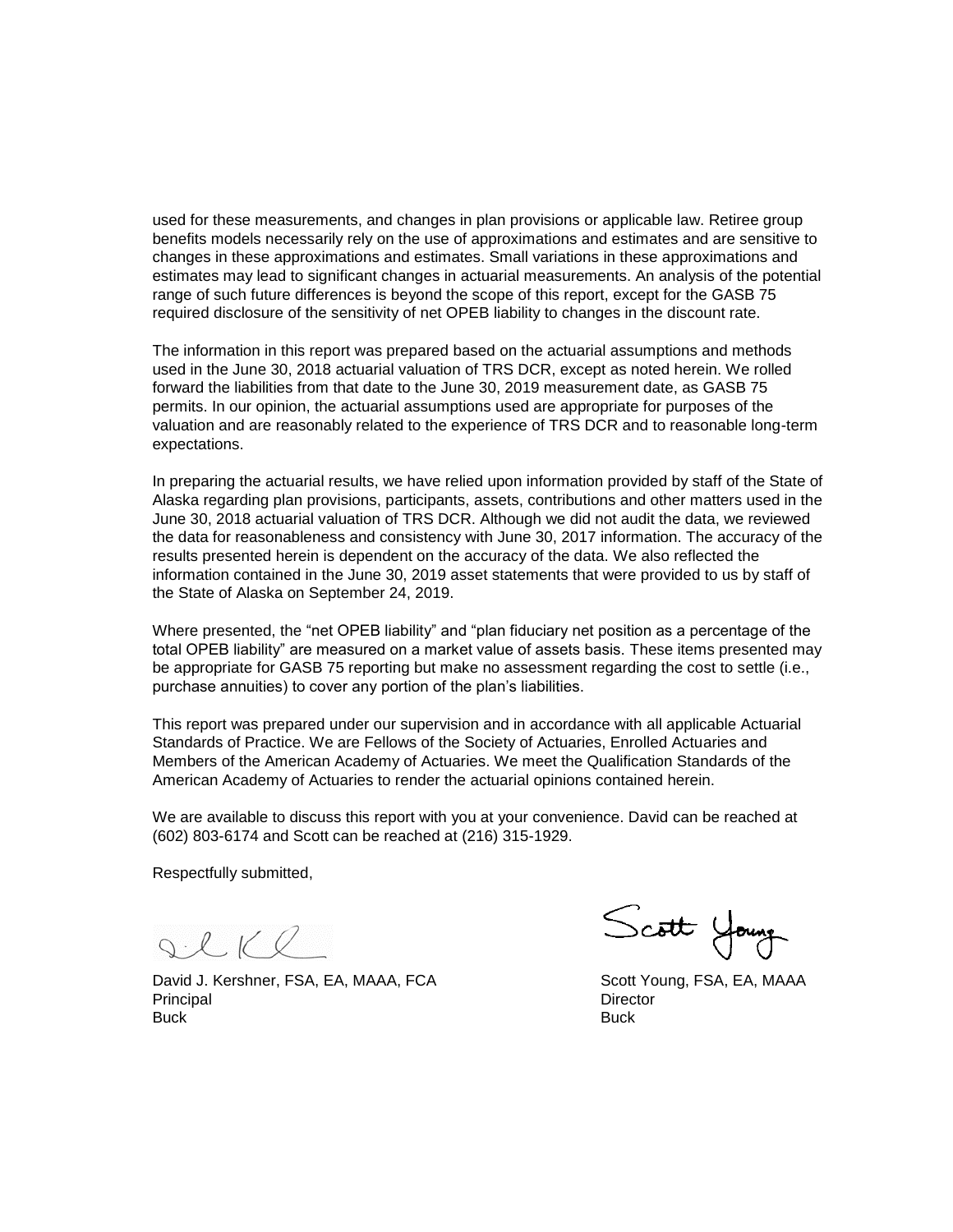# **Contents**

| .22                                                                                                   |  |
|-------------------------------------------------------------------------------------------------------|--|
| Schedule A - Employers' Allocation of Net OPEB Liability as of June 30, 2018                          |  |
| Schedule B - Employers' Allocation of Net OPEB Liability as of June 30, 2019                          |  |
| Schedule C - Employers' Allocation of OPEB Amounts as of June 30, 2019                                |  |
| Schedule D - Employers' Allocation of Recognition of Deferred Outflows/Inflows as of June 30,<br>2019 |  |
| Schedule E - Contribution History                                                                     |  |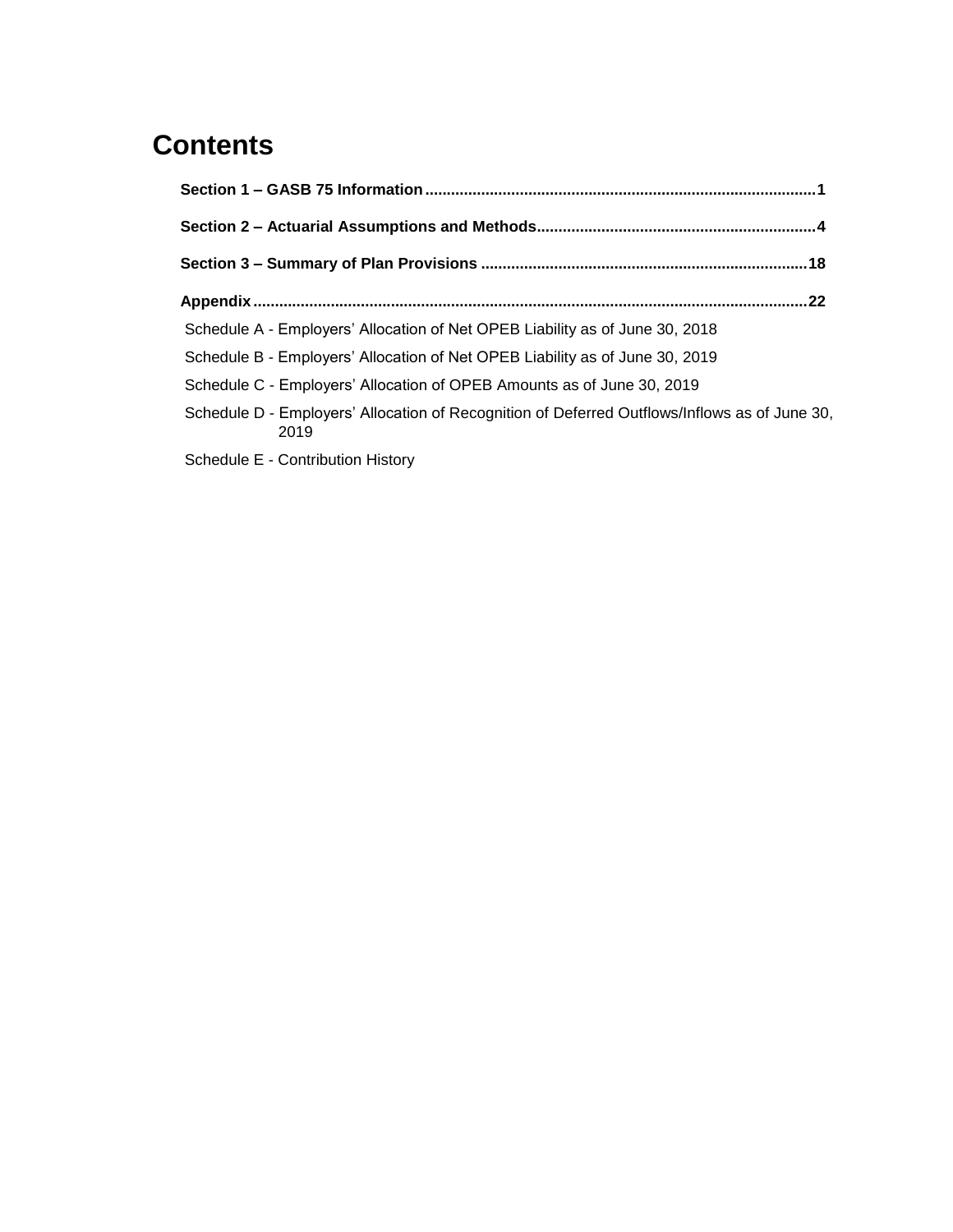# <span id="page-4-0"></span>**Section 1 – GASB 75 Information**

## **OPEB Expense**

| <b>Measurement Date</b>                      | June 30, 2019   | June 30, 2018   |
|----------------------------------------------|-----------------|-----------------|
| <b>Reporting Date</b>                        | June 30, 2020   | June 30, 2019   |
| Service cost                                 | \$<br>275,000   | \$<br>259,000   |
| Interest cost                                | 44,000          | 41,000          |
| Expected return on assets                    | (291,000)       | (282,000)       |
| Current period effect of benefit changes     | 0               |                 |
| Current period difference between expected   |                 |                 |
| and actual experience                        | (30, 110)       | (24, 314)       |
| Current period effect of changes in          |                 |                 |
| assumptions                                  | (549)           | Ω               |
| Current period difference between projected  |                 |                 |
| and actual investment earnings               | 9,600           | (1,600)         |
| Member contributions                         | O               | O               |
| Administrative expenses                      | 0               | O               |
| Service purchases and plan transfers         | 0               | 0               |
| Current period recognition of prior years'   |                 |                 |
| deferred outflows of resources               | 0               | 0               |
| Current period recognition of prior years'   |                 |                 |
| deferred inflows of resources                | (58, 329)       | (32, 415)       |
| <b>Other Additions Less Other Deductions</b> | O               |                 |
| Total                                        | (51, 388)<br>\$ | \$<br>(40, 329) |

The employers' allocation of the OPEB expense for June 30, 2020 reporting is shown in Schedule C in the Appendix.

The difference between projected and actual investment earnings is recognized over 5 years.

The effects of changes in assumptions and differences between expected and actual experience are recognized over the average future working lifetime. This period is:

- 9.1 years as of June 30, 2018 (for the June 30, 2019 measurement date)
- 10.2 years as of June 30, 2017 (for the June 30, 2018 measurement date)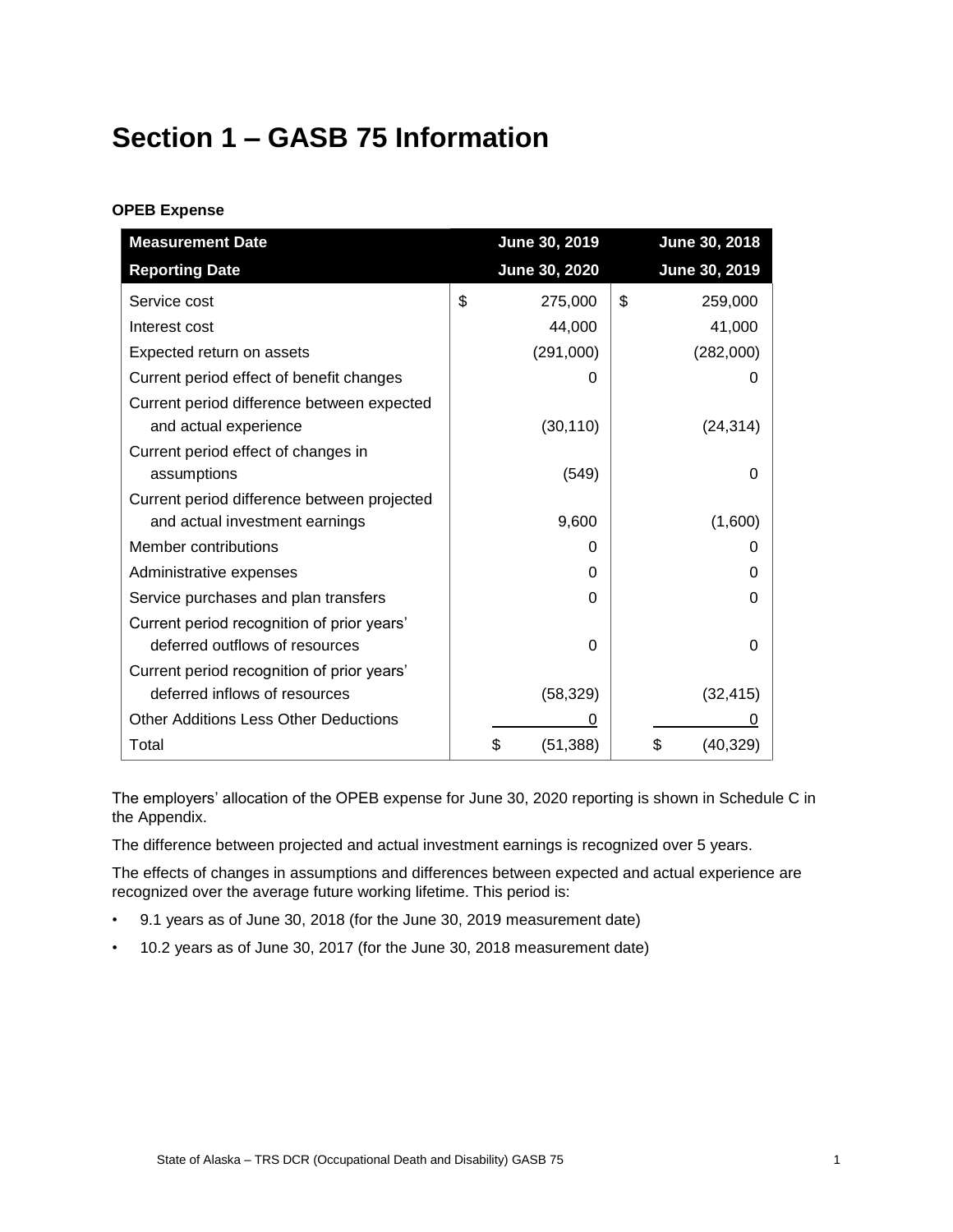#### **Actuarial Assumptions**

The total OPEB liability as of the June 30, 2019 measurement date was determined by an actuarial valuation as of June 30, 2018 using the actuarial assumptions outlined in Section 2, and rolled forward to June 30, 2019.

The actuarial assumptions used in the June 30, 2018 actuarial valuation were based on the results of an actuarial experience study for the period July 1, 2013 to June 30, 2017, resulting in changes in actuarial assumptions adopted by the Alaska Retirement Management Board in January 2019 to better reflect expected future experience.

#### **Actuarial Cost Method**

Entry Age Normal – Level Percentage of Payroll

#### **Asset Valuation Method**

Invested assets are reported at fair value.

#### **Allocation of Net OPEB Liability**

The employers' allocations of net OPEB liability as of the June 30, 2018 and June 30, 2019 measurement dates are shown in Schedule A and Schedule B, respectively, in the Appendix.

#### **Allocation of Deferred Outflows/Inflows of Resources**

The employers' allocation of deferred outflows/inflows of resources as of the June 30, 2019 measurement date is shown in Schedule C in the Appendix.

The chart below provides details of the deferred inflows/outflows as of the June 30, 2019 measurement date:

| <b>Date Created</b> | <b>Type</b>              | <b>Original Amortization</b><br>Period | <b>Deferred</b><br>(Inflow)/Outflow as of<br>June 30, 2019 |
|---------------------|--------------------------|----------------------------------------|------------------------------------------------------------|
| June 30, 2017       | Asset Gain               | 5 years                                | \$<br>(62,000)                                             |
| June 30, 2017       | <b>Liability Gain</b>    | 10.6 years                             | \$<br>(10, 755)                                            |
| June 30, 2018       | Asset Gain               | 5 years                                | \$<br>(4,800)                                              |
| June 30, 2018       | <b>Liability Gain</b>    | 10.2 years                             | \$<br>(199, 373)                                           |
| June 30, 2019       | <b>Assumption Change</b> | 9.1 years                              | \$<br>(4, 451)                                             |
| June 30, 2019       | Asset Loss               | 5 years                                | \$<br>38,400                                               |
| June 30, 2019       | <b>Liability Gain</b>    | 9.1 years                              | \$<br>(243, 890)                                           |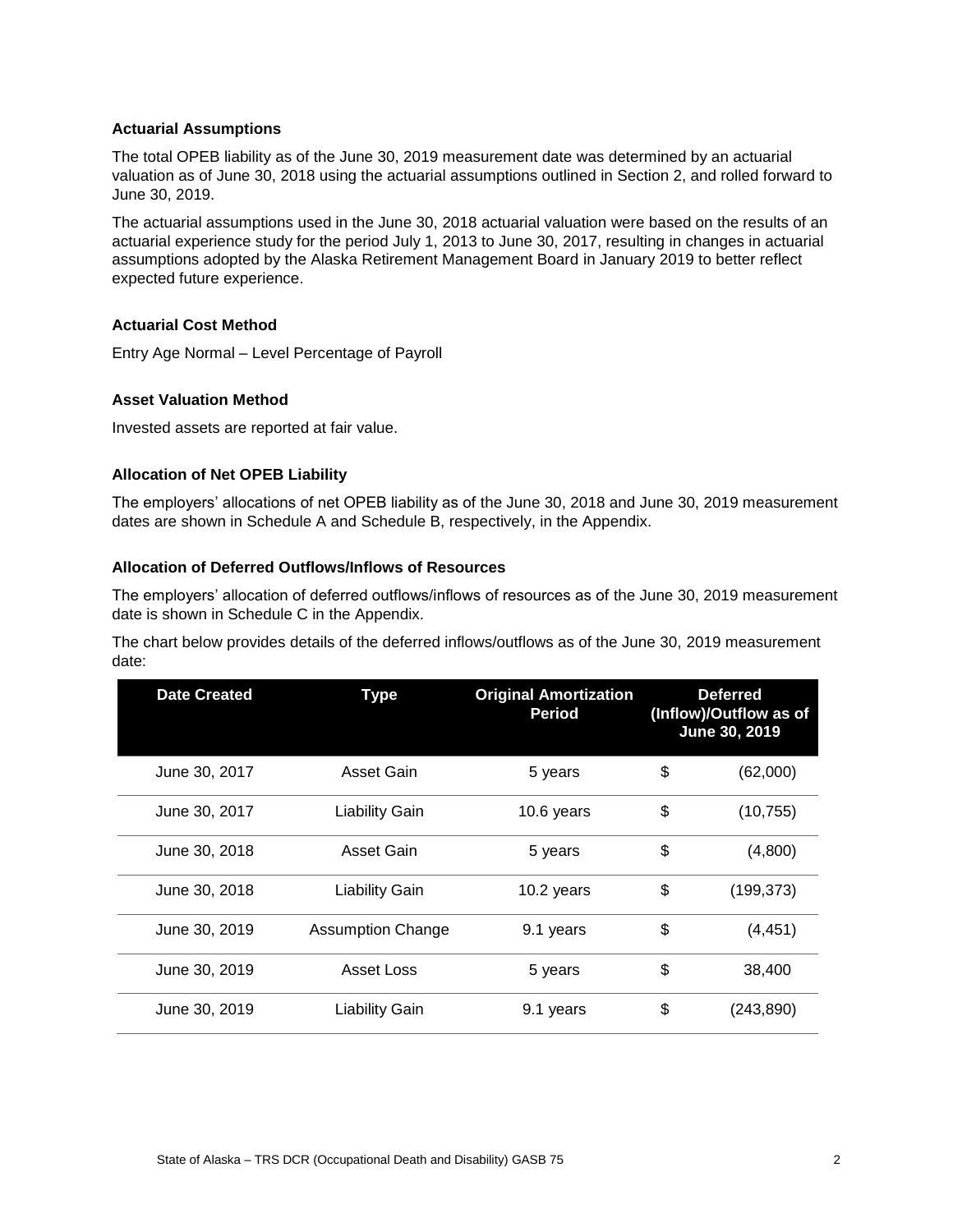#### **Allocation of Future Years' Recognition of Deferred Outflows/Inflows**

The employers' allocation of recognition of the deferred outflows/inflows as of the June 30, 2019 measurement date for each of the next five fiscal years and thereafter is shown in Schedule D in the Appendix. These amounts include recognition of the deferred outflows/inflows from prior years.

#### **Allocation Methodology**

Amounts for the June 30, 2018 measurement date were allocated to employers using the FY2018 TRS DCR retiree medical allocation methodology.

Amounts for the June 30, 2019 measurement date were allocated to employers based on each employer's occupational death and disability contribution relative to the total employer occupational death and disability contributions made in FY2019.

#### **Sensitivity of the net OPEB liability to changes in the discount rate.**

The table below shows the development of the net OPEB liability as of June 30, 2019 using the discount rate of 7.38%, as well as a discount rate that is one percentage point lower (6.38%) or one percentage point higher (8.38%) than the current rate (\$ in thousands):

|                                                  | 1.00% Decrease |         | <b>Current</b><br><b>Discount Rate</b> |    | 1.00% Increase |  |
|--------------------------------------------------|----------------|---------|----------------------------------------|----|----------------|--|
|                                                  |                | (6.38%) | (7.38%)                                |    | (8.38%)        |  |
| Service cost                                     | \$             | 294     | \$<br>275                              | \$ | 257            |  |
| Interest                                         |                | 39      | 44                                     |    | 49             |  |
| Benefit payments                                 |                | (24)    | (24)                                   |    | (24)           |  |
| Net change to inflows/outflows                   |                | (289)   | (279)                                  |    | (268)          |  |
| Net change in total OPEB liability               | \$             | 20      | \$<br>16                               | \$ | 14             |  |
| <b>Total OPEB liability-beginning</b>            | \$             | 273     | \$<br>291                              | \$ | 301            |  |
| Total OPEB liability-ending (a)                  | \$             | 293     | \$<br>307                              | \$ | 315            |  |
| Plan fiduciary net position-ending (b)           | \$             | 4,328   | \$<br>4,328                            | \$ | 4,328          |  |
| Plan's net OPEB liability (asset)-ending (a)-(b) | \$             | (4,035) | \$<br>(4,021)                          | \$ | (4,013)        |  |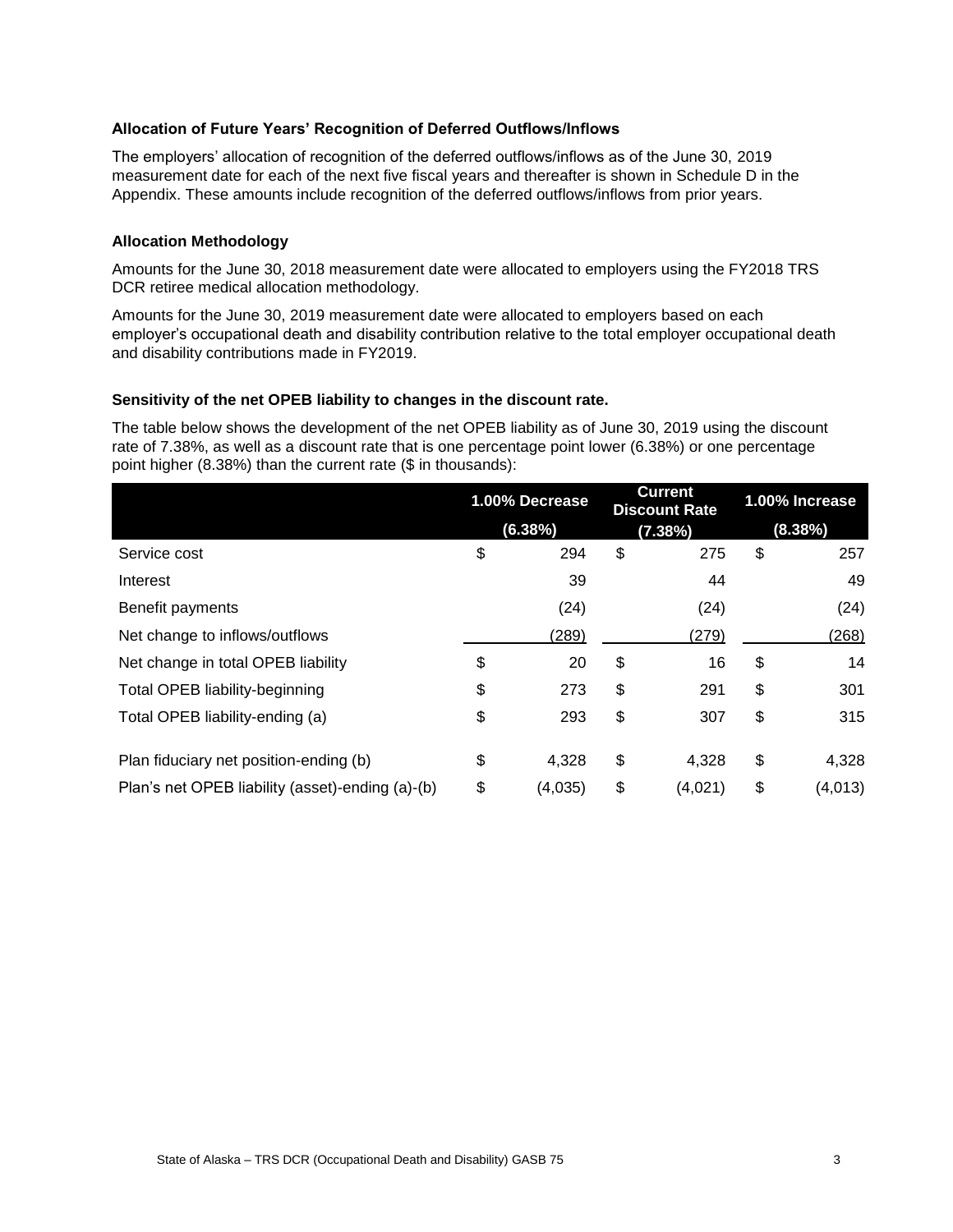# <span id="page-7-0"></span>**Section 2 – Actuarial Assumptions and Methods<sup>1</sup>**

# Description of Actuarial Methods and Valuation Procedures

The funding method used in this valuation was adopted by the Board in October 2006, and was modified as part of the experience study for the period July 1, 2013 to June 30, 2017. The asset smoothing method used to determine valuation assets was implemented effective June 30, 2006.

Benefits valued are those delineated in Alaska State statutes as of the valuation date. Changes in State statutes effective after the valuation date are not taken into consideration in setting the assumptions and methods.

#### **Actuarial Method**

#### Entry Age Normal Cost

Liabilities and contributions shown in the report are computed using the Entry Age Normal Actuarial Cost Method. Any funding surplus or unfunded actuarial accrued liability is amortized over 25 years as a level percentage of expected payroll. However, in keeping with GASB requirements in effect when the plan was adopted, the net amortization period will not exceed 30 years. Under the new accounting standards (GASB 74 and 75), the GASB requirements will not directly control amortization periods used for funding of the plan.

Cost factors designed to produce annual costs as a constant percentage of each member's expected compensation in each year for death and disability benefits and retiree medical benefits, from the assumed entry age to the last age with a future benefit were applied to the projected benefits to determine the normal cost (the portion of the total cost of the Plan allocated to the current year under the method). The normal cost is determined by summing intermediate results for active members and determining an average normal cost rate which is then related to the total DCR Plan payroll of active members. The actuarial accrued liability for active members (the portion of the total cost of the Plan allocated to prior years under the method) was determined as the excess of the actuarial present value of projected benefits over the actuarial present value of future normal costs.

The actuarial accrued liability for beneficiaries and disabled members currently receiving benefits (if any) was determined as the actuarial present value of the benefits expected to be paid. No future normal costs are payable for these members.

The actuarial accrued liability under this method at any point in time is the theoretical amount of the fund that would have been accumulated had annual contributions equal to the normal cost been made in prior years (it does not represent the liability for benefits accrued to the valuation date). The unfunded actuarial accrued liability is the excess of the actuarial accrued liability over the actuarial value of plan assets measured on the valuation date.

Under this method, experience gains or losses, i.e., decreases or increases in accrued liabilities attributable to deviations in experience from the actuarial assumptions, adjust the unfunded actuarial accrued liability.

#### **Valuation of Assets**

l

Effective June 30, 2006, the asset valuation method recognizes 20% of the investment gain or loss in each of the current and preceding four years. This method was phased in over five years. Fair Value of Assets was \$0 as of June 30, 2006. All assets are valued at fair value. Assets are accounted for on an

<sup>&</sup>lt;sup>1</sup> Used to determine June 30, 2018 funding assets and liabilities, and contribution rates.

State of Alaska – TRS DCR (Occupational Death and Disability) GASB 75 4 4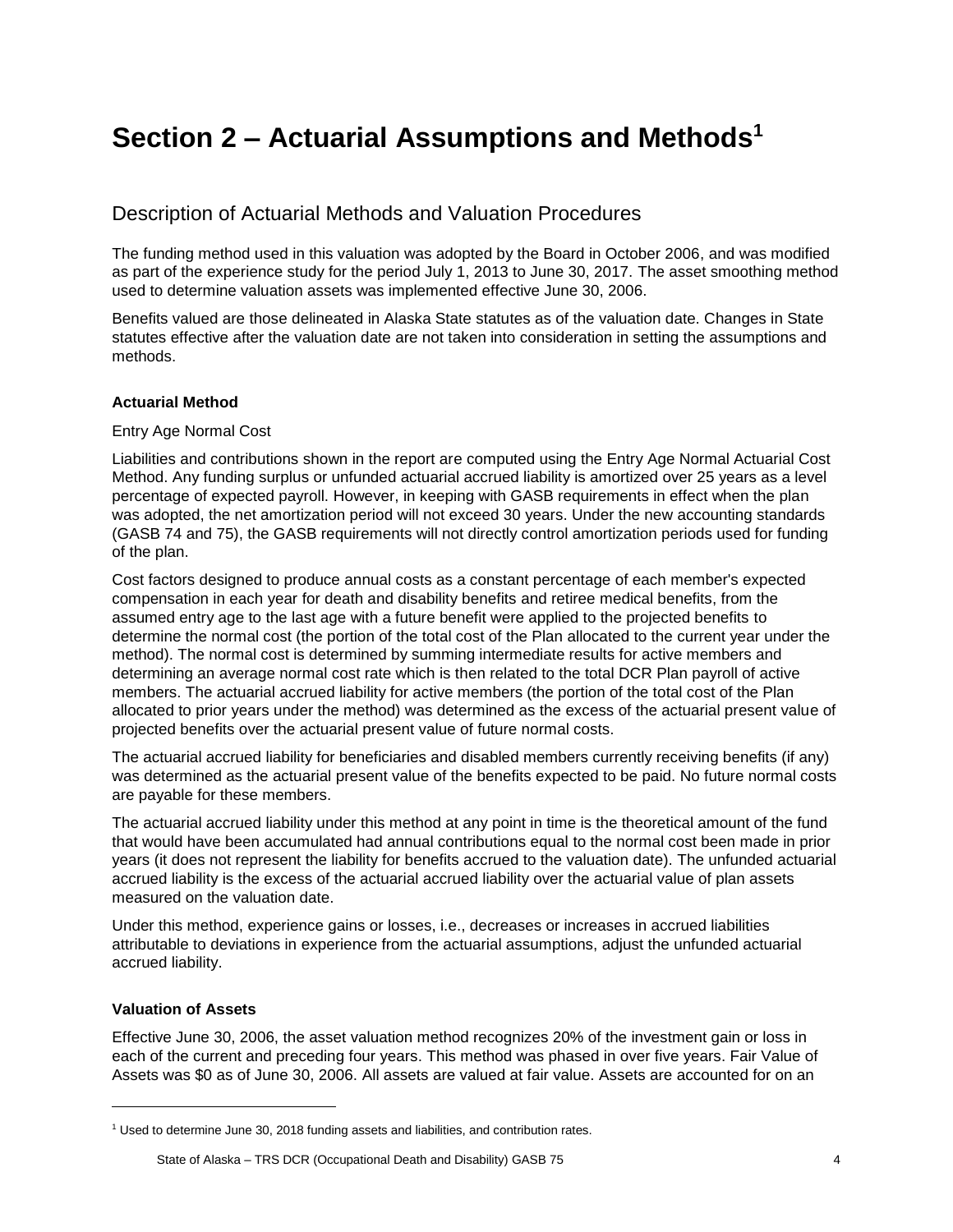accrued basis and are taken directly from financial statements audited by KPMG LLP. Valuation assets are constrained to a range of 80% to 120% of the fair value of assets.

#### **Changes in Methods Since the Prior Valuation**

The actuarial cost method for the retiree healthcare plan was changed from the Entry Age Level Dollar method to the Entry Age Level Percent of Pay method. There were no other changes in the asset or valuation methods since the prior valuation.

#### **Valuation of Retiree Medical and Prescription Drug Benefits**

The methodology used for the valuation of the retiree medical benefits is described in Section 6.2 of the State of Alaska Teachers' Retirement System Defined Benefit Plan Actuarial Valuation Report as of June 30, 2018.

Due to the lack of experience for the DCR retiree medical plan only, base claims costs are based on those described in the actuarial valuation as of June 30, 2018 for the Defined Benefit (DB) retiree medical plan covering TRS and PERS. The DB rates were used with some adjustments. The claims costs were adjusted to reflect the differences between the DCR medical plan and the DB medical plan. These differences include network steerage, different coverage levels, different Medicare coordination for medical benefits, and an indexing of the retiree out-of-pocket dollar amounts. To account for higher initial copays, deductibles and out-of-pocket limits, upcoming FY19 claims costs were reduced 2.1% for medical claims, and 10.4% for prescription drugs. In addition, to account for the difference in Medicare coordination, upcoming FY19 medical claims costs for Medicare eligible retirees were further reduced 29.3%. The medical and prescription drug percentages mentioned above were reduced 0.2% in each future year for the DCR medical benefits to reflect the fact that the medical benefit to be offered to DCR members will have annual indexing of member cost sharing features such as deductibles and out-ofpocket amounts.

No implicit subsidies are assumed. Employees projected to retire with 30 years of service prior to Medicare are valued with commencement deferred to Medicare eligibility, because those members will be required to pay the full plan premium prior to Medicare. Explicit subsidies for disabled and normal retirement are determined using the plan-defined percentages of age-related total projected plan costs, again with no implicit subsidy assumed.

The State transitioned to an Employer Group Waiver Program (EGWP) for DCR participants effective January 1, 2019. In the prior valuation, the impact of transitioning to the EGWP was valued by increasing the RDS subsidy offset in 2019 by 60% to reflect estimated Medicare reimbursements under the EGWP arrangement. For this year's valuation, the estimated 2019 reimbursements under EGWP were provided by Segal Consulting (who worked with the EGWP administrator, Optum, to develop those estimates).

#### **Healthcare Reform**

Healthcare Reform legislation passed on March 23, 2010 included several provisions with potential implications for the State of Alaska Retiree Health Plan liability. Buck evaluated the impact due to these provisions.

Because the State plan is retiree-only, not all provisions are required. Unlimited lifetime benefits and dependent coverage to age 26 are two of these provisions. The adopted DCR plan does not place lifetime limits on benefits, but does restrict dependent child coverage.

The Plan will be subject to the high cost plan excise tax (Cadillac tax) and the value of the Health Reimbursement Account must be included along with projected plan costs. Based upon guidance available at the valuation date, Buck estimated the tax based upon a blend of pre and post-Medicare projected costs and enrollment projections.

• A blended test compares a weighted average per capita cost (based upon proportions of pre/post Medicare eligible enrollments) to the tax cost thresholds in each projection year. Projected enrollment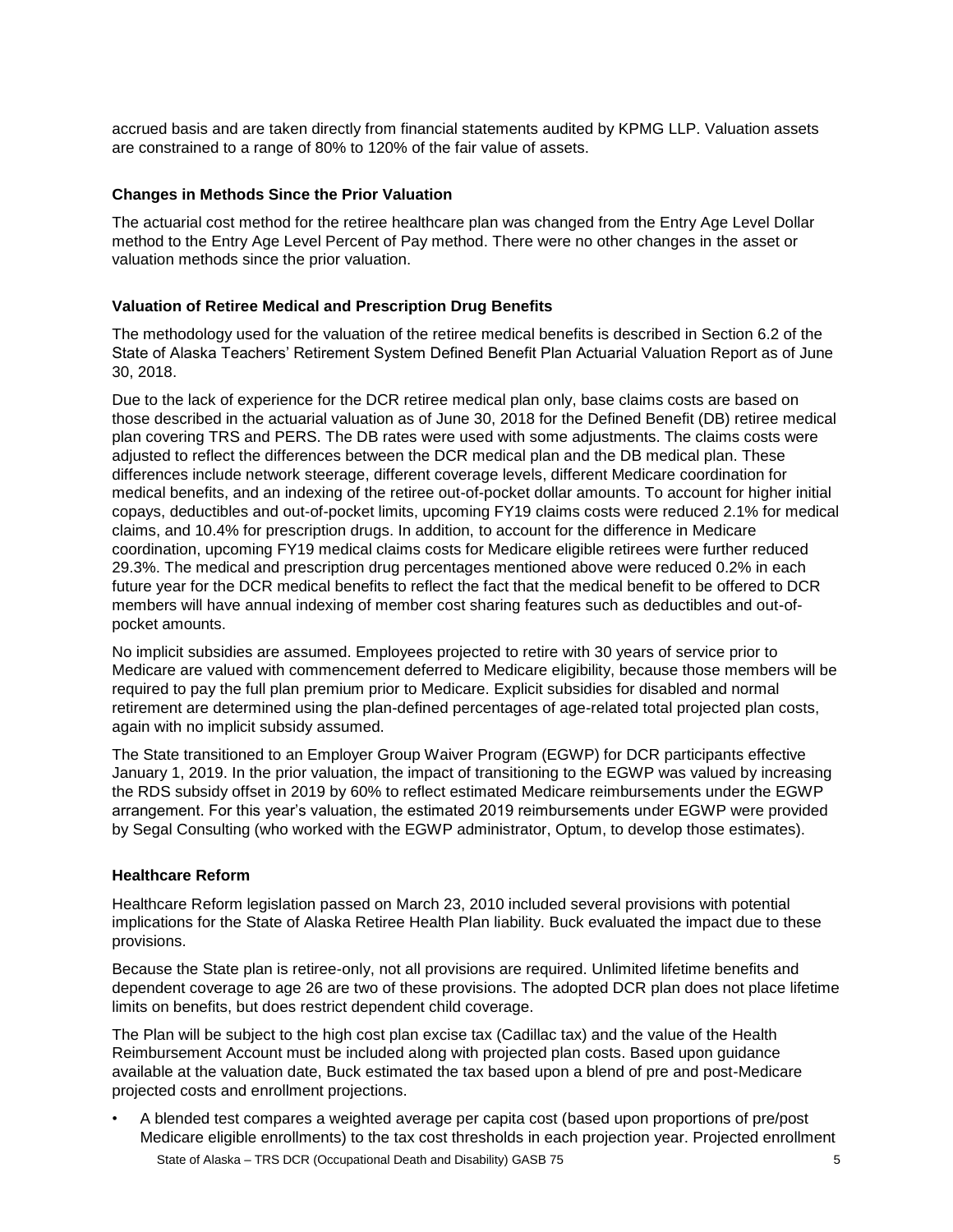was based upon the current enrollment data provided by Aetna, and valuation headcount projections for future years.

• We included administrative fees and applied Retiree Drug Subsidy / EGWP reimbursements to the Medicare rates.

We assumed claim costs would increase according to valuation trend assumptions from the June 30, 2018 valuation, and that the tax cost thresholds would increase at 2.25% (the CPI assumption of 2.50% less .25% to estimate the impact of using the chained CPI as required by the Tax Cut and Jobs Act passed in December 2017). The first year increased at 3.25% to reflect the additional 1.0% over inflation assumption.

We determined the impact to be approximately \$0.4M of the projected June 30, 2018 healthcare actuarial accrued liability for the DCR plan.

The Tax Cuts and Jobs Act passed in December 2017 included the elimination of the individual mandate penalty and changed the inflation measure for purposes of determining the limits for the High Cost Excise Tax to use chained CPI. It is our understanding the law does not directly impact other provisions of the ACA. While the nullification of the ACA's individual mandate penalty does not directly impact employer group health plans, it could contribute to the destabilization of the individual market and increase the number of uninsured. Such destabilization could translate to increased costs for employers. We have considered this when setting our healthcare cost trend assumptions and will continue to monitor this issue.

We have not identified any other specific provisions of healthcare reform or its potential repeal that would be expected to have a significant impact on the measured obligation. We will continue to monitor legislative activity.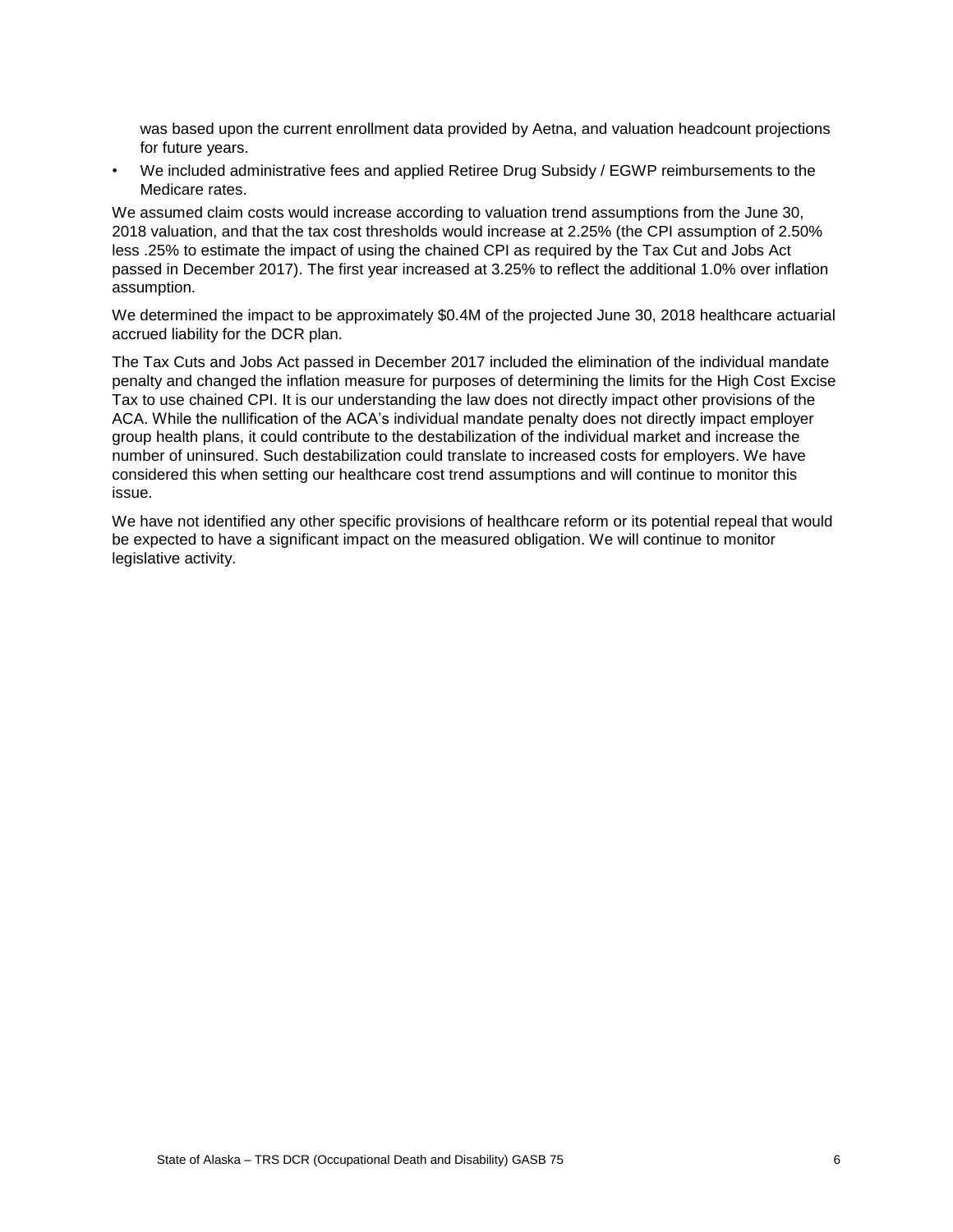#### **Actuarial Assumptions**

The demographic and economic assumptions used in the June 30, 2018 valuation are described below. Unless noted otherwise, these assumptions were adopted by the Board in January 2019 based on the experience study for the period July 1, 2013 to June 30, 2017.

#### **Investment Return**

7.38% per year, net of investment expenses.

#### **Salary Scale**

Salary scale rates based upon the 2013-2017 actual experience (see Table 1).

Inflation – 2.50% per year.

Productivity – 0.25% per year.

#### **Payroll Growth**

2.75% per year. (Inflation + Productivity).

## **Total Inflation**

Total inflation as measured by the Consumer Price Index for urban and clerical workers for Anchorage is assumed to be 2.50% annually.

#### **Mortality (Pre-termination)**

Mortality rates based upon the 2013-2017 actual experience.

RP-2014 white-collar employee table with MP-2017 generational improvement.

#### **Mortality (Post-termination)**

Mortality rates based upon the 2013-2017 actual experience.

93% of male and 90% of female rates of RP-2014 white-collar healthy annuitant table with MP-2017 generational improvement.

#### **Turnover**

Select and ultimate rates based upon the 2013-2017 actual experience (see Table 2).

#### **Disability**

Incidence rates based upon the 2013-2017 actual experience (see Table 3).

Disabilities are assumed to be occupational 15% of the time.

Post-disability mortality in accordance with the RP-2014 disabled table with MP-2017 generational improvement.

#### **Retirement**

Retirement rates based upon the 2013-2017 actual experience (see Table 4).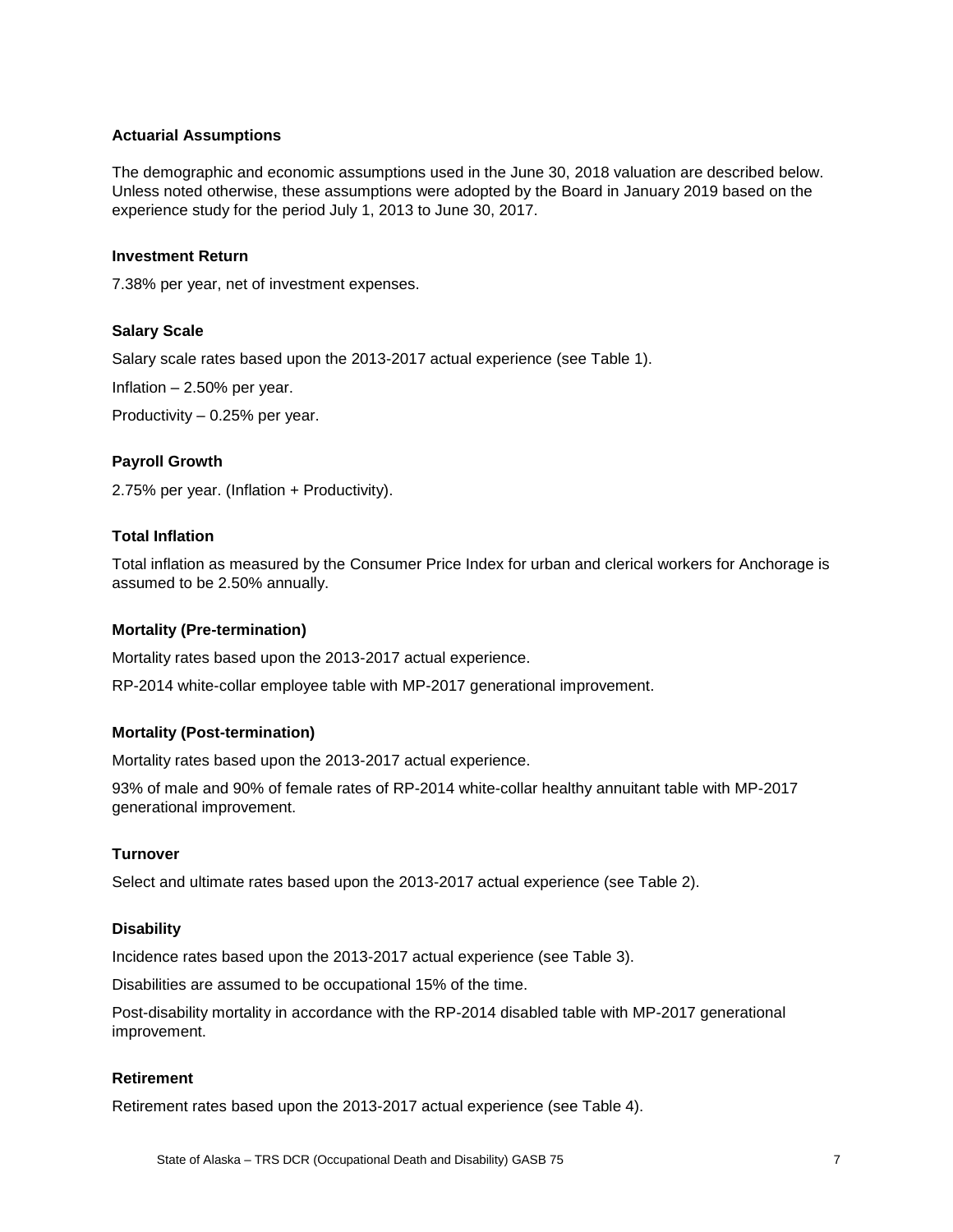#### **Spouse Age Difference**

Males are assumed to be three years older than their wives. Females are assumed to be two years younger than husbands.

#### **Percent Married for Occupational Death & Disability**

85% of male members and 75% female members are assumed to be married at termination from active service.

#### **Dependent Spouse Medical Coverage Election**

Applies to members who do not have dual medical coverage. 65% of male members and 60% female members are assumed to be married and cover a dependent spouse.

#### **Part-Time Status**

Part-time employees are assumed to earn 0.75 years of service per year.

#### **Per Capita Claims Cost**

Sample claims cost rates (before base claims cost adjustments described below) adjusted to age 65 for FY19 medical benefits are shown below:

|                        | <b>Medical</b> | <b>Prescription</b><br><b>Drugs</b> |
|------------------------|----------------|-------------------------------------|
| Pre-Medicare           | 13,535<br>S    | 3,360<br>S                          |
| Medicare Parts A & B   | 1.468<br>S     | 3.764<br>S                          |
| Medicare Part D - RDS  | N/A            | S<br>527                            |
| Medicare Part D - EGWP | N/A            | S<br>1,039                          |

Members are assumed to attain Medicare eligibility at age 65. The EGWP cost shown above is for calendar year 2019. All other costs are for the 2019 fiscal year (July 1, 2018 – June 30, 2019).

The EGWP subsidy is assumed to increase in future years by the trend rates shown on the following pages. No future legislative changes or other events are anticipated to impact the EGWP subsidy. If any legislative or other changes occur in the future that impact the EGWP subsidy (which could either increase or decrease the plan's Actuarial Accrued Liability), those changes will be evaluated and quantified when they occur.

#### **Third Party Administrator Fees**

\$300 per person per year; assumed trend rate of 4.5% per year.

#### **Base Claims Cost Adjustments**

Due to higher initial copays, deductibles, out-of-pocket limits and member cost sharing compared to the DB medical plan, the following cost adjustments are applied to the per capita claims cost rates above:

- 0.979 for the pre-Medicare plan.
- 0.686 for both the Medicare medical plan and Medicare coordination method (2.1% reduction for the medical plan and 29.3% reduction for the coordination method).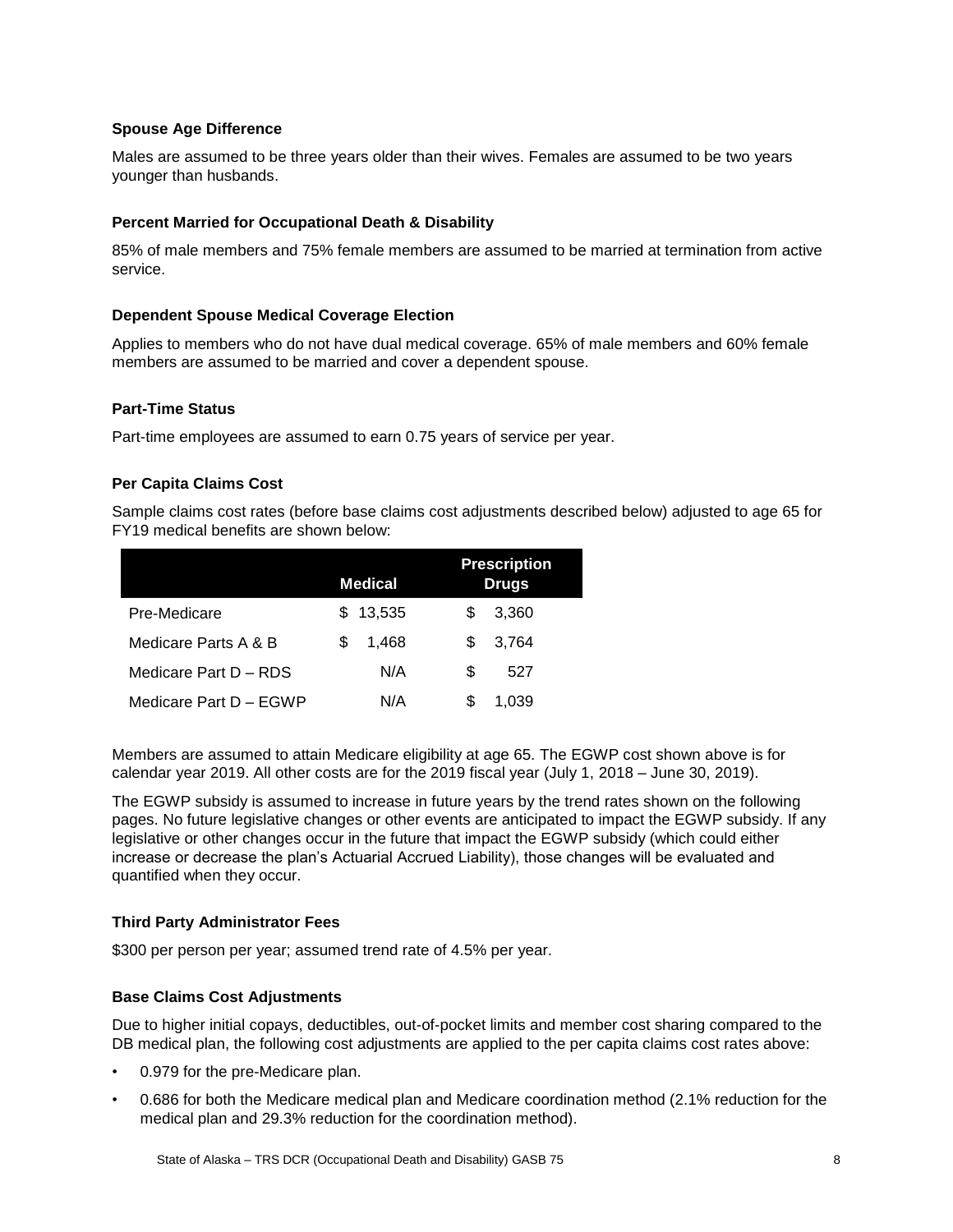• 0.896 for the prescription drug plan.

#### **Active Data Adjustment**

To reflect participants who terminate employment before the valuation date and are subsequently rehired after the valuation date, participants who are listed as terminated on the June 30 client data but active in the October 1 client records are updated to active status.

#### **Administrative Expenses**

Beginning with the June 30, 2018 valuation, the Normal Cost is increased for administrative expenses expected to be paid from plan assets during the year. The amounts included in the June 30, 2018 Normal Cost, which are based on the average of actual administrative expenses during the last two fiscal years, are \$6,150 for occupational death & disability and \$7,700 for retiree medical.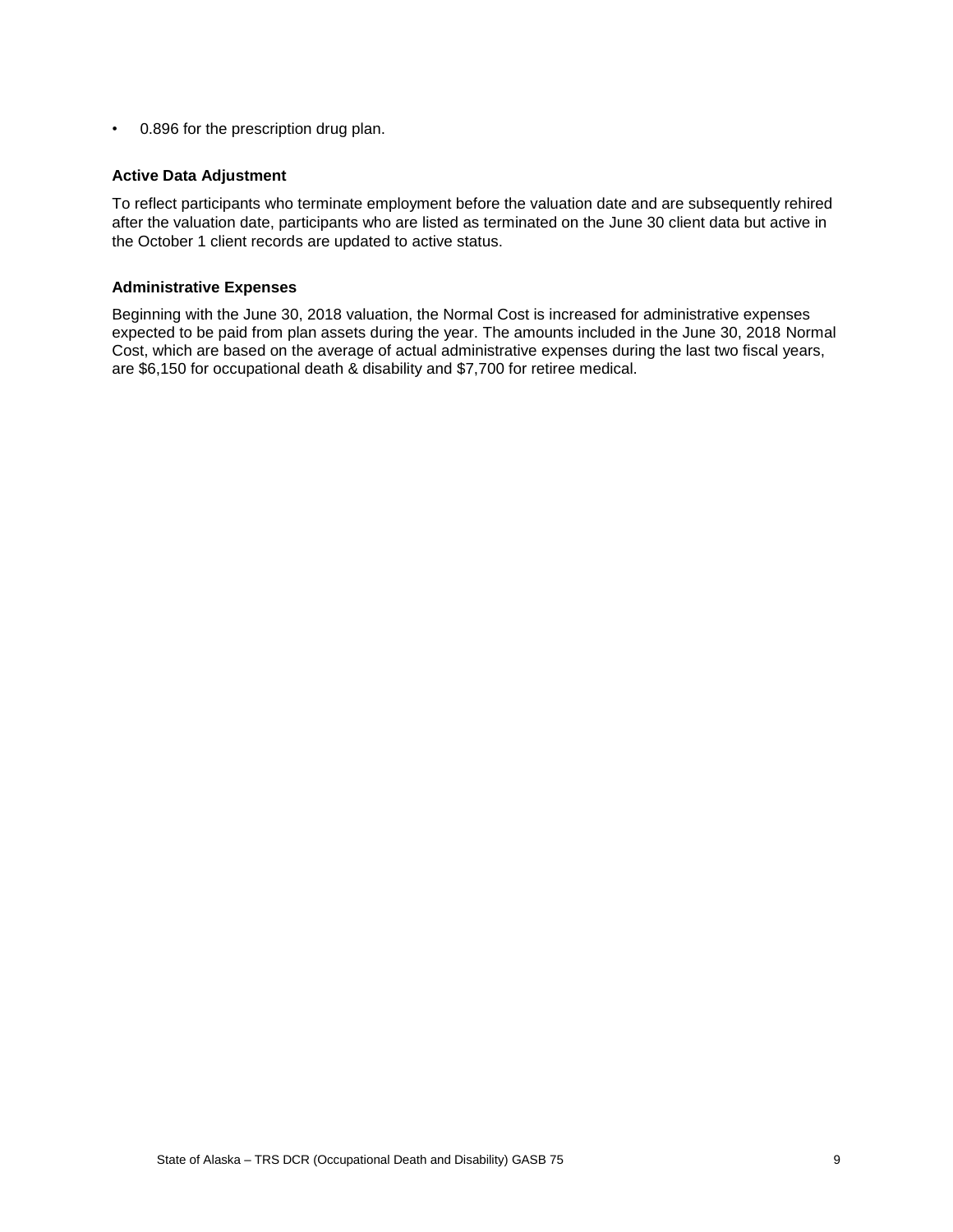#### **Health Cost Trend**

The table below shows the rate used to project the cost from the shown fiscal year to the next fiscal year. For example, 7.5% is applied to the FY19 pre-Medicare medical claims cost to get the FY20 medical claims cost.

|             | <b>Medical</b><br><b>Pre-65</b> | <b>Medical</b><br><b>Post-65</b> | <b>Prescription</b><br><b>Drugs / EGWP</b> | <b>RDS / EGWP</b> |
|-------------|---------------------------------|----------------------------------|--------------------------------------------|-------------------|
| <b>FY19</b> | 7.5%                            | 5.5%                             | 8.5%                                       | 4.7%              |
| <b>FY20</b> | 7.0%                            | 5.4%                             | 8.0%                                       | 4.7%              |
| <b>FY21</b> | 6.5%                            | 5.4%                             | 7.5%                                       | 4.6%              |
| <b>FY22</b> | 6.3%                            | 5.4%                             | 7.1%                                       | 4.6%              |
| <b>FY23</b> | 6.1%                            | 5.4%                             | 6.8%                                       | 4.6%              |
| <b>FY24</b> | 5.9%                            | 5.4%                             | 6.4%                                       | 4.6%              |
| <b>FY25</b> | 5.8%                            | 5.4%                             | 6.1%                                       | 4.6%              |
| <b>FY26</b> | 5.6%                            | 5.4%                             | 5.7%                                       | 4.6%              |
| FY27-FY40   | 5.4%                            | 5.4%                             | 5.4%                                       | 4.5%              |
| <b>FY41</b> | 5.3%                            | 5.3%                             | 5.3%                                       | 4.5%              |
| <b>FY42</b> | 5.2%                            | 5.2%                             | 5.2%                                       | 4.5%              |
| <b>FY43</b> | 5.1%                            | 5.1%                             | 5.1%                                       | 4.5%              |
| <b>FY44</b> | 5.1%                            | 5.1%                             | 5.1%                                       | 4.5%              |
| <b>FY45</b> | 5.0%                            | 5.0%                             | 5.0%                                       | 4.5%              |
| <b>FY46</b> | 4.9%                            | 4.9%                             | 4.9%                                       | 4.5%              |
| <b>FY47</b> | 4.8%                            | 4.8%                             | 4.8%                                       | 4.5%              |
| <b>FY48</b> | 4.7%                            | 4.7%                             | 4.7%                                       | 4.5%              |
| FY49        | 4.6%                            | 4.6%                             | 4.6%                                       | 4.5%              |
| FY50+       | 4.5%                            | 4.5%                             | 4.5%                                       | 4.5%              |

For the June 30, 2014 valuations and later, the updated Society of Actuaries' Healthcare Cost Trend Model is used to project medical and prescription drug costs. This model estimates trend amounts projected out for 80 years. The model has been populated with assumptions that are specific to the State of Alaska. The model was updated this year to use the newest version and incorporate recent trend survey information, which generated the updated trend rates shown above.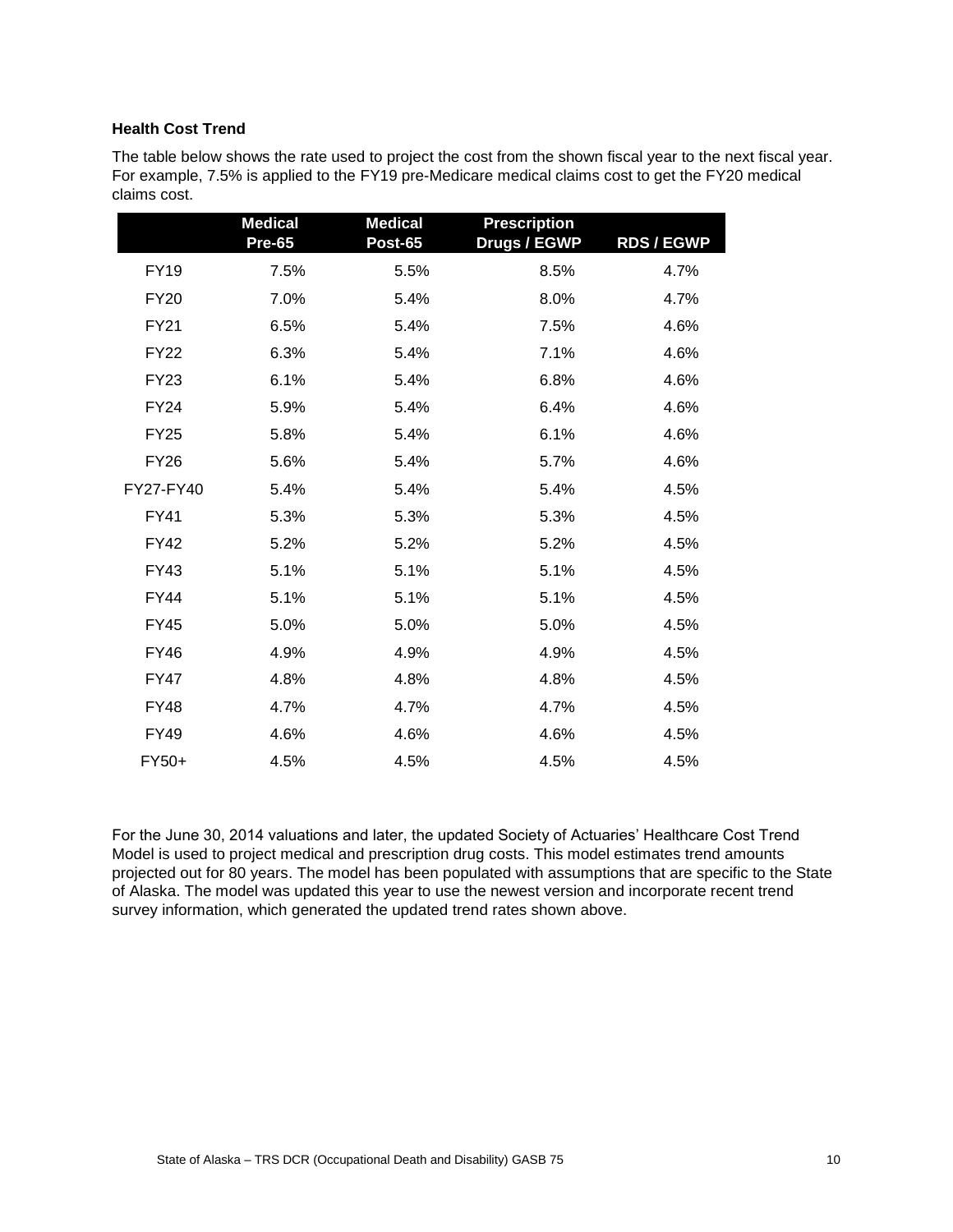The table below shows the amount each trend rate shown on the previous page was increased by to account for the Cadillac Tax:

I

| Fiscal Year | <b>Pre-65</b> | <b>Post-65</b> | <b>Fiscal Year</b> | <b>Pre-65</b> | <b>Post-65</b> |
|-------------|---------------|----------------|--------------------|---------------|----------------|
| FY19-FY44   | 0.00%         | 0.00%          | <b>FY77</b>        | 0.20%         | 0.50%          |
| <b>FY45</b> | 0.00%         | 0.12%          | FY78               | 0.20%         | 0.49%          |
| <b>FY46</b> | $0.00\%$      | 0.29%          | <b>FY79</b>        | 0.19%         | 0.48%          |
| <b>FY47</b> | 0.00%         | 0.27%          | <b>FY80</b>        | 0.19%         | 0.46%          |
| <b>FY48</b> | 0.00%         | 0.25%          | FY81               | 0.18%         | 0.45%          |
| <b>FY49</b> | $0.00\%$      | 0.25%          | FY82               | 0.18%         | 0.44%          |
| <b>FY50</b> | 0.00%         | 0.20%          | FY83               | 0.18%         | 0.43%          |
| <b>FY51</b> | 0.00%         | 0.20%          | FY84               | 0.17%         | 0.42%          |
| <b>FY52</b> | 0.06%         | 0.16%          | <b>FY85</b>        | 0.17%         | 0.41%          |
| <b>FY53</b> | 0.06%         | 0.16%          | <b>FY86</b>        | 0.16%         | 0.40%          |
| <b>FY54</b> | 0.06%         | 0.15%          | FY87               | 0.16%         | 0.39%          |
| <b>FY55</b> | 0.06%         | 0.15%          | <b>FY88</b>        | 0.16%         | 0.38%          |
| <b>FY56</b> | 0.05%         | 0.14%          | <b>FY89</b>        | 0.15%         | 0.37%          |
| <b>FY57</b> | 0.06%         | 0.14%          | FY90               | 0.15%         | 0.37%          |
| <b>FY58</b> | 0.05%         | 0.13%          | FY91               | 0.15%         | 0.36%          |
| <b>FY59</b> | 0.05%         | 0.12%          | FY92               | 0.15%         | 0.35%          |
| <b>FY60</b> | 0.05%         | 0.15%          | <b>FY93</b>        | 0.14%         | 0.34%          |
| <b>FY61</b> | 0.05%         | 0.61%          | <b>FY94</b>        | 0.14%         | 0.33%          |
| <b>FY62</b> | 0.05%         | 0.59%          | FY95               | 0.14%         | 0.33%          |
| <b>FY63</b> | 0.05%         | 0.61%          | <b>FY96</b>        | 0.13%         | 0.32%          |
| <b>FY64</b> | 0.05%         | 0.64%          | <b>FY97</b>        | 0.13%         | 0.31%          |
| <b>FY65</b> | 0.05%         | 0.65%          | <b>FY98</b>        | 0.13%         | 0.30%          |
| <b>FY66</b> | 0.05%         | 0.64%          | FY99               | 0.13%         | 0.30%          |
| <b>FY67</b> | 0.14%         | 0.64%          | <b>FY00</b>        | 0.12%         | 0.29%          |
| <b>FY68</b> | 0.24%         | 0.63%          | <b>FY01</b>        | 0.12%         | 0.28%          |
| <b>FY69</b> | 0.24%         | 0.61%          | FY02               | 0.12%         | 0.28%          |
| <b>FY70</b> | 0.23%         | 0.60%          | <b>FY03</b>        | 0.12%         | 0.27%          |
| <b>FY71</b> | 0.23%         | 0.58%          | <b>FY04</b>        | 0.11%         | 0.27%          |
| <b>FY72</b> | 0.22%         | 0.57%          | <b>FY05</b>        | 0.11%         | 0.26%          |
| <b>FY73</b> | 0.22%         | 0.55%          | <b>FY06</b>        | 0.11%         | 0.25%          |
| <b>FY74</b> | 0.21%         | 0.54%          | FY07               | 0.11%         | 0.25%          |
| <b>FY75</b> | 0.21%         | 0.53%          | <b>FY08</b>        | 0.10%         | 0.24%          |
| <b>FY76</b> | 0.20%         | 0.51%          | <b>FY09</b>        | 0.10%         | 0.24%          |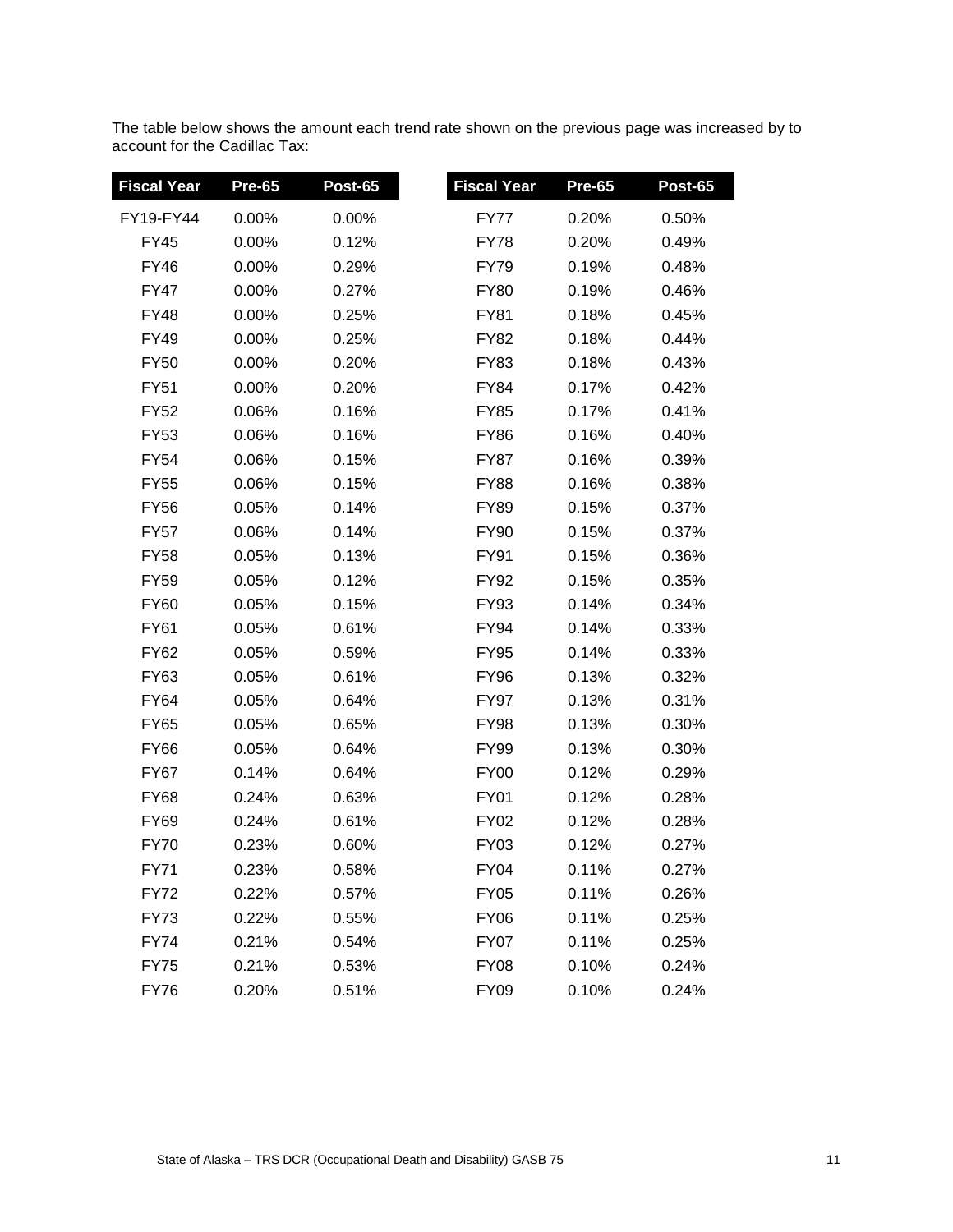## **Aging Factors**

| Age      | <b>Medical</b> | <b>Prescription</b><br><b>Drugs</b> |
|----------|----------------|-------------------------------------|
| $0 - 44$ | 2.0%           | 4.5%                                |
| 45-54    | 2.5%           | 3.5%                                |
| 55-64    | 2.5%           | 1.5%                                |
| 65-74    | 3.0%           | 2.0%                                |
| 75-84    | 2.0%           | $-0.5%$                             |
| 85-95    | 0.3%           | $-2.5%$                             |
| $96+$    | $0.0\%$        | $0.0\%$                             |

#### **Retiree Medical Participation**

|       | <b>Decrement Due to Disability</b>     | <b>Decrement Due to Retirement</b> |                                  |       |
|-------|----------------------------------------|------------------------------------|----------------------------------|-------|
| Age   | <b>Percent</b><br><b>Participation</b> | Age                                | <b>Percent</b><br>Participation* |       |
| $56$  | 75.0%                                  | 55                                 | 50.0%                            |       |
| 56    | 77.5%                                  | 56                                 | 55.0%                            |       |
| 57    | 80.0%                                  | 57                                 | 60.0%                            |       |
| 58    | 82.5%                                  | 58                                 | 65.0%                            |       |
| 59    | 85.0%                                  | 59                                 | 70.0%                            |       |
| 60    | 87.5%                                  | 60                                 | 75.0%                            |       |
| 61    | 90.0%                                  | 61                                 | 80.0%                            |       |
| 62    | 92.5%                                  | 62                                 | 85.0%                            |       |
| 63    | 95.0%                                  | 63                                 | 90.0%                            |       |
| 64    | 97.5%                                  | 64                                 | 95.0%                            |       |
| $65+$ | 100.0%                                 | $65+$                              | <b>Years of Service</b>          |       |
|       |                                        |                                    | $<$ 15                           | 75.0% |
|       |                                        |                                    | $15 - 19$                        | 80.0% |
|       |                                        |                                    | $20 - 24$                        | 85.0% |
|       |                                        |                                    | $25 - 29$                        | 90.0% |
|       |                                        |                                    | $30+$                            | 95.0% |

\* Participation assumption is a combination of (i) the service-based rates for retirement from employment at age 65+ and (ii) the age-based rates for retirement from employment before age 65. These rates reflect the expected plan election rate that varies by reason for decrement, duration that a member may pay full cost prior to Medicare eligibility, and availability of alternative and/or lower cost options, particularly in the Medicare market. This assumption is based on observed trends in participation from a range of other plans.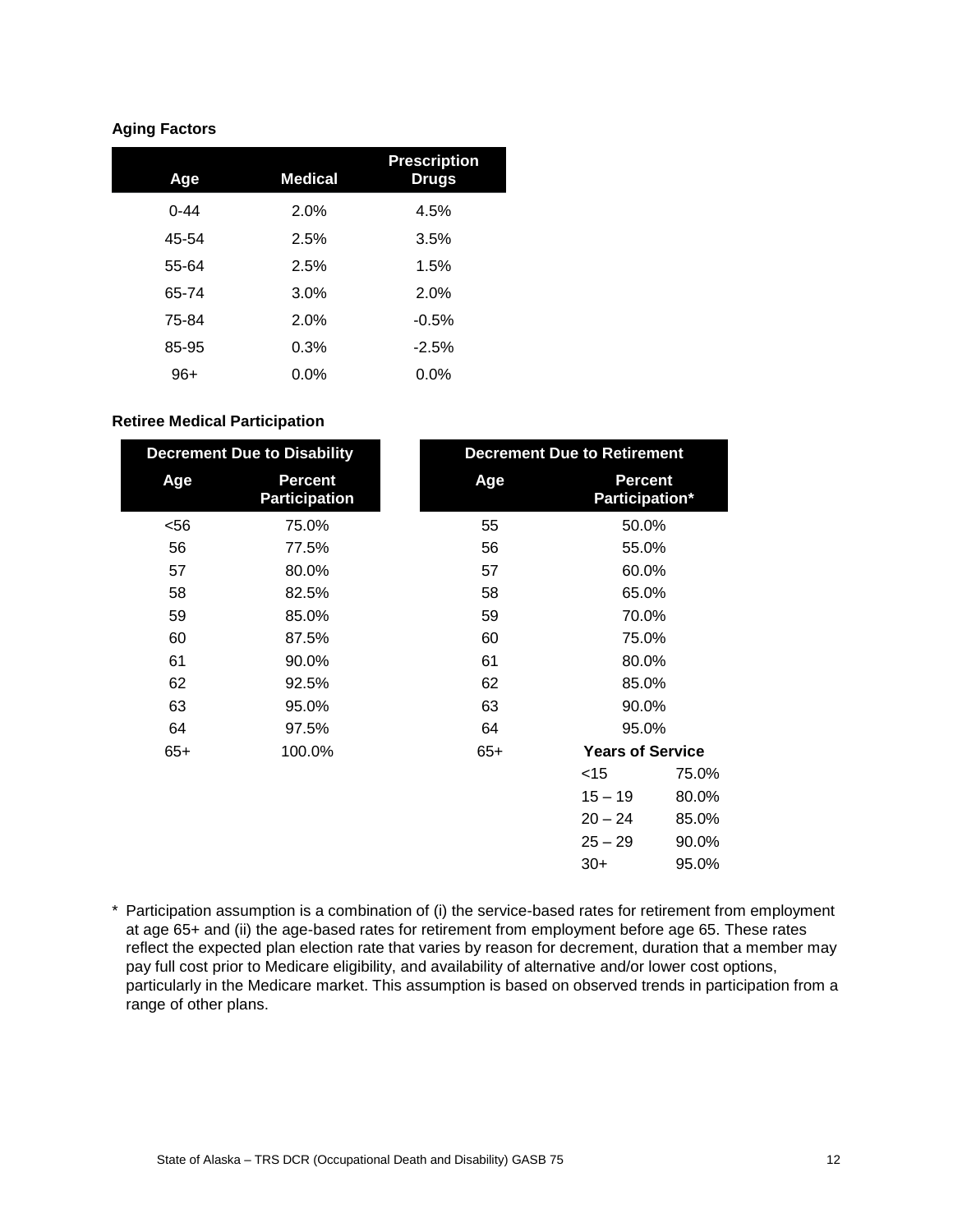#### **Imputed Data**

Data changes from the prior year which are deemed to have an immaterial impact on liabilities and contribution rates are assumed to be correct in the current year's client data. Non-vested terminations with appropriate refund dates are assumed to have received a full refund of contributions. Active members with missing salary and service are assumed to be terminated with status based on their vesting percentage.

#### **Changes in Assumptions Since the Prior Valuation**

Effective for the June 30, 2018 valuation, the Board adopted the changes to the demographic and economic assumptions recommended by the actuary, based on the results of an experience study performed on the population experience from July 1, 2013 to June 30, 2017. The changes in assumptions were adopted at the January 2019 Board meeting.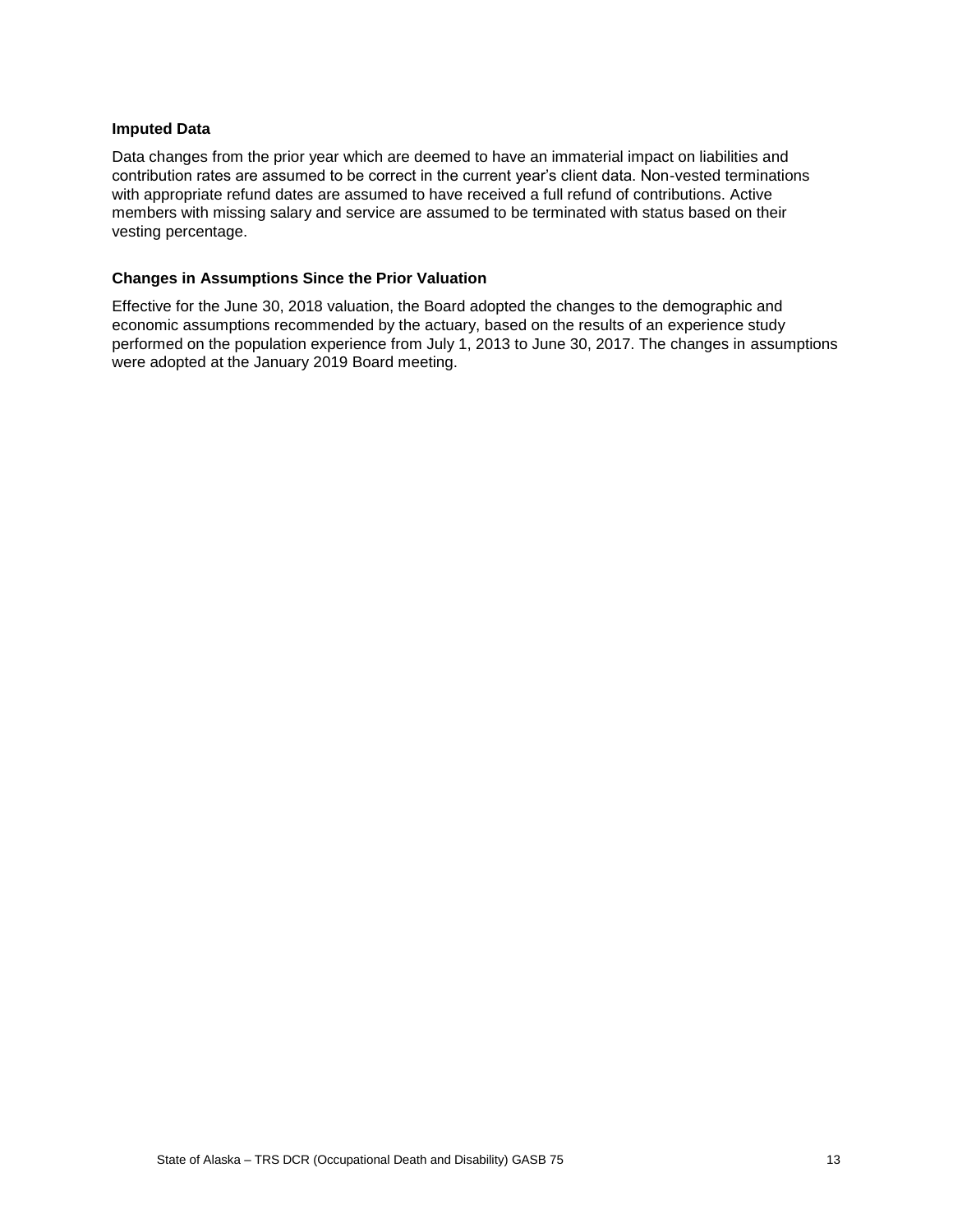| <b>Years of</b><br><b>Service</b> | Percent<br>Increase |
|-----------------------------------|---------------------|
| 0                                 | 6.75%               |
| 1                                 | 6.25                |
| $\overline{2}$                    | 5.75                |
| 3                                 | 5.25                |
| 4                                 | 4.75                |
| 5                                 | 4.25                |
| 6                                 | 3.75                |
| $\overline{7}$                    | 3.65                |
| 8                                 | 3.55                |
| 9                                 | 3.45                |
| 10                                | 3.35                |
| 11                                | 3.25                |
| 12                                | 3.15                |
| 13                                | 3.05                |
| 14                                | 2.95                |
| 15                                | 2.85                |
| 16+                               | 2.75                |

# **Table 1: Salary Scale**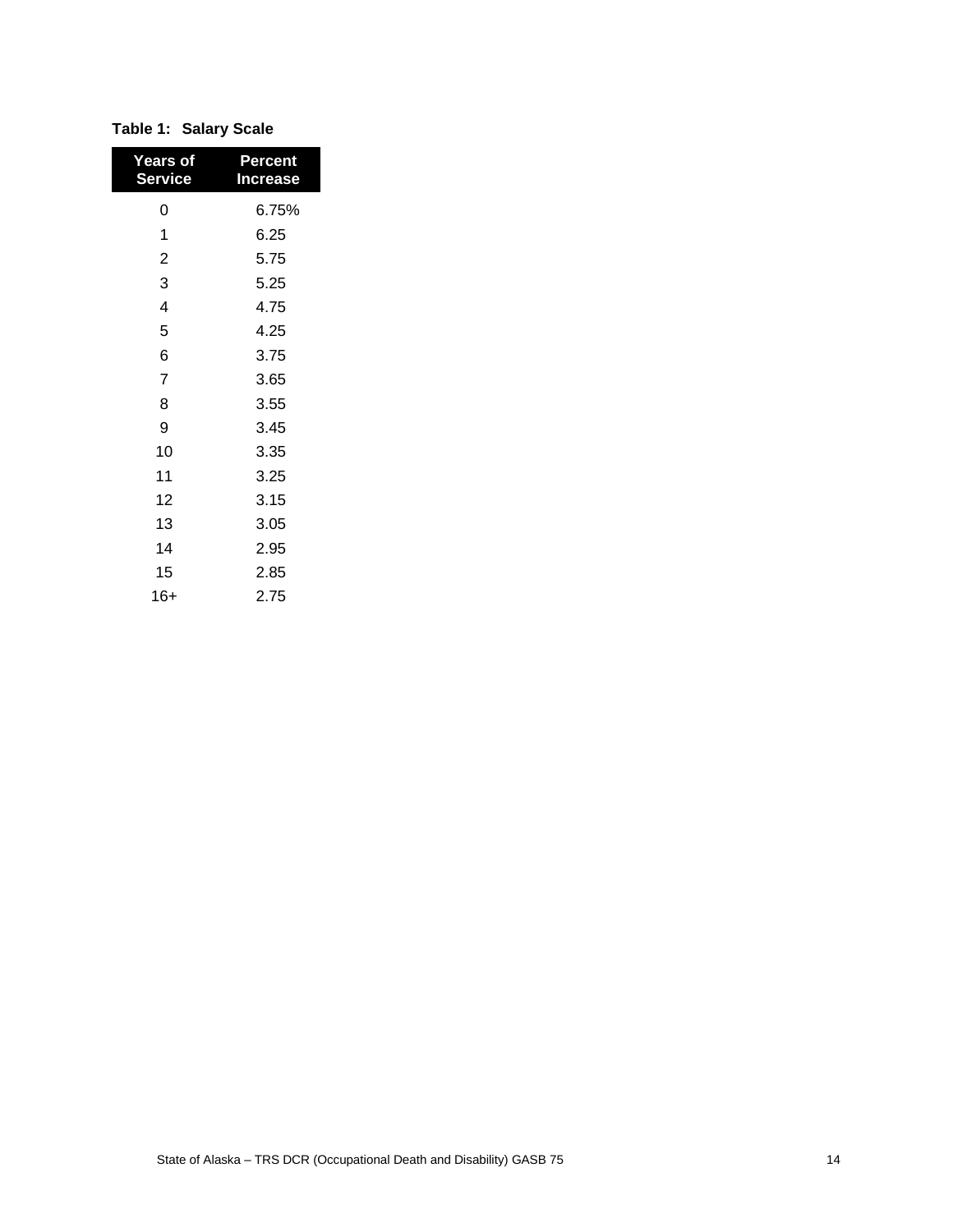# **Table 2: Turnover Rates**

| Years of<br><b>Service</b> | <b>Male</b> | Female |
|----------------------------|-------------|--------|
| 0                          | 20.70%      | 21.80% |
| 1                          | 19.55       | 18.70  |
| 2                          | 16.10       | 15.40  |
| 3                          | 13.80       | 13.20  |
| 4                          | 11.50       | 11.00  |
| 5                          | 7.32        | 8.05   |

# **Select Rates during the First 6 Years of Employment**

# **Ultimate Rates After First 6 Years of Employment**

| Age  | <b>Male</b> | <b>Female</b> | Age   | <b>Male</b> | <b>Female</b> |
|------|-------------|---------------|-------|-------------|---------------|
| < 26 | 9.41%       | 8.31%         | 45    | 9.05%       | 8.09%         |
| 26   | 9.41        | 8.32          | 46    | 8.99        | 8.07          |
| 27   | 9.40        | 8.33          | 47    | 8.94        | 8.04          |
| 28   | 9.39        | 8.32          | 48    | 8.86        | 8.00          |
| 29   | 9.39        | 8.32          | 49    | 8.78        | 7.95          |
| 30   | 9.38        | 8.31          | 50    | 8.70        | 7.91          |
| 31   | 9.37        | 8.31          | 51    | 8.62        | 7.86          |
| 32   | 9.36        | 8.30          | 52    | 8.54        | 7.82          |
| 33   | 9.35        | 8.29          | 53    | 8.37        | 7.73          |
| 34   | 9.35        | 8.28          | 54    | 8.20        | 7.64          |
| 35   | 9.34        | 8.27          | 55    | 8.03        | 7.55          |
| 36   | 9.34        | 8.26          | 56    | 7.86        | 7.46          |
| 37   | 9.33        | 8.25          | 57    | 7.69        | 7.36          |
| 38   | 9.31        | 8.24          | 58    | 7.76        | 7.50          |
| 39   | 9.29        | 8.22          | 59    | 7.82        | 7.64          |
| 40   | 9.26        | 8.21          | 60    | 7.89        | 7.78          |
| 41   | 9.24        | 8.19          | 61    | 7.95        | 7.92          |
| 42   | 9.22        | 8.17          | 62    | 8.02        | 8.05          |
| 43   | 9.16        | 8.15          | 63    | 8.59        | 8.29          |
| 44   | 9.11        | 8.12          | 64    | 9.17        | 8.52          |
|      |             |               | $65+$ | 9.75        | 8.75          |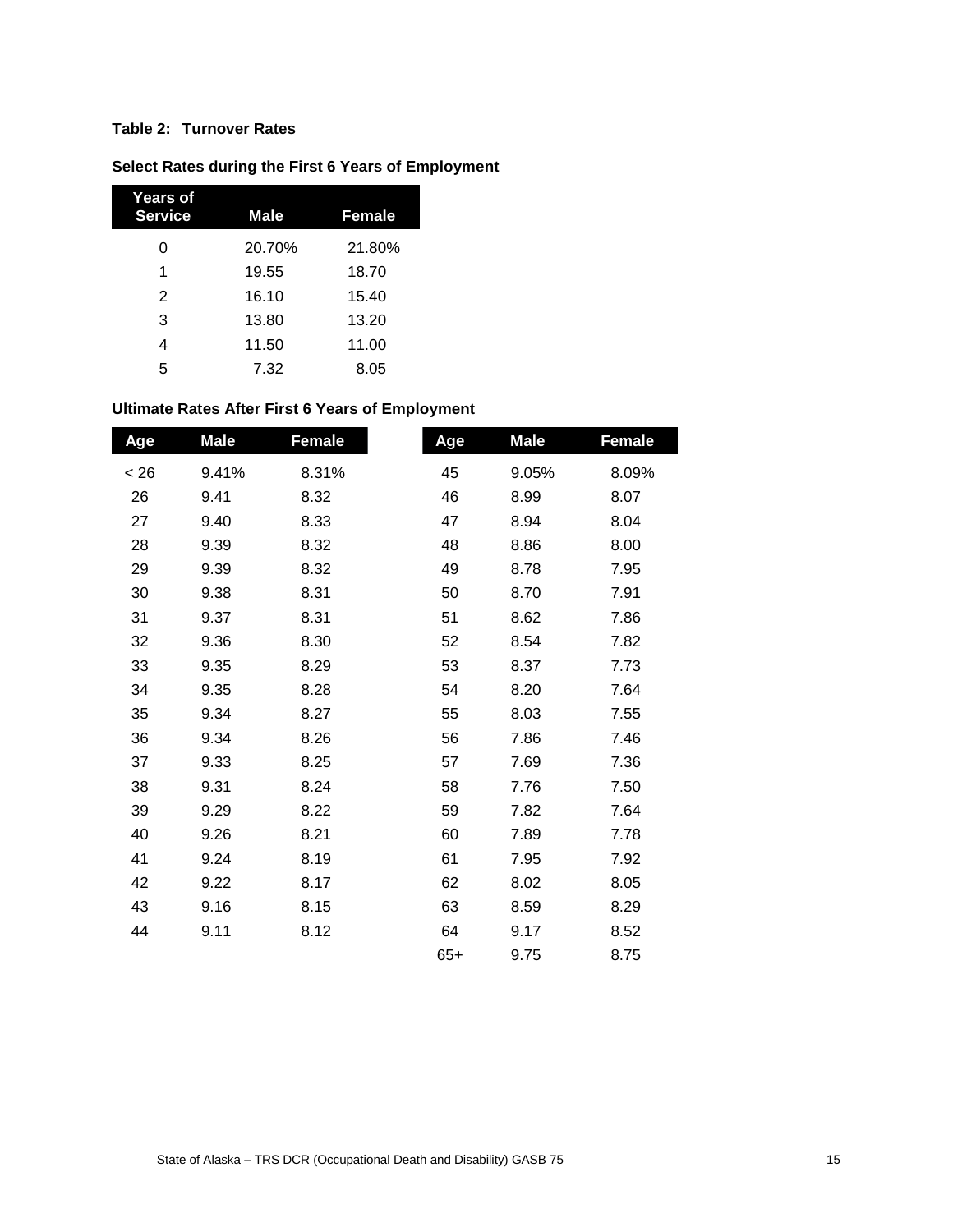|  | <b>Table 3: Disability Rates</b> |  |
|--|----------------------------------|--|
|--|----------------------------------|--|

| Age    | <b>Male</b> | <b>Female</b> |
|--------|-------------|---------------|
| $<$ 31 | 0.0337%     | 0.0612%       |
| 31     | 0.0337      | 0.0613        |
| 32     | 0.0337      | 0.0613        |
| 33     | 0.0342      | 0.0622        |
| 34     | 0.0347      | 0.0631        |
| 35     | 0.0353      | 0.0641        |
| 36     | 0.0357      | 0.0650        |
| 37     | 0.0362      | 0.0659        |
| 38     | 0.0371      | 0.0674        |
| 39     | 0.0379      | 0.0689        |
| 40     | 0.0387      | 0.0703        |
| 41     | 0.0395      | 0.0718        |
| 42     | 0.0403      | 0.0733        |
| 43     | 0.0423      | 0.0770        |
| 44     | 0.0443      | 0.0806        |
| 45     | 0.0464      | 0.0843        |
| 46     | 0.0483      | 0.0879        |
| 47     | 0.0504      | 0.0916        |
| 48     | 0.0536      | 0.0975        |
| 49     | 0.0569      | 0.1034        |
| 50     | 0.0601      | 0.1093        |
| 51     | 0.0634      | 0.1152        |
| 52     | 0.0666      | 0.1211        |
| 53     | 0.0746      | 0.1356        |
| 54     | 0.0826      | 0.1501        |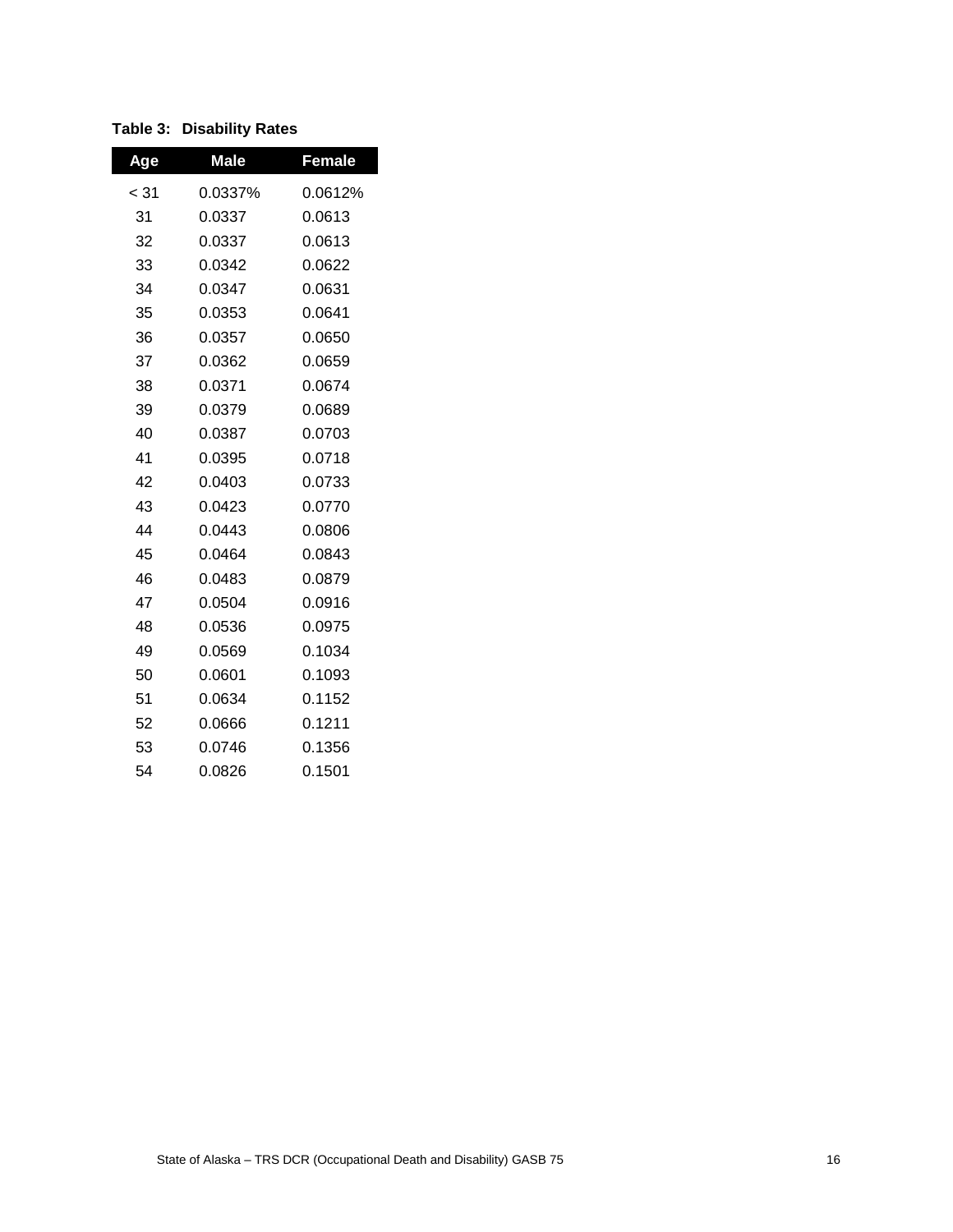| Age  | Rate  |
|------|-------|
| < 55 | 2.0%  |
| 55   | 3.0   |
| 56   | 3.0   |
| 57   | 3.0   |
| 58   | 3.0   |
| 59   | 3.0   |
| 60   | 5.0   |
| 61   | 5.0   |
| 62   | 10.0  |
| 63   | 5.0   |
| 64   | 5.0   |
| 65   | 25.0  |
| 66   | 25.0  |
| 67   | 25.0  |
| 68   | 20.0  |
| 69   | 20.0  |
| 70+  | 100.0 |

## **Table 4: Retirement Rates**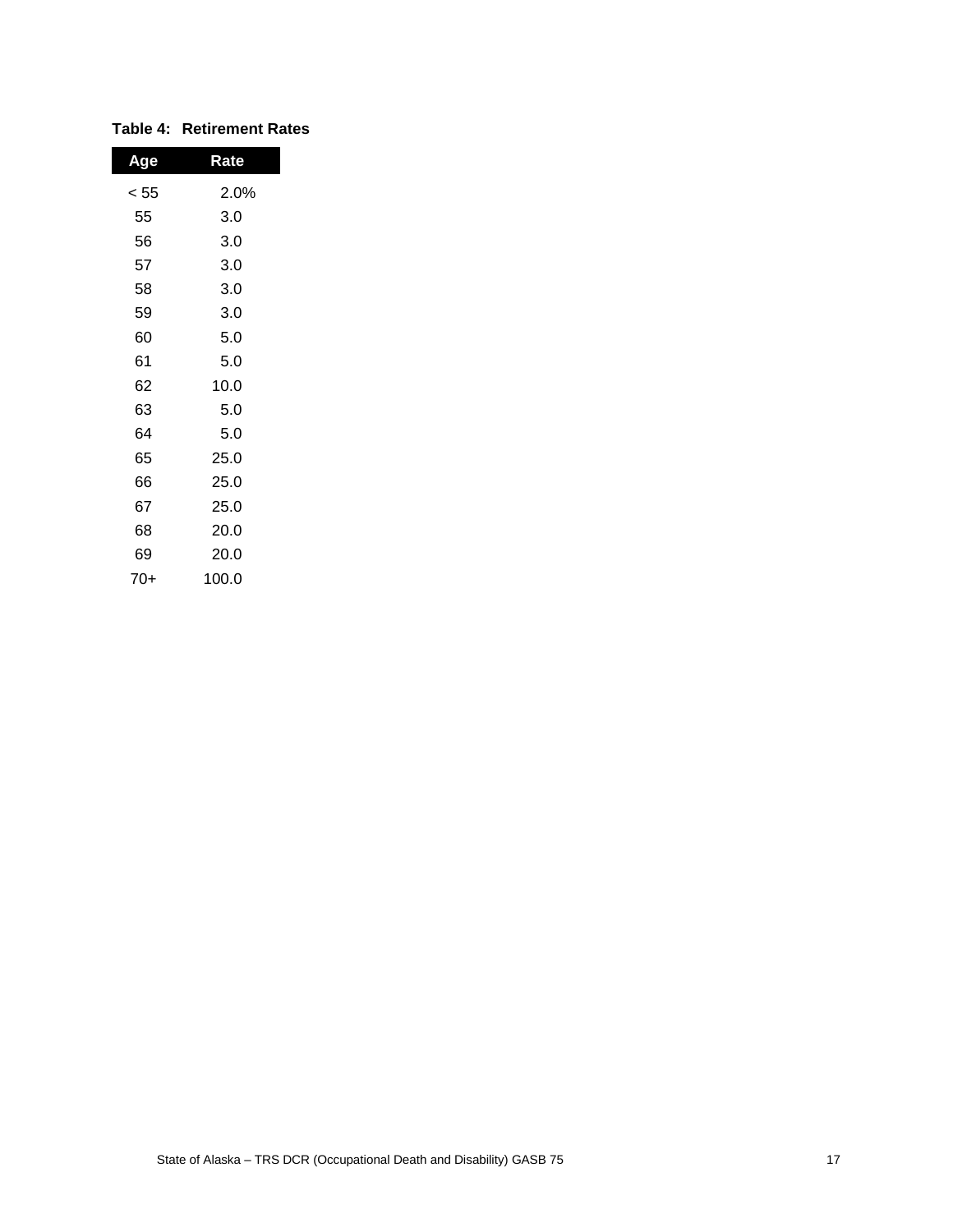# <span id="page-21-0"></span>**Section 3 – Summary of Plan Provisions**

#### **Effective Date**

July 1, 2006, with amendments through June 30, 2018.

#### **Administration of Plan**

The Commissioner of Administration or the Commissioner's designee is the administrator of the Plan. The Attorney General of the state is the legal counsel for the Plan and shall advise the administrator and represent the Plan in legal proceedings.

The Alaska Retirement Management Board prescribes policies, adopts regulations, invests the funds, and performs other activities necessary to carry out the provisions of the Plan.

#### **Employers Included**

Currently there are 57 employers participating in TRS DCR, including the State of Alaska, 53 school districts, and three other eligible organizations.

#### **Membership**

An employee of a participating employer who first enters service on or after July 1, 2006, or a member of the defined benefit plan who works for an employer who began participation on or after July 1, 2006, and meets the following criteria is a member in the Plan:

- Permanent full-time or part-time elementary or secondary teachers, school nurses, or a person in a position requiring a teaching certificate as a condition of hire in a public school of the State of Alaska, the Department of Education and Early Development or in the Department of Labor and Workforce Development.
- Full-time or part-time teachers at the University of Alaska or persons occupying full-time administrative positions requiring academic standing who are not in the University's Optional Retirement Plan.

Members can convert to TRS DCR if they are an eligible non-vested member of the TRS defined benefit plan whose employer consents to transfers to the defined contribution plan and they elect to transfer his or her account balance to TRS DCR.

#### **Member Contributions**

Other than the member-paid premiums discussed later in this section, there are no member contributions for the occupational death & disability and retiree medical benefits.

#### **Retiree Medical Benefits**

- Member must retire directly from the plan to be eligible for retiree medical coverage. Normal retirement eligibility is the earlier of a) 30 years of service or b) Medicare eligible and 10 years of service.
- No subsidized retiree medical benefits are provided until normal retirement eligibility. The member's and any covered dependent premium is 100% until the member is Medicare eligible. Upon the member's Medicare-eligibility, the required contribution will follow the service-based schedule shown below.
- Coverage cannot be denied except for failure to pay premium.

State of Alaska – TRS DCR (Occupational Death and Disability) GASB 75 18 18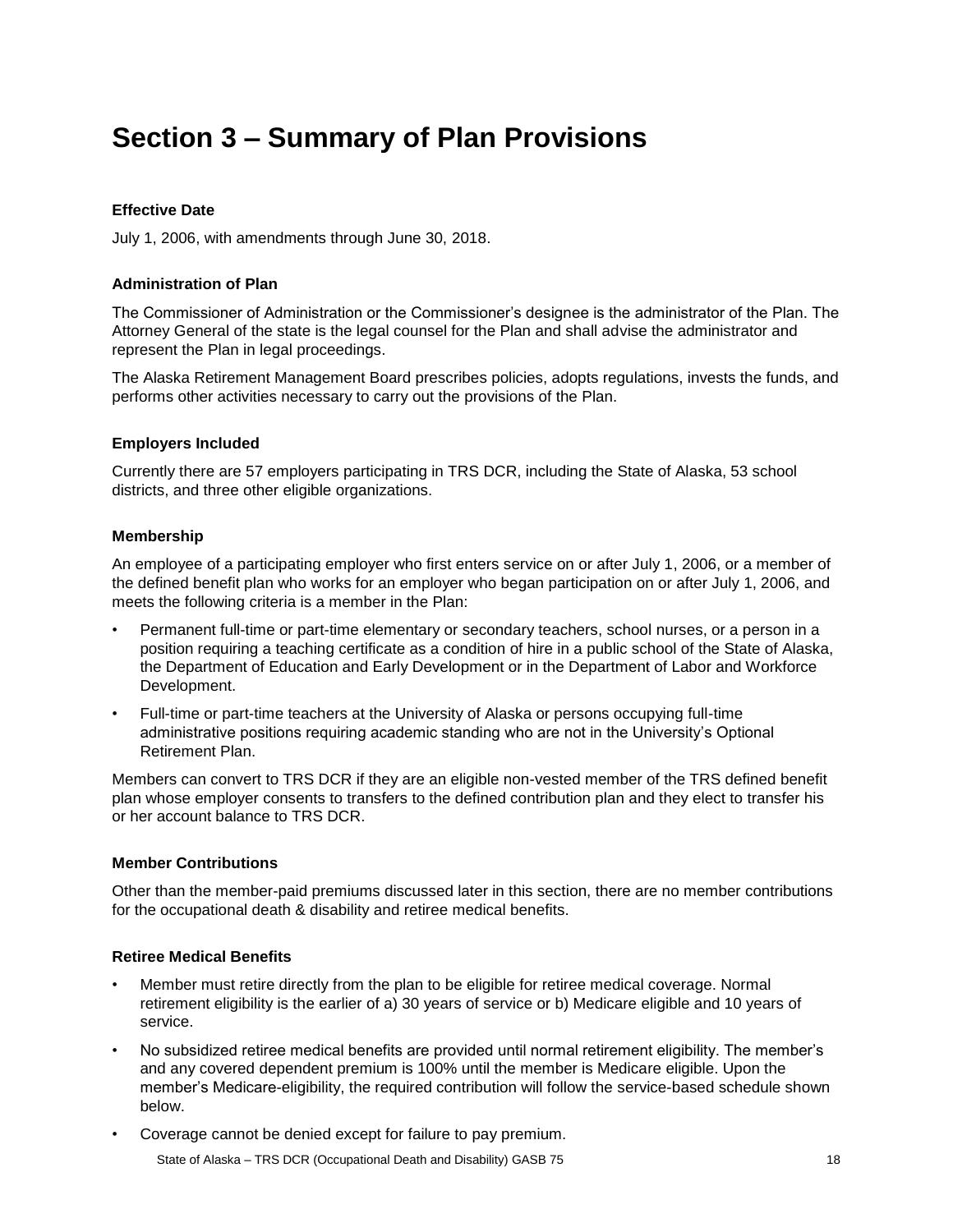- Members who are receiving disability benefits or survivors who are receiving monthly survivor benefits are not eligible until the member meets, or would have met if he/she had lived, the normal retirement eligibility requirements.
- The following is a summary of the medical benefit design adopted in July 2016. The plan description below is used for valuation purposes and indicates participant cost-sharing. Please refer to the benefit handbook for more details.

| <b>Plan Design Feature</b>                                         | In-Network <sup>1</sup>                                                 | Out-of-Network <sup>12</sup> |
|--------------------------------------------------------------------|-------------------------------------------------------------------------|------------------------------|
| Deductible (single/family)                                         | \$300/\$600                                                             | \$300/\$600                  |
| Medical services (participant share)                               | 20%                                                                     | 40%                          |
| Emergency Room Copay (non-emergent use)                            | \$100                                                                   | \$100                        |
| Medical Out-of-Pocket Maximum<br>(single/family, after deductible) | \$1,200 / \$2,400                                                       | \$2,400 / \$4,800            |
| <b>Medicare Coordination</b>                                       | Exclusion                                                               | Exclusion                    |
| Pharmacy                                                           | No Deductible                                                           | No Deductible                |
| Retail Generic (per 30-day fill):                                  | 20% \$10 min / \$50 max                                                 |                              |
| Retail Non-Formulary Brand (per 30-day fill):                      | 25% \$25 min / \$75 max                                                 | 40%                          |
| Retail Formulary Brand (per 30-day fill):                          | 35% \$80 min / \$150 max                                                |                              |
| Mail-Order Generic:                                                | \$20 copay                                                              |                              |
| Mail-Order Non-Formulary Brand:                                    | \$50 copay                                                              | 40%                          |
| Mail-Order Formulary Brand                                         | $$100$ copay                                                            |                              |
| Pharmacy Out-of-Pocket Max (single/family)                         | \$1,000 / \$2,000                                                       | \$1,000 / \$2,000            |
| Medicare Pharmacy Arrangement                                      | Retiree Drug Subsidy /<br>Employer Group Waiver Plan effective 1/1/2019 |                              |
| Wellness/Preventative                                              | 100%, Not subject to deductible                                         |                              |

l

<sup>&</sup>lt;sup>1</sup> Assumed to increase annually to mitigate impact of healthcare cost trend

<sup>2</sup> OON applies only to non-Medicare eligible participants.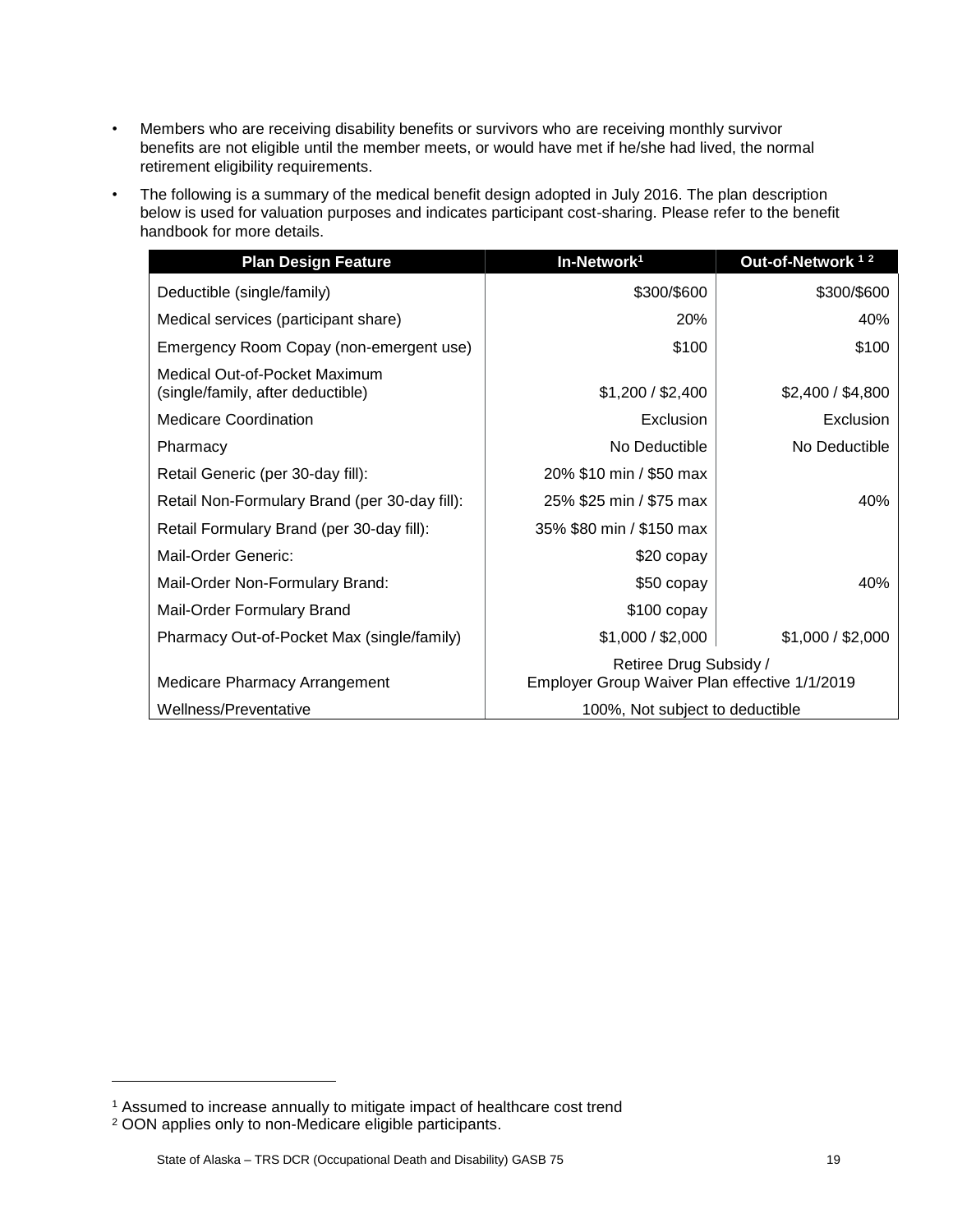- Buck used its manual rate models to determine relative plan values for the defined benefit (DB) retiree medical plan and the adopted DCR retiree medical plan outlined above. We applied the ratio of the DCR retiree medical plan value to the DB retiree medical plan value to the per capita costs determined for each of pre/post-Medicare medical and pharmacy benefits to estimate corresponding values for the adopted DCR retiree medical plan design. These factors are noted in Section 5.3. We further adjusted the Medicare medical manual rate to reflect the Medicare coordination method adopted. In the prior valuation, the RDS subsidy offset in 2019 was increased by 60% to reflect estimated Medicare reimbursements under the Employer Group Waiver Plan (EGWP) arrangement. For this year's valuation, the estimated 2019 reimbursements under EGWP were provided by Segal Consulting (who worked with the EGWP administrator, Optum, to develop those estimates). We reflect estimated discounts and pharmacy rebates in the defined benefit medical cost so no further adjustment was needed for the DCR retiree medical plan. The medical network differential is reflected in the relative plan value adjustments.
- The retiree medical plan's coverage is supplemental to Medicare. Medicare coordination is described in the 2018 DCR Plan Handbook, referred to in the industry as exclusion coordination: Medicare payment is deducted from the Medicare allowable expense and plan parameters are applied to the remaining amount. Starting in 2019, the prescription drug coverage will be through a Medicare Part D EGWP arrangement.
- The premium for Medicare-eligible retirees will be based on the member's years of service. The percentage of premium paid by the member is as follows:

| Years of Service   | <b>Percent of Premium</b><br><b>Paid by Member</b> |
|--------------------|----------------------------------------------------|
| Less than 15 years | 30%                                                |
| $15 - 19$          | 25%                                                |
| $20 - 24$          | 20%                                                |
| $25 - 29$          | 15%                                                |
| 30 years or more   | 10%                                                |

- The premium for dependents who are not eligible for Medicare aligns with the member's subsidy. While a member is not Medicare-eligible, premiums are 100% of the estimated cost.
- Members have a separate defined contribution Health Reimbursement Arrangement account, which is not reflected in this valuation, that can be used to pay for premiums or other medical expenses.
- For valuation purposes, retiree premiums were assumed to equal the percentages outlined in the table above times the age-related plan costs. Future premiums calculated and charged to DCR participants will need to be determined reflecting any appropriate adjustments to the defined benefit (DB) plan data because current DB premiums were determined using information based upon enrollment with dual coverage members.
- Coverage will continue for surviving spouses of covered retired members.

#### **Occupational Disability Benefits**

- Benefit is 40% of salary at date of disability.
- Disability Benefit Adjustment: The disability benefit is increased by 75% of the cost of living increase in the preceding calendar year or 9%, whichever is less.
- Member earns service while on occupational disability.
- Benefits cease when the member becomes eligible for normal retirement at Medicare-eligible age and 10 years of service, or at any age with 30 years of service.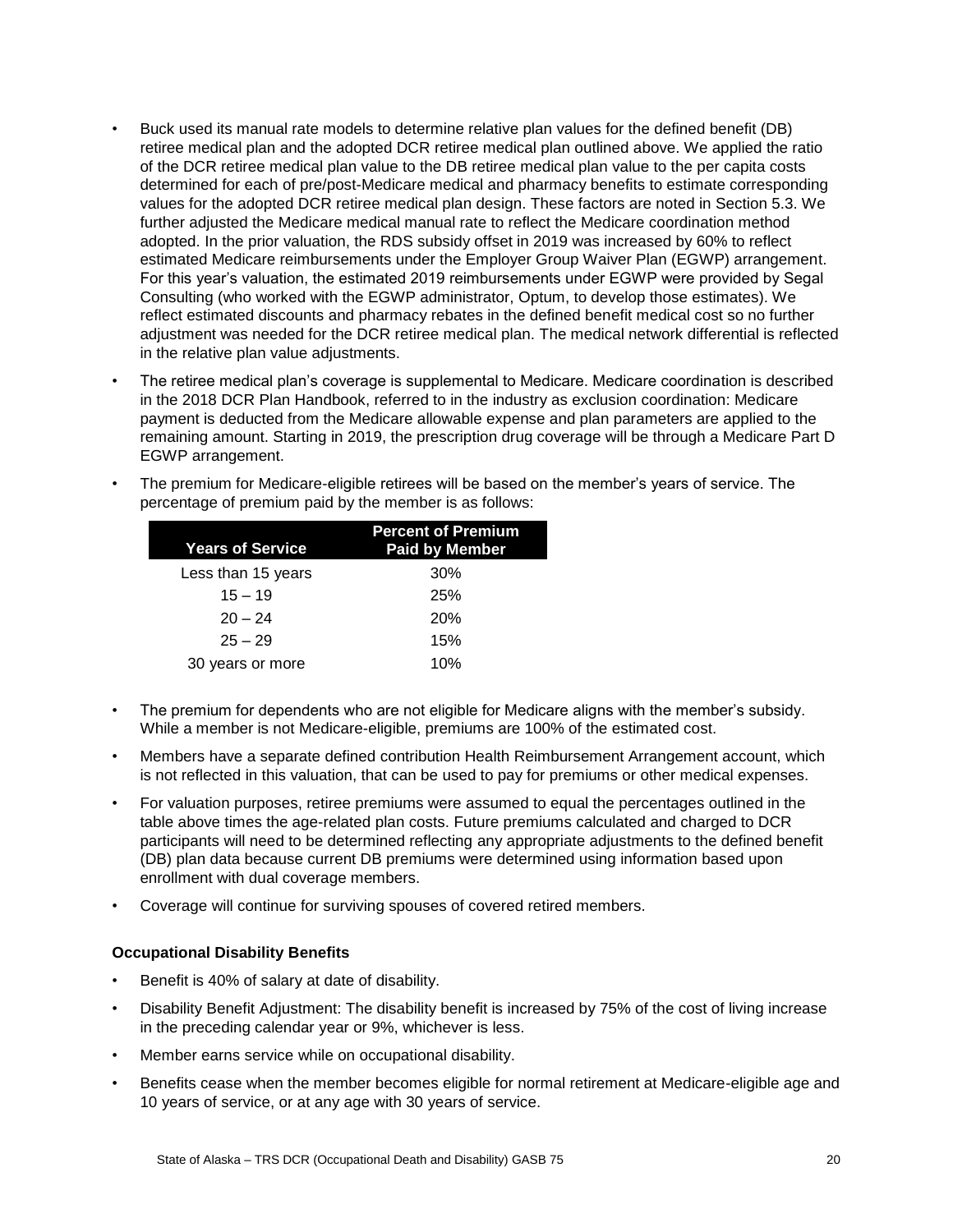• No subsidized retiree medical benefits are provided until normal retirement eligibility. The member's premium is 100% of the estimated cost until they are Medicare eligible. Medicare-eligible premiums follow the service-based schedule above.

#### **Occupational Death Benefits**

- Benefit is 40% of salary.
- Survivor's Pension Adjustment: A survivor's pension is increased by 50% of the cost of living increase in the preceding calendar year or 6%, whichever is less, if the recipient is at least age 60 on July 1, or under age 60 if the recipient has been receiving TRS benefits for at least 8 years as of July 1.
- Benefits cease when the member would have become eligible for normal retirement.
- The period during which the survivor is receiving benefits is counted as service credit toward retiree medical benefits.
- No subsidized retiree medical benefits are provided until the member would have been eligible for normal retirement. The surviving spouse's premium is 100% of the estimated cost until the member would have been Medicare eligible. Medicare-eligible premiums follow the service-based schedule above.

#### **Changes Since the Prior Valuation**

There have been no changes in TRS DCR benefit provisions valued since the prior valuation.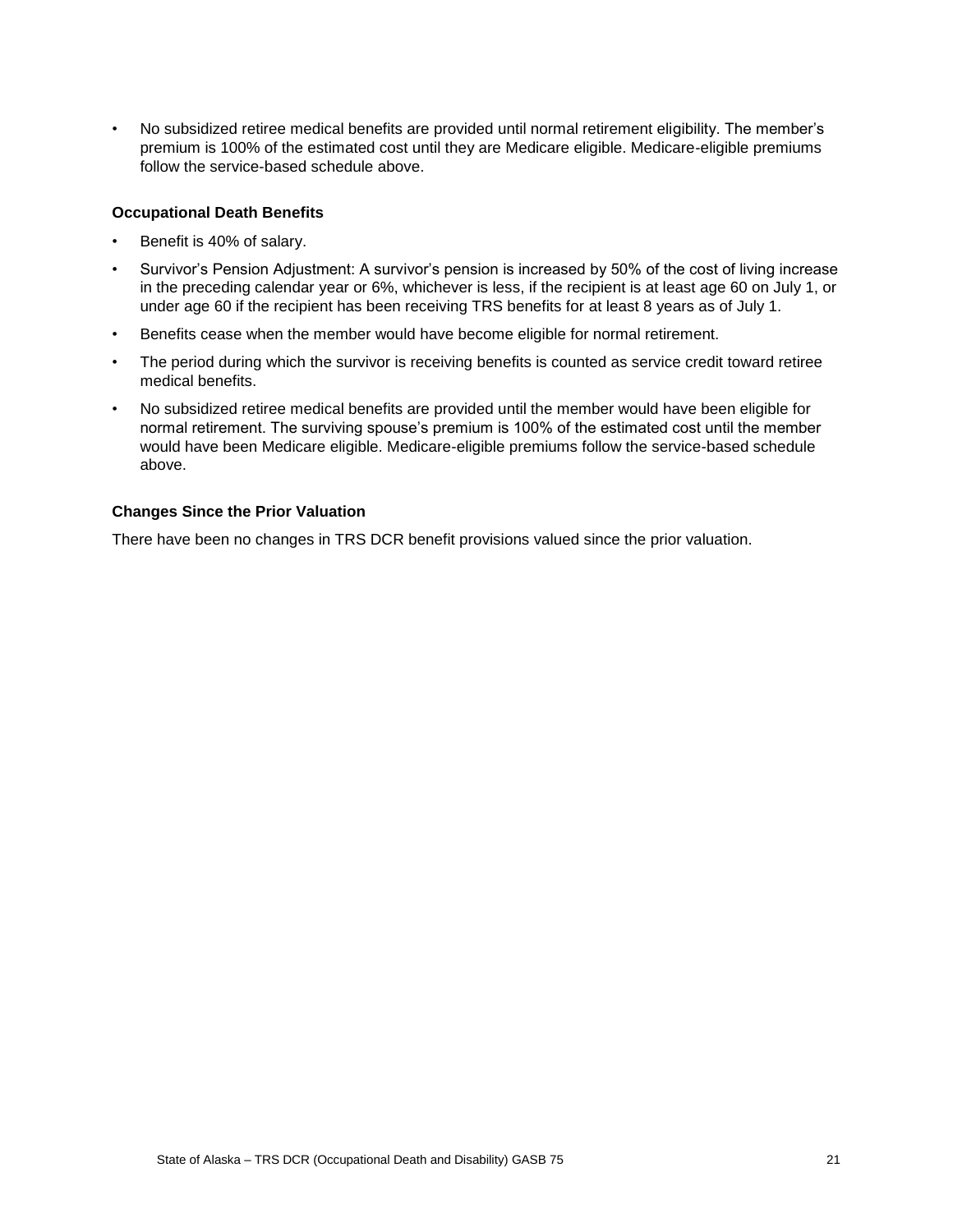# <span id="page-25-0"></span>**Appendix**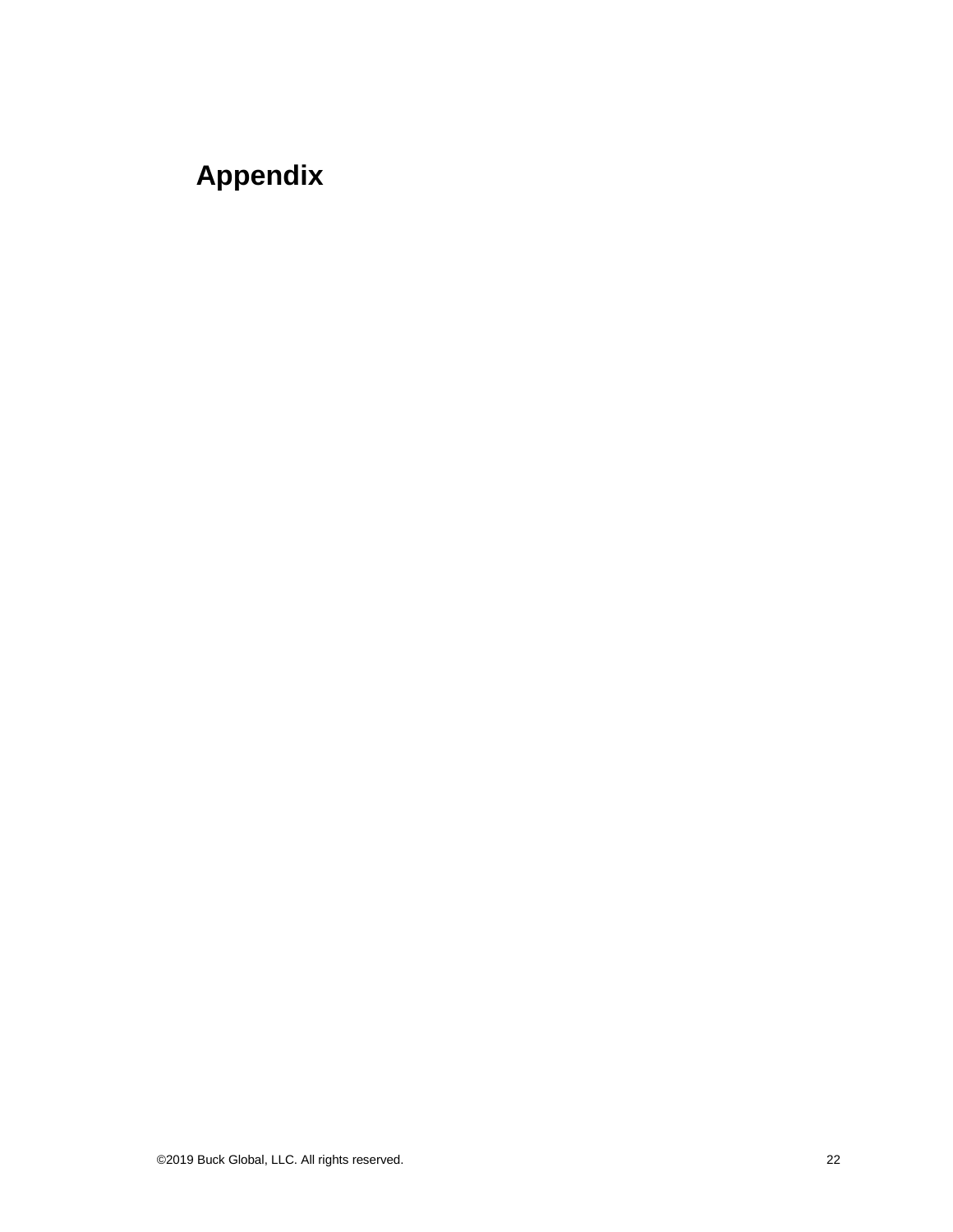#### **State of Alaska Teachers' Retirement System DCR - Occupational Death & Disability Schedule A - Employers' Allocation of Net OPEB Liability as of 6/30/2018**

| Schedule A - Employers' Allocation of Net OPEB Liability as of 6/30/2018 |                      |              |                     |                       |                                 |                    | Plan                |             |             |                       |                       |
|--------------------------------------------------------------------------|----------------------|--------------|---------------------|-----------------------|---------------------------------|--------------------|---------------------|-------------|-------------|-----------------------|-----------------------|
|                                                                          |                      |              |                     |                       |                                 |                    | Fiduciarv           |             | Net         | <b>Net</b>            | <b>Net</b>            |
|                                                                          |                      |              |                     |                       |                                 |                    | <b>Net Position</b> |             | <b>OPEB</b> | <b>OPEB</b>           | OPEB                  |
|                                                                          |                      |              |                     |                       |                                 |                    | as % of             |             | Liability   | Liability             | Liability             |
|                                                                          |                      | Total        | Plan                | <b>Net</b>            | <b>Total</b>                    | Total              | Total               |             | as % of     | 1% Decrease           | 1% Increase           |
|                                                                          | Employer             | <b>OPEB</b>  | <b>Fiduciarv</b>    | OPEB                  | <b>Deferred</b>                 | <b>Deferred</b>    | <b>OPEB</b>         | Covered     | Covered     | <b>Discount Rate</b>  | <b>Discount Rate</b>  |
| <b>Employer Number</b><br><b>Employer Name</b>                           | Proportion*          | Liability    | <b>Net Position</b> | Liability             | <b>Outflows</b>                 | <b>Inflows</b>     | Liability           | Payroll     | Payroll     | (7.0% Discount Rate)  | (9.0% Discount Rate)  |
| 701 ANCHORAGE SD                                                         | 30.94564%            | 90,052       | 1,175,006           | (1,084,954)           | 6,364                           | (105, 888)         |                     |             |             | (1,090,524)           | (1,081,860)           |
| 704 CORDOVA CITY SD                                                      | 0.19997%             | 582          | 7,593               | (7,011)               | 967                             | (1,707)            |                     |             |             | (7,047)               | (6,991)               |
| 705 CRAIG CITY SD                                                        | 0.27544%             | 802          | 10,458              | (9,657)               | 468                             | (923)              |                     |             |             | (9,706)               | (9,629)               |
| 706 FAIRBANKS NORTH STAR BOROUGH SD                                      | 8.66246%             | 25,208       | 328,914             | (303, 706)            |                                 | (36, 103)          |                     |             |             | (305, 265)            | (302, 840)            |
| 707 HAINES BOROUGH SD                                                    | 0.26024%             | 757          | 9,881               | (9, 124)              | 3,110                           | (872)              |                     |             |             | (9, 171)              | (9,098)               |
| 708 HOONAH CITY SD                                                       | 0.17474%             | 509          | 6,635               | (6, 127)              | $\sim$                          | (2,038)            |                     |             |             | (6, 158)              | (6, 109)              |
| 709 HYDABURG CITY SD                                                     | 0.07053%             | 205          | 2,678               | (2, 473)              | 1.749                           | (236)              |                     |             |             | (2, 485)              | (2, 466)              |
| 710 JUNEAU BOROUGH SD                                                    | 3.20396%             | 9,324        | 121,654             | (112, 331)            | 1,345                           | (13,563)           |                     |             |             | (112, 907)            | (112,010)             |
| 712 KAKE CITY SD                                                         | 0.19499%             | 567          | 7,404               | (6, 836)              | 388                             | (897)              |                     |             |             | (6, 872)              | (6, 817)              |
| 714 KETCHIKAN GATEWAY BOROUGH SD                                         | 1.68279%             | 4.897        | 63,896              | (58, 999)             | 1,396                           | (8, 481)           |                     |             |             | (59, 302)             | (58, 830)             |
| 717 KLAWOCK CITY SD                                                      | 0.12861%             | 374          | 4,883               | (4,509)               | 505                             | (1, 182)           |                     |             |             | (4,532)               | (4, 496)              |
| 718 KODIAK ISLAND BOROUGH SD                                             | 2.38509%             | 6.941        | 90.562              | (83, 621)             | 9.507                           | (12,689)           |                     |             |             | (84,051)              | (83, 383)             |
| 719 NENANA CITY SD                                                       | 0.24934%             | 726          | 9.468               | (8,742)               | 1,262                           | (1,664)            |                     |             |             | (8,787)               | (8,717)               |
| 720 NOME CITY SD                                                         | 0.73078%             | 2,127        | 27,748              | (25, 621)             | 1,591                           | (4,522)            |                     |             |             | (25, 753)             | (25, 548)             |
| 722 MATANUSKA-SUSITNA BOROUGH SD                                         | 10.96155%            | 31,898       | 416,210             | (384, 312)            | 1,807                           | (47, 853)          |                     |             |             | (386, 285)            | (383, 216)            |
| 723 PELICAN CITY SD                                                      | 0.01773%             | 52           | 673                 | (622)                 | 6                               | (94)               |                     |             |             | (625)                 | (620)                 |
| 724 PETERSBURG CITY SD                                                   | 0.34303%             | 998          | 13,025              | (12, 027)             | 1,053                           | (4,232)            |                     |             |             | (12,088)              | (11, 992)             |
| 727 SITKA BOROUGH SD                                                     | 1.05811%             | 3.079        | 40.177              | (37,097)              | 423                             | (4,081)            |                     |             |             | (37, 288)             | (36,992)              |
| 728 SKAGWAY CITY SD                                                      | 0.17875%             | 520          | 6,787               | (6, 267)              |                                 | (2, 379)           |                     |             |             | (6, 299)              | (6, 249)              |
| 729 UNALASKA CITY SD                                                     | 0.41567%             | 1,210        | 15,783              | (14, 573)             | 1,609                           | (3, 446)           |                     |             |             | (14, 648)             | (14, 532)             |
| 730 VALDEZ CITY SD                                                       | 0.38899%             | 1,132        | 14.770              | (13, 638)             | 1.403                           | (4,612)            |                     |             |             | (13,708)              | (13, 599)             |
| 731 WRANGELL PUBLIC SD<br>732 YAKUTAT SD                                 | 0.24708%<br>0.07807% | 719<br>227   | 9,382<br>2.964      | (8,663)               | 543<br>$\overline{\phantom{a}}$ | (1,228)<br>(1.450) |                     |             |             | (8,707)               | (8,638)<br>(2.729)    |
| 733 UNIVERSITY OF ALASKA                                                 | 2.28045%             | 6,636        | 86,589              | (2,737)<br>(79, 952)  | 453                             | (8, 209)           |                     |             |             | (2,751)<br>(80, 363)  | (79, 724)             |
| 735 GALENA CITY SD                                                       | 0.67487%             | 1,964        | 25,625              | (23,661)              |                                 | (4,037)            |                     |             |             | (23, 782)             | (23, 593)             |
| 736 NORTH SLOPE BOROUGH SD                                               | 3.34807%             | 9,743        | 127,126             | (117, 383)            | 3,135                           | (20,078)           |                     |             |             | (117, 986)            | (117, 049)            |
| 737 STATE OF ALASKA                                                      | 0.39991%             | 1,164        | 15,184              | (14, 021)             | 1,398                           | (2,513)            |                     |             |             | (14,093)              | (13,981)              |
| 742 BRISTOL BAY BOROUGH SD                                               | 0.16851%             | 490          | 6.398               | (5,908)               | 1,192                           | (2, 188)           |                     |             |             | (5,938)               | (5,891)               |
| 743 SOUTHEAST REGIONAL RESOURCE CENTER                                   | 0.08862%             | 258          | 3,365               | (3, 107)              | 1,557                           | (297)              |                     |             |             | (3, 123)              | (3,098)               |
| 744 DILLINGHAM CITY SD                                                   | 0.64164%             | 1,867        | 24,363              | (22, 496)             | 3,477                           | (3,839)            |                     |             |             | (22, 611)             | (22, 432)             |
| 746 KENAI PENINSULA BOROUGH SD                                           | 6.59816%             | 19,201       | 250,532             | (231, 332)            | $\overline{\phantom{a}}$        | (24, 301)          |                     |             |             | (232, 519)            | (230, 672)            |
| 748 SAINT MARY'S SD                                                      | 0.12629%             | 368          | 4,795               | (4, 428)              | 1,623                           | (423)              |                     |             |             | (4, 451)              | (4, 415)              |
| 751 NORTHWEST ARCTIC BOROUGH SD                                          | 3.32102%             | 9,664        | 126,099             | (116, 435)            | 1,431                           | (16, 852)          |                     |             |             | (117, 033)            | (116, 103)            |
| 752 BERING STRAIT SD                                                     | 3.55685%             | 10.350       | 135.054             | (124.703)             | 5.395                           | (11.925)           |                     |             |             | (125, 343)            | (124, 347)            |
| 753 LOWER YUKON SD                                                       | 2.37694%             | 6,917        | 90,253              | (83, 336)             | 12,561                          | (7,969)            |                     |             |             | (83, 763)             | (83,098)              |
| 754 LOWER KUSKOKWIM SD                                                   | 4.78120%             | 13,913       | 181,542             | (167, 629)            | 6,514                           | (18,926)           |                     |             |             | (168, 490)            | (167, 151)            |
| 755 KUSPUK SD                                                            | 0.54525%             | 1,587        | 20,703              | (19, 116)             | 974                             | (2, 101)           |                     |             |             | (19, 215)             | (19,062)              |
| 756 SOUTHWEST REGION SD                                                  | 1.10470%             | 3.215        | 41,945              | (38, 731)             | 348                             | (5,663)            |                     |             |             | (38, 929)             | (38, 620)             |
| 757 LAKE AND PENINSULA BOROUGH SD                                        | 0.81608%             | 2.375        | 30.986              | (28, 612)             | 2.302                           | (4,211)            |                     |             |             | (28, 759)             | (28, 530)             |
| 758 ALEUTIAN REGION SD                                                   | 0.08447%             | 246          | 3,207               | (2,962)               | 207                             | (283)              |                     |             |             | (2,977)               | (2,953)               |
| 759 PRIBILOF SD                                                          | 0.10569%             | 308          | 4,013               | (3,706)               | 1,067                           | (354)              |                     |             |             | (3,725)               | (3,695)               |
| 761 IDITAROD AREA SD                                                     | 0.31672%             | 922          | 12,026              | (11, 104)             | 2,145                           | (4, 366)           |                     |             |             | (11, 161)             | (11,073)              |
| 762 YUKON / KOYUKUK SD                                                   | 0.84981%             | 2.473        | 32.267              | (29, 795)             | 2.042                           | (3,914)            |                     |             |             | (29, 947)             | (29, 710)             |
| 763 YUKON FLATS SD                                                       | 0.38278%             | 1,114        | 14,534              | (13, 420)             | 3,019                           | (1, 283)           |                     |             |             | (13, 489)             | (13, 382)             |
| 764 DENALI BOROUGH SD                                                    | 0.32999%             | 960          | 12,530              | (11, 570)             | 459                             | (2,614)            |                     |             |             | (11, 629)             | (11, 537)             |
| 765 DELTA/GREELY SD                                                      | 0.50768%             | 1,477        | 19,277              | (17, 799)             | 585                             | (1, 855)           |                     |             |             | (17, 891)             | (17,748)              |
| 766 ALASKA GATEWAY SD                                                    | 0.45725%             | 1,331        | 17,362              | (16, 031)             |                                 | (3,719)            |                     |             |             | (16, 114)             | (15,986)              |
| 767 COPPER RIVER SD                                                      | 0.33115%             | 964          | 12,574              | (11,610)              | 308                             | (4,225)            |                     |             |             | (11,670)              | (11, 577)             |
| 768 CHATHAM SD                                                           | 0.23642%             | 688          | 8.977               | (8, 289)              | 384                             | (1, 448)           |                     |             |             | (8, 331)              | (8, 265)              |
| 769 SOUTHEAST ISLAND SD                                                  | 0.33676%             | 980          | 12.787              | (11, 807)             | 790                             | (1, 129)           |                     |             |             | (11, 868)             | (11, 773)             |
| 770 ANNETTE ISLAND SD<br>771 CHUGACH SD                                  | 0.51015%<br>0.10500% | 1,485<br>306 | 19,370<br>3.987     | (17, 886)             | $\overline{\phantom{a}}$<br>113 | (2,829)            |                     |             |             | (17, 978)             | (17, 835)             |
|                                                                          |                      |              |                     | (3,681)               |                                 | (437)              |                     |             |             | (3,700)               | (3,671)               |
| 775 TANANA SD<br>777 KASHUNAMIUT SD                                      | 0.06189%<br>0.40429% | 180<br>1.176 | 2,350<br>15,351     | (2, 170)<br>(14, 174) | 1,036<br>1.636                  | (846)<br>(2.467)   |                     |             |             | (2, 181)<br>(14, 247) | (2, 164)<br>(14, 134) |
| 778 YUPIIT SD                                                            | 0.72221%             | 2,102        | 27,422              | (25, 321)             | 2,605                           | (2, 421)           |                     |             |             | (25, 451)             | (25, 248)             |
| 779 SPECIAL EDUCATION SERVICE AGENCY                                     | 0.18568%             | 540          | 7,050               | (6, 510)              |                                 | (1, 115)           |                     |             |             | (6, 543)              | (6, 491)              |
| 780 ALEUTIANS EAST BOROUGH SD                                            | 0.38991%             | 1,135        | 14,805              | (13,670)              | 1,539                           | (2,068)            |                     |             |             | (13,740)              | (13, 631)             |
|                                                                          |                      |              |                     |                       |                                 |                    |                     |             |             |                       |                       |
| Total                                                                    | 100.00000%           | 291.000      | 3.797.000           | (3,506,000)           | 95.789                          | (431, 045)         | 1304.81%            | 327,765,000 | $-1.07%$    | (3,524,000)           | (3,496,000)           |

All amounts are determined without rounding. Rounded amounts are displayed.

\*Based on Retiree Medical contributions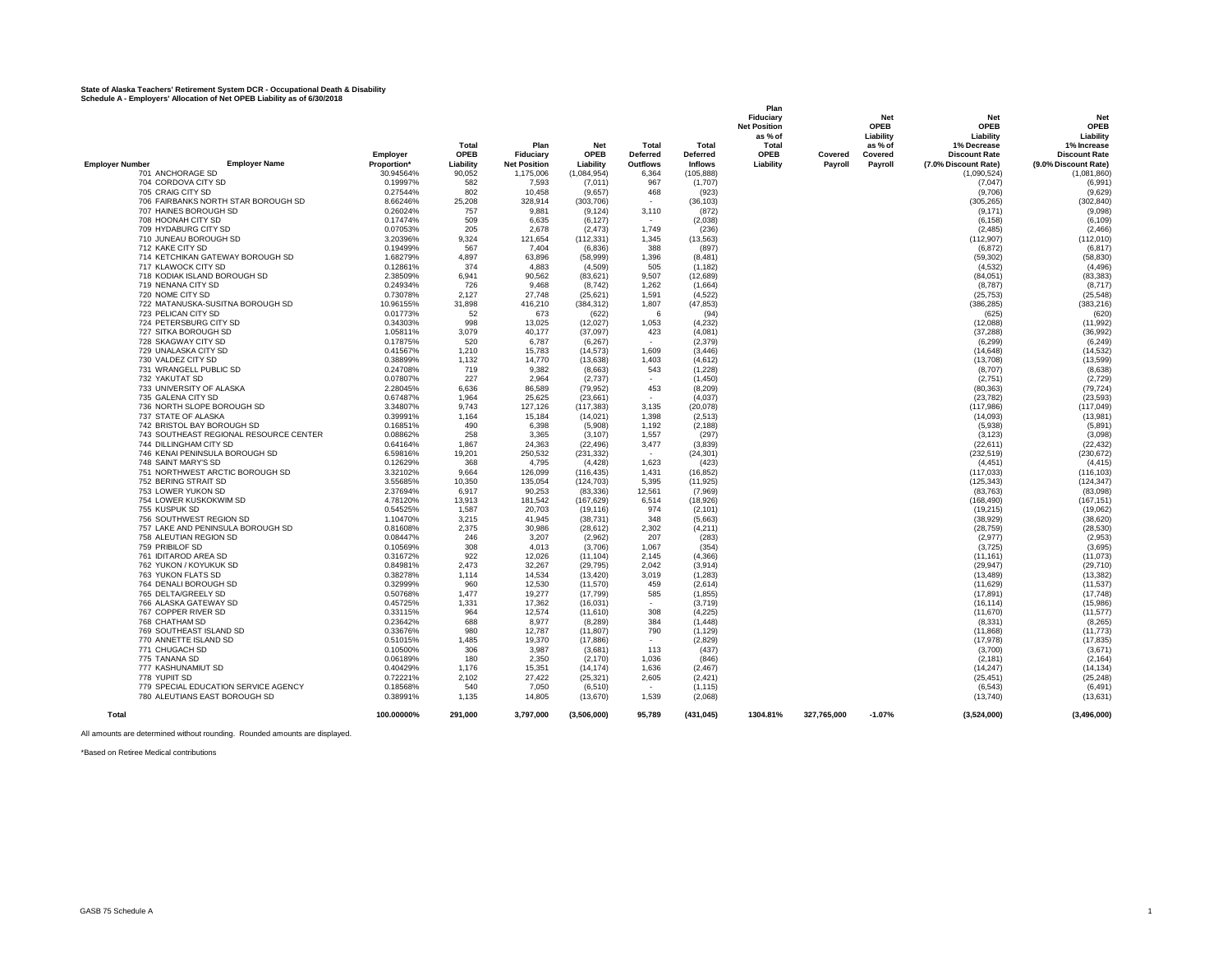# **State of Alaska Teachers' Retirement System DCR - Occupational Death & Disability Schedule B - Employers' Allocation of Net OPEB Liability as of 6/30/2019**

|                        |                                                     |                      |                      |              |                     |                      |                 |                       | Plan<br>Fiduciary<br><b>Net Position</b><br>as % of |             | Net<br>OPEB<br>Liability | <b>Net</b><br>OPEB<br>Liability |
|------------------------|-----------------------------------------------------|----------------------|----------------------|--------------|---------------------|----------------------|-----------------|-----------------------|-----------------------------------------------------|-------------|--------------------------|---------------------------------|
|                        |                                                     | FY2019               |                      | Total        | Plan                | <b>Net</b>           | Total           | Total                 | Total                                               |             | as % of                  | 1% Decrease                     |
|                        |                                                     | Employer             | Employer             | <b>OPEB</b>  | Fiduciary           | <b>OPEB</b>          | <b>Deferred</b> | <b>Deferred</b>       | <b>OPEB</b>                                         | Covered     | Covered                  | <b>Discount Rate</b>            |
| <b>Employer Number</b> | <b>Employer Name</b>                                | <b>Contributions</b> | Proportion           | Liability    | <b>Net Position</b> | Liability            | <b>Outflows</b> | <b>Inflows</b>        | Liability                                           | Payroll     | Payroll                  | (6.38% Discount Rate)           |
| 701                    | ANCHORAGE SD                                        | 96,597               | 30.94603%            | 95,004       | 1,339,344           | (1, 244, 340)        | 5,653           | (152, 575)            |                                                     |             |                          | (1, 248, 672)                   |
| 704                    | CORDOVA CITY SD                                     | 705                  | 0.22581%             | 693          | 9,773               | (9,080)              | 862             | (2,744)               |                                                     |             |                          | (9, 111)                        |
| 705                    | <b>CRAIG CITY SD</b>                                | 775                  | 0.24836%             | 762          | 10,749              | (9,987)              | 1,181           | (1,209)               |                                                     |             |                          | (10, 021)                       |
| 706                    | FAIRBANKS NORTH STAR BOROUGH SD                     | 27,525               | 8.81797%             | 27,071       | 381,642             | (354, 571)           |                 | (53, 565)             |                                                     |             |                          | (355, 805)                      |
| 707                    | <b>HAINES BOROUGH SD</b>                            | 839                  | 0.26873%             | 825          | 11,631              | (10, 806)            | 2,762           | (1,548)               |                                                     |             |                          | (10, 843)                       |
| 708                    | <b>HOONAH CITY SD</b>                               | 629                  | 0.20162%             | 619          | 8,726               | (8, 107)             |                 | (3,026)               |                                                     |             |                          | (8, 136)                        |
| 709                    | <b>HYDABURG CITY SD</b>                             | 203                  | 0.06501%             | 200          | 2,813               | (2,614)              | 1,702           | (316)                 |                                                     |             |                          | (2,623)                         |
| 710                    | JUNEAU BOROUGH SD<br><b>KAKE CITY SD</b>            | 9,657                | 3.09383%             | 9,498        | 133,901             | (124, 403)           | 4,300           | (17, 577)             |                                                     |             |                          | (124, 836)                      |
| 712<br>714             | KETCHIKAN GATEWAY BOROUGH SD                        | 597                  | 0.19132%             | 587          | 8,280               | (7,693)              | 447             | (1, 148)              |                                                     |             |                          | (7, 720)                        |
| 717                    | <b>KLAWOCK CITY SD</b>                              | 5,419<br>327         | 1.73615%             | 5,330<br>322 | 75,141<br>4,534     | (69, 811)            | 1,234           | (12, 487)<br>(1, 173) |                                                     |             |                          | (70, 054)<br>(4,227)            |
| 718                    | KODIAK ISLAND BOROUGH SD                            | 7,047                | 0.10476%<br>2.25770% | 6,931        | 97,713              | (4,212)<br>(90, 782) | 1,123<br>12,072 | (15, 139)             |                                                     |             |                          | (91, 098)                       |
| 719                    | <b>NENANA CITY SD</b>                               | 912                  | 0.29212%             | 897          | 12,643              | (11,746)             | 1,125           | (3,361)               |                                                     |             |                          | (11, 787)                       |
| 720                    | NOME CITY SD                                        | 2,206                | 0.70671%             | 2,170        | 30,586              | (28, 417)            | 2,086           | (5,288)               |                                                     |             |                          | (28, 516)                       |
| 722                    | MATANUSKA-SUSITNA BOROUGH SD                        | 35,154               | 11.26201%            | 34,574       | 487,420             | (452, 845)           | 1,610           | (73, 109)             |                                                     |             |                          | (454, 422)                      |
| 723                    | PELICAN CITY SD                                     | 53                   | 0.01701%             | 52           | 736                 | (684)                | 26              | (113)                 |                                                     |             |                          | (686)                           |
| 724                    | PETERSBURG CITY SD                                  | 990                  | 0.31703%             | 973          | 13,721              | (12,748)             | 1,664           | (4,290)               |                                                     |             |                          | (12, 792)                       |
| 727                    | SITKA BOROUGH SD                                    | 3,349                | 1.07284%             | 3,294        | 46,433              | (43, 139)            | 377             | (6, 110)              |                                                     |             |                          | (43, 289)                       |
| 728                    | <b>SKAGWAY CITY SD</b>                              | 505                  | 0.16163%             | 496          | 6.995               | (6, 499)             | 483             | (2, 365)              |                                                     |             |                          | (6, 522)                        |
| 729                    | <b>UNALASKA CITY SD</b>                             | 1,315                | 0.42120%             | 1,293        | 18,230              | (16, 937)            | 1,422           | (4,036)               |                                                     |             |                          | (16, 995)                       |
| 730                    | VALDEZ CITY SD                                      | 1,612                | 0.51646%             | 1,586        | 22,352              | (20, 767)            | 1,251           | (9,035)               |                                                     |             |                          | (20, 839)                       |
| 731                    | <b>WRANGELL PUBLIC SD</b>                           | 744                  | 0.23820%             | 731          | 10,309              | (9,578)              | 735             | (1, 513)              |                                                     |             |                          | (9,612)                         |
| 732                    | YAKUTAT SD                                          | 208                  | 0.06661%             | 204          | 2,883               | (2,678)              | 324             | (1, 377)              |                                                     |             |                          | (2,688)                         |
| 733                    | UNIVERSITY OF ALASKA                                | 7,695                | 2.46514%             | 7,568        | 106,691             | (99, 123)            | 404             | (17, 710)             |                                                     |             |                          | (99, 469)                       |
| 735                    | <b>GALENA CITY SD</b>                               | 2,249                | 0.72047%             | 2,212        | 31,182              | (28, 970)            | in 1919.        | (6, 367)              |                                                     |             |                          | (29,071)                        |
| 736                    | NORTH SLOPE BOROUGH SD                              | 10,516               | 3.36880%             | 10,342       | 145,802             | (135, 459)           | 2,770           | (24, 873)             |                                                     |             |                          | (135, 931)                      |
| 737                    | STATE OF ALASKA                                     | 1,394                | 0.44658%             | 1,371        | 19,328              | (17, 957)            | 1,235           | (4,665)               |                                                     |             |                          | (18,020)                        |
| 742                    | BRISTOL BAY BOROUGH SD                              | 496                  | 0.15876%             | 487          | 6,871               | (6, 384)             | 1,329           | (2,220)               |                                                     |             |                          | (6, 406)                        |
| 743                    | SOUTHEAST REGIONAL RESOURCE CENTER                  | 295                  | 0.09448%             | 290          | 4,089               | (3,799)              | 1,387           | (625)                 |                                                     |             |                          | (3, 812)                        |
| 744                    | DILLINGHAM CITY SD                                  | 2,051                | 0.65699%             | 2,017        | 28,434              | (26, 418)            | 3,073           | (5, 135)              |                                                     |             |                          | (26, 510)                       |
| 746                    | KENAI PENINSULA BOROUGH SD                          | 19,979               | 6.40052%             | 19,650       | 277,015             | (257, 365)           | 5,586           | (33,095)              |                                                     |             |                          | (258, 261)                      |
| 748                    | SAINT MARY'S SD                                     | 571                  | 0.18286%             | 561          | 7,914               | (7, 353)             | 1,442           | (2, 487)              |                                                     |             |                          | (7, 379)                        |
| 751                    | NORTHWEST ARCTIC BOROUGH SD                         | 10,740               | 3.44070%             | 10,563       | 148,914             | (138, 351)           | 1,265           | (25, 222)             |                                                     |             |                          | (138, 832)                      |
| 752                    | <b>BERING STRAIT SD</b>                             | 10,445               | 3.34606%             | 10,272       | 144,817             | (134, 545)           | 10,734          | (16, 291)             |                                                     |             |                          | (135, 013)                      |
| 753                    | <b>LOWER YUKON SD</b>                               | 6,768                | 2.16809%             | 6,656        | 93,835              | (87, 179)            | 17,046          | (10, 556)             |                                                     |             |                          | (87, 482)                       |
| 754                    | LOWER KUSKOKWIM SD                                  | 14,286               | 4.57656%             | 14,050       | 198,073             | (184, 023)           | 11,587          | (24, 842)             |                                                     |             |                          | (184, 664)                      |
| 755                    | <b>KUSPUK SD</b>                                    | 1,675                | 0.53655%             | 1.647        | 23,222              | (21, 575)            | 1.114           | (2, 853)              |                                                     |             |                          | (21, 650)                       |
| 756                    | SOUTHWEST REGION SD                                 | 3,596                | 1.15212%             | 3,537        | 49,864              | (46, 327)            | 310             | (8,678)               |                                                     |             |                          | (46, 488)                       |
| 757                    | LAKE AND PENINSULA BOROUGH SD<br>ALEUTIAN REGION SD | 1,684                | 0.53935%             | 1,656        | 23,343              | (21, 687)            | 9.845           | (3,941)               |                                                     |             |                          | (21, 763)                       |
| 758<br>759             | PRIBILOF SD                                         | 189<br>283           | 0.06060%             | 186<br>278   | 2.623<br>3.925      | (2, 437)             | 857             | (295)                 |                                                     |             |                          | (2, 445)                        |
| 761                    | <b>IDITAROD AREA SD</b>                             | 1,070                | 0.09068%<br>0.34277% | 1,052        | 14,835              | (3,646)<br>(13, 783) | 1,372<br>1,912  | (441)<br>(5, 323)     |                                                     |             |                          | (3,659)<br>(13, 831)            |
| 762                    | YUKON / KOYUKUK SD                                  | 3,167                | 1.01464%             | 3,115        | 43,914              | (40, 799)            | 1,805           | (10, 540)             |                                                     |             |                          | (40, 941)                       |
| 763                    | YUKON FLATS SD                                      | 1,258                | 0.40316%             | 1,238        | 17,449              | (16, 211)            | 2,687           | (2,537)               |                                                     |             |                          | (16, 267)                       |
| 764                    | DENALI BOROUGH SD                                   | 984                  | 0.31521%             | 968          | 13,642              | (12, 674)            | 827             | (2,867)               |                                                     |             |                          | (12, 719)                       |
| 765                    | <b>DELTA/GREELY SD</b>                              | 1,587                | 0.50843%             | 1,561        | 22,005              | (20, 444)            | 517             | (2,633)               |                                                     |             |                          | (20, 515)                       |
| 766                    | ALASKA GATEWAY SD                                   | 1,752                | 0.56120%             | 1,723        | 24,289              | (22, 566)            |                 | (7,602)               |                                                     |             |                          | (22, 645)                       |
| 767                    | <b>COPPER RIVER SD</b>                              | 1,049                | 0.33621%             | 1,032        | 14,551              | (13, 519)            | 272             | (4, 555)              |                                                     |             |                          | (13, 566)                       |
| 768                    | <b>CHATHAM SD</b>                                   | 791                  | 0.25342%             | 778          | 10,968              | (10, 190)            | 343             | (2, 292)              |                                                     |             |                          | (10, 226)                       |
| 769                    | SOUTHEAST ISLAND SD                                 | 976                  | 0.31258%             | 960          | 13,529              | (12, 569)            | 1,386           | (1,522)               |                                                     |             |                          | (12, 613)                       |
| 770                    | ANNETTE ISLAND SD                                   | 1,656                | 0.53042%             | 1,628        | 22,957              | (21, 328)            |                 | (4, 144)              |                                                     |             |                          | (21, 403)                       |
| 771                    | <b>CHUGACH SD</b>                                   | 425                  | 0.13603%             | 418          | 5,888               | (5,470)              | 100             | (1,613)               |                                                     |             |                          | (5, 489)                        |
| 775                    | TANANA SD                                           | 211                  | 0.06774%             | 208          | 2,932               | (2, 724)             | 915             | (1,064)               |                                                     |             |                          | (2,733)                         |
| 777                    | KASHUNAMIUT SD                                      | 1,183                | 0.37899%             | 1,164        | 16,403              | (15, 239)            | 2,161           | (2,836)               |                                                     |             |                          | (15, 292)                       |
| 778                    | YUPIIT SD                                           | 1,868                | 0.59855%             | 1,838        | 25,905              | (24,068)             | 5,810           | (2,914)               |                                                     |             |                          | (24, 151)                       |
| 779                    | SPECIAL EDUCATION SERVICE AGENCY                    | 722                  | 0.23139%             | 710          | 10,015              | (9,304)              |                 | (2, 855)              |                                                     |             |                          | (9, 337)                        |
| 780                    | ALEUTIANS EAST BOROUGH SD                           | 1,170                | 0.37482%             | 1,151        | 16,222              | (15,071)             | 1,798           | (2, 497)              |                                                     |             |                          | (15, 124)                       |
| Total                  |                                                     | 312,145              | 100.00%              | 307,000      | 4,328,000           | (4,021,000)          | 134,327         | (621, 195)            | 1409.77%                                            | 346,044,000 | $-1.16%$                 | (4,035,000)                     |

All amounts are determined without rounding. Rounded amounts are displayed.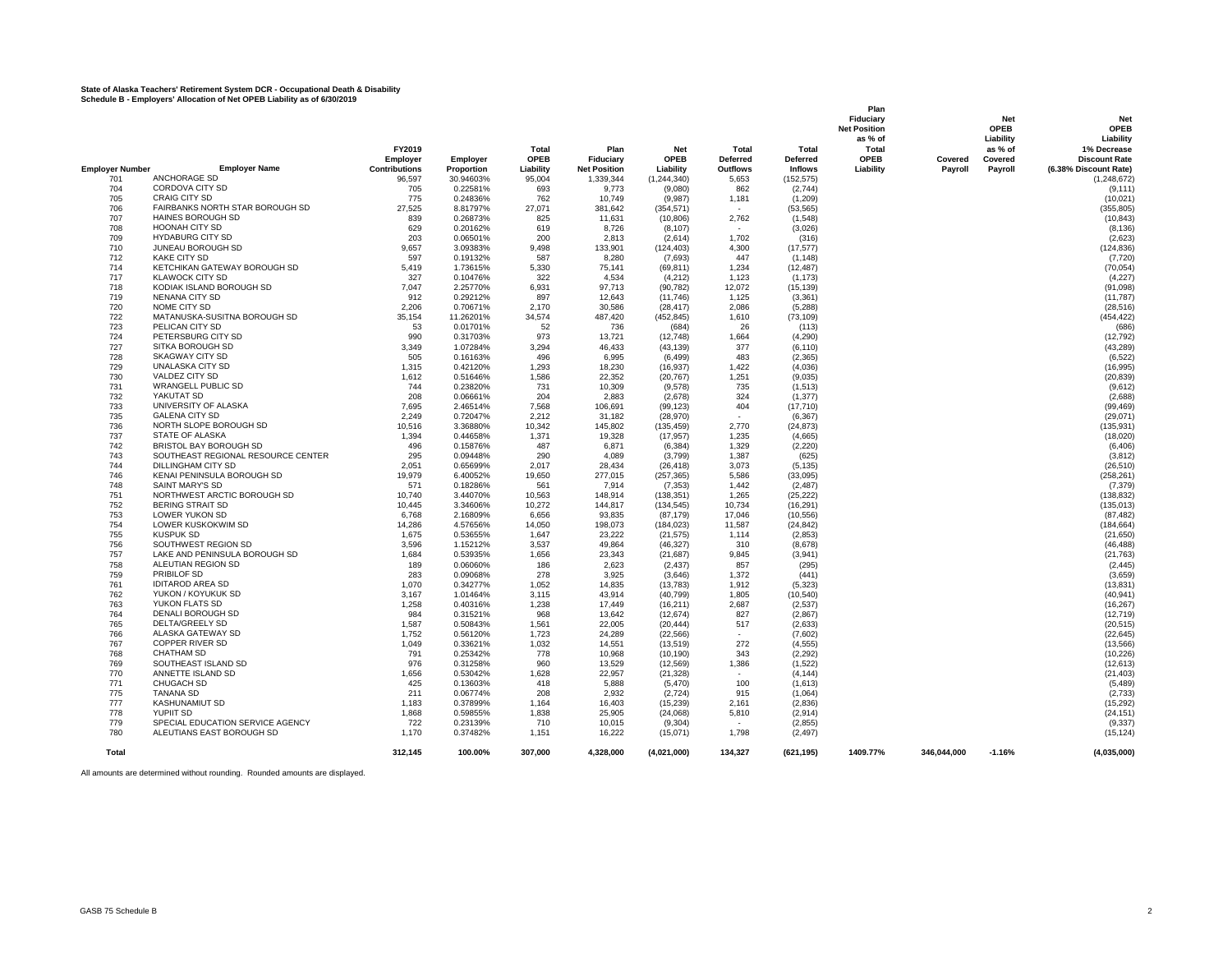#### **State of Alaska Teachers' Retirement System DCR - Occupational Deat Schedule B - Employers' Allocation of Net OPEB Liability as of 6/30/2019**

|                 |                                    | <b>Net</b>            |
|-----------------|------------------------------------|-----------------------|
|                 |                                    | <b>OPEB</b>           |
|                 |                                    | Liability             |
|                 |                                    | 1% Increase           |
|                 |                                    | <b>Discount Rate</b>  |
| Employer Number | <b>Employer Name</b>               | (8.38% Discount Rate) |
| 701             | <b>ANCHORAGE SD</b>                | (1, 241, 864)         |
| 704             | CORDOVA CITY SD                    | (9,062)               |
| 705             | CRAIG CITY SD                      | (9,967)               |
| 706             | FAIRBANKS NORTH STAR BOROUGH SD    | (353, 865)            |
| 707             | HAINES BOROUGH SD                  | (10, 784)             |
| 708             | <b>HOONAH CITY SD</b>              | (8,091)               |
| 709             | <b>HYDABURG CITY SD</b>            | (2,609)               |
| 710             | JUNEAU BOROUGH SD                  | (124, 155)            |
| 712             | <b>KAKE CITY SD</b>                | (7,678)               |
| 714             | KETCHIKAN GATEWAY BOROUGH SD       | (69, 672)             |
| 717             | <b>KLAWOCK CITY SD</b>             | (4,204)               |
| 718             | KODIAK ISLAND BOROUGH SD           | (90, 601)             |
| 719             | <b>NENANA CITY SD</b>              | (11, 723)             |
| 720             | NOME CITY SD                       | (28, 360)             |
| 722             | MATANUSKA-SUSITNA BOROUGH SD       | (451, 944)            |
| 723             | PELICAN CITY SD                    | (683)                 |
| 724             | PETERSBURG CITY SD                 | (12, 722)             |
| 727             | SITKA BOROUGH SD                   | (43, 053)             |
| 728             | <b>SKAGWAY CITY SD</b>             | (6, 486)              |
| 729             | <b>UNALASKA CITY SD</b>            |                       |
| 730             | VALDEZ CITY SD                     | (16,903)<br>(20, 725) |
| 731             | <b>WRANGELL PUBLIC SD</b>          |                       |
|                 |                                    | (9,559)               |
| 732             | YAKUTAT SD                         | (2,673)               |
| 733             | UNIVERSITY OF ALASKA               | (98, 926)             |
| 735             | <b>GALENA CITY SD</b>              | (28, 912)             |
| 736             | NORTH SLOPE BOROUGH SD             | (135,190)             |
| 737             | STATE OF ALASKA                    | (17, 921)             |
| 742             | <b>BRISTOL BAY BOROUGH SD</b>      | (6, 371)              |
| 743             | SOUTHEAST REGIONAL RESOURCE CENTER | (3,792)               |
| 744             | DILLINGHAM CITY SD                 | (26, 365)             |
| 746             | KENAI PENINSULA BOROUGH SD         | (256, 853)            |
| 748             | <b>SAINT MARY'S SD</b>             | (7, 338)              |
| 751             | NORTHWEST ARCTIC BOROUGH SD        | (138, 075)            |
| 752             | <b>BERING STRAIT SD</b>            | (134, 277)            |
| 753             | LOWER YUKON SD                     | (87,005)              |
| 754             | <b>LOWER KUSKOKWIM SD</b>          | (183, 657)            |
| 755             | <b>KUSPUK SD</b>                   | (21, 532)             |
| 756             | SOUTHWEST REGION SD                | (46, 235)             |
| 757             | LAKE AND PENINSULA BOROUGH SD      | (21, 644)             |
| 758             | ALEUTIAN REGION SD                 | (2, 432)              |
| 759             | <b>PRIBILOF SD</b>                 | (3,639)               |
| 761             | <b>IDITAROD AREA SD</b>            | (13, 755)             |
| 762             | YUKON / KOYUKUK SD                 | (40, 718)             |
| 763             | YUKON FLATS SD                     | (16, 179)             |
| 764             | <b>DENALI BOROUGH SD</b>           | (12, 649)             |
| 765             | <b>DELTA/GREELY SD</b>             | (20, 403)             |
| 766             | ALASKA GATEWAY SD                  | (22, 521)             |
| 767             | <b>COPPER RIVER SD</b>             | (13, 492)             |
| 768             | <b>CHATHAM SD</b>                  | (10, 170)             |
| 769             | SOUTHEAST ISLAND SD                | (12, 544)             |
| 770             | ANNETTE ISLAND SD                  | (21, 286)             |
| 771             | CHUGACH SD                         | (5, 459)              |
| 775             | <b>TANANA SD</b>                   | (2,718)               |
| 777             | <b>KASHUNAMIUT SD</b>              | (15, 209)             |
| 778             | <b>YUPIIT SD</b>                   | (24, 020)             |
| 779             | SPECIAL EDUCATION SERVICE AGENCY   | (9,286)               |
| 780             | ALEUTIANS EAST BOROUGH SD          | (15, 041)             |
|                 |                                    |                       |
| Total           |                                    | (4,013,000)           |
|                 |                                    |                       |

All amounts are determined without rounding. Rounded amounts are displa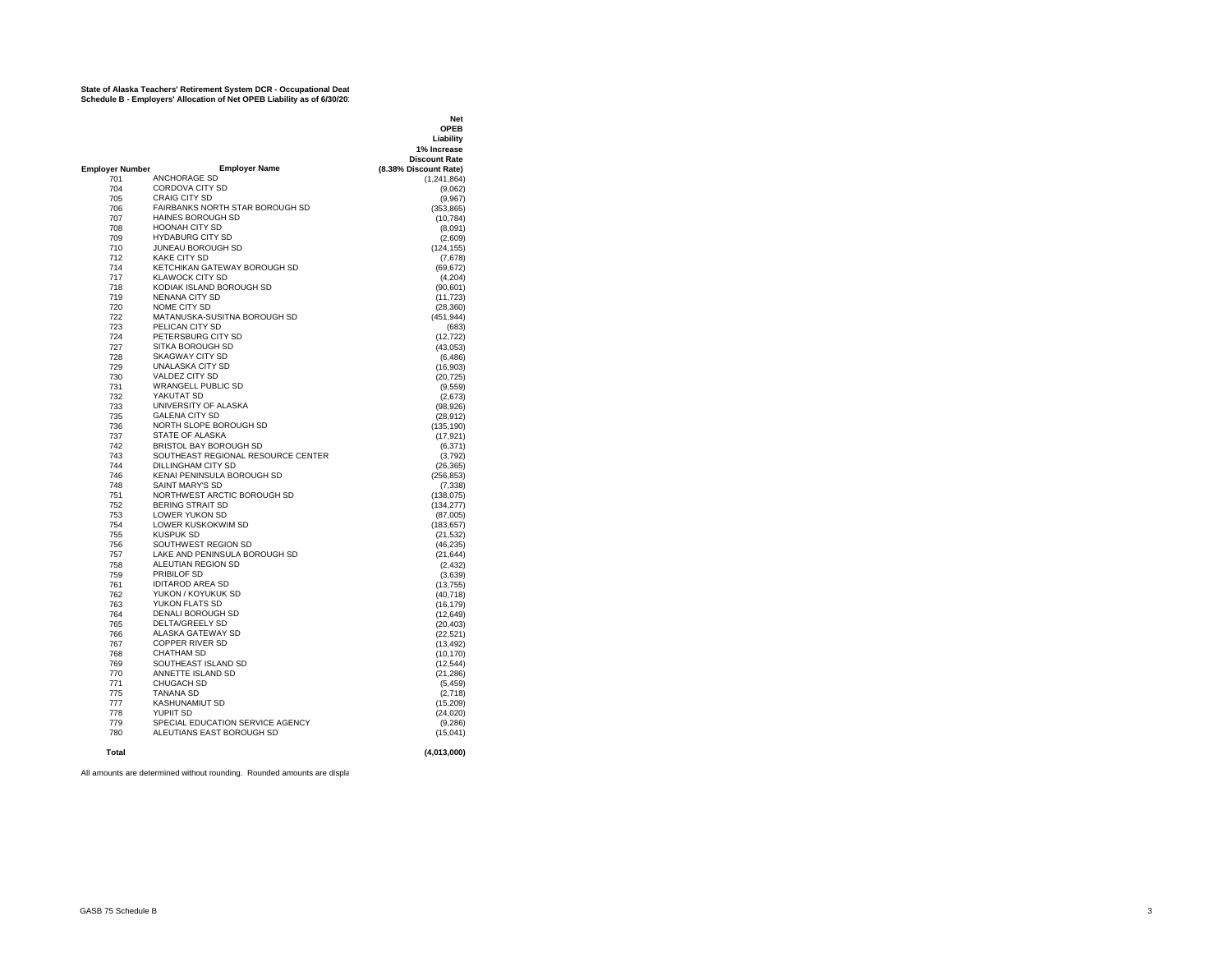# **State of Alaska Teachers' Retirement System DCR - Occupational Death & Disability Schedule C - Employers' Allocation of OPEB Amounts as of 6/30/2019**

|                        |                                    |               |            |                   |                    |                   | <b>Deferred Outflows of Resources</b> |                              |                 |                   |                    |                          | <b>Deferred Inflows of Res</b> |
|------------------------|------------------------------------|---------------|------------|-------------------|--------------------|-------------------|---------------------------------------|------------------------------|-----------------|-------------------|--------------------|--------------------------|--------------------------------|
|                        |                                    |               |            |                   |                    |                   | <b>Difference</b>                     |                              |                 |                   |                    |                          | <b>Difference</b>              |
|                        |                                    |               |            | <b>Difference</b> |                    |                   | <b>Between</b>                        |                              |                 | <b>Difference</b> |                    |                          | <b>Between</b>                 |
|                        |                                    |               |            | <b>Between</b>    |                    |                   | Projected                             | <b>Changes in Proportion</b> |                 | <b>Between</b>    |                    |                          | Projected                      |
|                        |                                    | <b>Net</b>    |            | Expected          |                    |                   | and Actual                            | and Differences              | Total           | Expected          |                    |                          | and Actual                     |
|                        |                                    | <b>OPEB</b>   |            | and Actual        |                    |                   | Investment                            | <b>Between Employer</b>      | <b>Deferred</b> | and Actual        |                    |                          | Investment                     |
|                        |                                    |               | Employer   |                   | <b>Changes in</b>  | <b>Changes in</b> |                                       |                              |                 |                   | Changes in         | <b>Changes in</b>        |                                |
| <b>Employer Number</b> | <b>Employer Name</b>               | Liability     | Proportion | <b>Experience</b> | <b>Assumptions</b> | <b>Benefits</b>   | Earnings                              | <b>Contributions</b>         | <b>Outflows</b> | <b>Experience</b> | <b>Assumptions</b> | <b>Benefits</b>          | Earnings                       |
| 701                    | ANCHORAGE SD                       | (1, 244, 340) | 30.94603%  |                   |                    |                   |                                       | 5,653                        | 5,653           | (140, 500)        | (1, 377)           |                          | (8,789)                        |
| 704                    | <b>CORDOVA CITY SD</b>             | (9.080)       | 0.22581%   |                   |                    |                   |                                       | 862                          | 862             | (1,025)           | (10)               |                          | (64)                           |
| 705                    | <b>CRAIG CITY SD</b>               | (9,987)       | 0.24836%   |                   |                    |                   |                                       | 1,181                        | 1,181           | (1, 128)          | (11)               |                          | (71)                           |
| 706                    | FAIRBANKS NORTH STAR BOROUGH SD    | (354.571)     | 8.81797%   |                   |                    |                   |                                       |                              |                 | (40, 035)         | (392)              |                          | (2,504)                        |
| 707                    | HAINES BOROUGH SD                  | (10, 806)     | 0.26873%   |                   |                    |                   |                                       | 2,762                        | 2,762           | (1,220)           | (12)               | $\overline{\phantom{a}}$ | (76)                           |
|                        |                                    |               |            |                   |                    |                   |                                       |                              |                 |                   |                    |                          |                                |
| 708                    | <b>HOONAH CITY SD</b>              | (8.107)       | 0.20162%   |                   |                    |                   |                                       |                              |                 | (915)             | (9)                |                          | (57)                           |
| 709                    | <b>HYDABURG CITY SD</b>            | (2,614)       | 0.06501%   |                   |                    |                   |                                       | 1,702                        | 1,702           | (295)             | (3)                |                          | (18)                           |
| 710                    | JUNEAU BOROUGH SD                  | (124.403)     | 3.09383%   |                   |                    |                   |                                       | 4,300                        | 4.300           | (14, 047)         | (138)              |                          | (879)                          |
| 712                    | <b>KAKE CITY SD</b>                | (7,693)       | 0.19132%   |                   |                    |                   |                                       | 447                          | 447             | (869)             | (9)                |                          | (54)                           |
| 714                    | KETCHIKAN GATEWAY BOROUGH SD       | (69, 811)     | 1.73615%   |                   |                    |                   |                                       | 1,234                        | 1.234           | (7,882)           | (77)               |                          | (493)                          |
| 717                    | <b>KLAWOCK CITY SD</b>             | (4,212)       | 0.10476%   |                   |                    |                   |                                       | 1,123                        | 1,123           | (476)             | (5)                |                          | (30)                           |
| 718                    | KODIAK ISLAND BOROUGH SD           | (90, 782)     | 2.25770%   |                   |                    |                   |                                       | 12.072                       | 12.072          | (10, 250)         | (100)              |                          | (641)                          |
| 719                    | NENANA CITY SD                     | (11,746)      | 0.29212%   |                   |                    |                   |                                       | 1,125                        | 1,125           | (1,326)           | (13)               |                          | (83)                           |
|                        |                                    |               |            |                   |                    |                   |                                       |                              |                 |                   |                    |                          |                                |
| 720                    | NOME CITY SD                       | (28, 417)     | 0.70671%   |                   |                    |                   |                                       | 2,086                        | 2,086           | (3,209)           | (31)               |                          | (201)                          |
| 722                    | MATANUSKA-SUSITNA BOROUGH SD       | (452, 845)    | 11.26201%  |                   |                    |                   |                                       | 1,610                        | 1,610           | (51, 131)         | (501)              |                          | (3, 198)                       |
| 723                    | PELICAN CITY SD                    | (684)         | 0.01701%   |                   |                    |                   |                                       | 26                           | 26              | (77)              | (1)                |                          | (5)                            |
| 724                    | PETERSBURG CITY SD                 | (12,748)      | 0.31703%   |                   |                    |                   |                                       | 1,664                        | 1,664           | (1, 439)          | (14)               |                          | (90)                           |
| 727                    | SITKA BOROUGH SD                   | (43.139)      | 1.07284%   |                   |                    |                   |                                       | 377                          | 377             | (4, 871)          | (48)               |                          | (305)                          |
| 728                    | <b>SKAGWAY CITY SD</b>             | (6, 499)      | 0.16163%   |                   |                    |                   |                                       | 483                          | 483             | (734)             | (7)                |                          | (46)                           |
| 729                    | <b>UNALASKA CITY SD</b>            |               | 0.42120%   |                   |                    |                   |                                       | 1.422                        | 1.422           |                   |                    |                          |                                |
|                        |                                    | (16, 937)     |            |                   |                    |                   |                                       |                              |                 | (1, 912)          | (19)               |                          | (120)                          |
| 730                    | VALDEZ CITY SD                     | (20, 767)     | 0.51646%   |                   |                    |                   |                                       | 1,251                        | 1,251           | (2, 345)          | (23)               | $\overline{\phantom{a}}$ | (147)                          |
| 731                    | <b>WRANGELL PUBLIC SD</b>          | (9,578)       | 0.23820%   |                   |                    |                   |                                       | 735                          | 735             | (1,081)           | (11)               |                          | (68)                           |
| 732                    | YAKUTAT SD                         | (2,678)       | 0.06661%   |                   |                    |                   |                                       | 324                          | 324             | (302)             | (3)                |                          | (19)                           |
| 733                    | UNIVERSITY OF ALASKA               | (99, 123)     | 2.46514%   |                   |                    |                   |                                       | 404                          | 404             | (11, 192)         | (110)              |                          | (700)                          |
| 735                    | <b>GALENA CITY SD</b>              | (28, 970)     | 0.72047%   |                   |                    |                   |                                       |                              |                 | (3,271)           | (32)               |                          | (205)                          |
| 736                    | NORTH SLOPE BOROUGH SD             | (135.459)     | 3.36880%   |                   |                    |                   |                                       | 2.770                        | 2.770           | (15, 295)         | (150)              |                          | (957)                          |
| 737                    | STATE OF ALASKA                    | (17, 957)     | 0.44658%   |                   |                    |                   |                                       | 1,235                        | 1,235           | (2,028)           | (20)               |                          | (127)                          |
|                        |                                    |               |            |                   |                    |                   |                                       |                              |                 |                   |                    |                          |                                |
| 742                    | <b>BRISTOL BAY BOROUGH SD</b>      | (6, 384)      | 0.15876%   |                   |                    |                   |                                       | 1,329                        | 1,329           | (721)             | (7)                |                          | (45)                           |
| 743                    | SOUTHEAST REGIONAL RESOURCE CENTER | (3,799)       | 0.09448%   |                   |                    |                   |                                       | 1,387                        | 1,387           | (429)             | (4)                |                          | (27)                           |
| 744                    | <b>DILLINGHAM CITY SD</b>          | (26, 418)     | 0.65699%   |                   |                    |                   |                                       | 3,073                        | 3.073           | (2,983)           | (29)               |                          | (187)                          |
| 746                    | KENAI PENINSULA BOROUGH SD         | (257, 365)    | 6.40052%   |                   |                    |                   |                                       | 5,586                        | 5,586           | (29, 059)         | (285)              |                          | (1, 818)                       |
| 748                    | <b>SAINT MARY'S SD</b>             | (7, 353)      | 0.18286%   |                   |                    |                   |                                       | 1.442                        | 1.442           | (830)             | (8)                |                          | (52)                           |
| 751                    | NORTHWEST ARCTIC BOROUGH SD        | (138, 351)    | 3.44070%   |                   |                    |                   |                                       | 1,265                        | 1,265           | (15,621)          | (153)              |                          | (977)                          |
| 752                    | <b>BERING STRAIT SD</b>            | (134, 545)    | 3.34606%   |                   |                    |                   |                                       | 10,734                       | 10,734          | (15, 192)         | (149)              |                          | (950)                          |
| 753                    | LOWER YUKON SD                     | (87, 179)     | 2.16809%   |                   |                    |                   |                                       | 17,046                       | 17,046          | (9,843)           | (96)               |                          | (616)                          |
|                        |                                    |               |            |                   |                    |                   |                                       |                              |                 |                   |                    |                          |                                |
| 754                    | LOWER KUSKOKWIM SD                 | (184, 023)    | 4.57656%   |                   |                    |                   |                                       | 11,587                       | 11,587          | (20, 778)         | (204)              |                          | (1,300)                        |
| 755                    | <b>KUSPUK SD</b>                   | (21, 575)     | 0.53655%   |                   |                    |                   |                                       | 1,114                        | 1.114           | (2, 436)          | (24)               |                          | (152)                          |
| 756                    | SOUTHWEST REGION SD                | (46, 327)     | 1.15212%   |                   |                    |                   |                                       | 310                          | 310             | (5,231)           | (51)               |                          | (327)                          |
| 757                    | LAKE AND PENINSULA BOROUGH SD      | (21, 687)     | 0.53935%   |                   |                    |                   |                                       | 9,845                        | 9.845           | (2, 449)          | (24)               |                          | (153)                          |
| 758                    | ALEUTIAN REGION SD                 | (2, 437)      | 0.06060%   |                   |                    |                   |                                       | 857                          | 857             | (275)             | (3)                |                          | (17)                           |
| 759                    | PRIBILOF SD                        | (3.646)       | 0.09068%   |                   |                    |                   |                                       | 1,372                        | 1.372           | (412)             | (4)                |                          | (26)                           |
| 761                    | <b>IDITAROD AREA SD</b>            | (13,783)      | 0.34277%   |                   |                    |                   |                                       | 1.912                        | 1.912           | (1, 556)          | (15)               |                          | (97)                           |
|                        |                                    |               |            |                   |                    |                   |                                       |                              |                 |                   |                    |                          |                                |
| 762                    | YUKON / KOYUKUK SD                 | (40, 799)     | 1.01464%   |                   |                    |                   |                                       | 1,805                        | 1,805           | (4,607)           | (45)               |                          | (288)                          |
| 763                    | YUKON FLATS SD                     | (16, 211)     | 0.40316%   |                   |                    |                   |                                       | 2,687                        | 2,687           | (1,830)           | (18)               | $\overline{\phantom{a}}$ | (114)                          |
| 764                    | DENALI BOROUGH SD                  | (12, 674)     | 0.31521%   |                   |                    |                   |                                       | 827                          | 827             | (1, 431)          | (14)               |                          | (90)                           |
| 765                    | <b>DELTA/GREELY SD</b>             | (20, 444)     | 0.50843%   |                   |                    |                   |                                       | 517                          | 517             | (2, 308)          | (23)               |                          | (144)                          |
| 766                    | ALASKA GATEWAY SD                  | (22, 566)     | 0.56120%   |                   |                    |                   |                                       |                              |                 | (2,548)           | (25)               |                          | (159)                          |
| 767                    | <b>COPPER RIVER SD</b>             | (13, 519)     | 0.33621%   |                   |                    |                   |                                       | 272                          | 272             | (1,526)           | (15)               |                          | (95)                           |
| 768                    | <b>CHATHAM SD</b>                  | (10, 190)     | 0.25342%   |                   |                    |                   |                                       | 343                          | 343             | (1, 151)          | (11)               |                          | (72)                           |
|                        |                                    |               |            |                   |                    |                   |                                       |                              |                 |                   |                    |                          |                                |
| 769                    | SOUTHEAST ISLAND SD                | (12, 569)     | 0.31258%   |                   |                    |                   |                                       | 1,386                        | 1,386           | (1, 419)          | (14)               |                          | (89)                           |
| 770                    | ANNETTE ISLAND SD                  | (21, 328)     | 0.53042%   |                   |                    |                   |                                       |                              |                 | (2, 408)          | (24)               |                          | (151)                          |
| 771                    | CHUGACH SD                         | (5,470)       | 0.13603%   |                   |                    |                   |                                       | 100                          | 100             | (618)             | (6)                | $\sim$                   | (39)                           |
| 775                    | <b>TANANA SD</b>                   | (2,724)       | 0.06774%   |                   |                    |                   |                                       | 915                          | 915             | (308)             | (3)                |                          | (19)                           |
| 777                    | KASHUNAMIUT SD                     | (15, 239)     | 0.37899%   |                   |                    |                   |                                       | 2,161                        | 2,161           | (1,721)           | (17)               | $\overline{\phantom{a}}$ | (108)                          |
| 778                    | <b>YUPIIT SD</b>                   | (24,068)      | 0.59855%   |                   |                    |                   |                                       | 5,810                        | 5,810           | (2,718)           | (27)               |                          | (170)                          |
| 779                    | SPECIAL EDUCATION SERVICE AGENCY   | (9,304)       | 0.23139%   |                   |                    |                   |                                       |                              |                 | (1,051)           | (10)               |                          | (66)                           |
| 780                    | ALEUTIANS EAST BOROUGH SD          | (15,071)      | 0.37482%   |                   |                    |                   |                                       | 1,798                        | 1,798           | (1,702)           | (17)               |                          | (106)                          |
|                        |                                    |               |            |                   |                    |                   |                                       |                              |                 |                   |                    |                          |                                |
|                        |                                    |               |            |                   |                    |                   |                                       |                              |                 |                   |                    |                          |                                |
| Total                  |                                    | (4,021,000)   | 100.00000% |                   |                    |                   |                                       | 134,327                      | 134,327         | (454, 017)        | (4, 451)           |                          | (28, 400)                      |
|                        |                                    |               |            |                   |                    |                   |                                       |                              |                 |                   |                    |                          |                                |

All amounts are determined without rounding. Rounded amounts are displayed.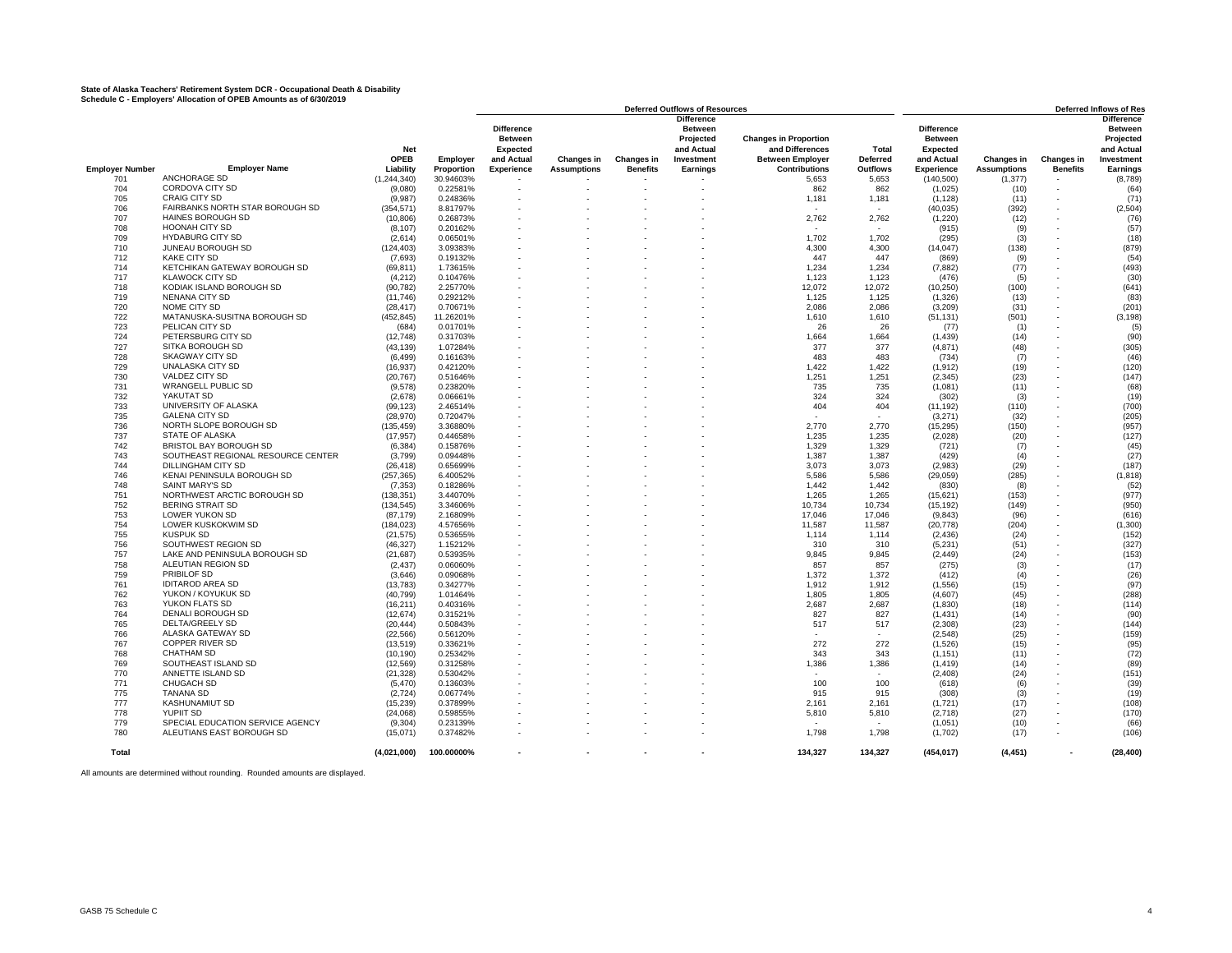## State of Alaska Teachers' Retirement System DCR - Occupational Death<br>Schedule C - Employers' Allocation of OPEB Amounts as of 6/30/2019

|                        |                                             | iources                                                                                            |                                            |                                                                    | <b>OPEB Expense Recognized</b>                                                                                                                                |                |
|------------------------|---------------------------------------------|----------------------------------------------------------------------------------------------------|--------------------------------------------|--------------------------------------------------------------------|---------------------------------------------------------------------------------------------------------------------------------------------------------------|----------------|
| <b>Employer Number</b> | <b>Employer Name</b>                        | <b>Changes in Proportion</b><br>and Differences<br><b>Between Employer</b><br><b>Contributions</b> | Total<br><b>Deferred</b><br><b>Inflows</b> | Proportionate<br>Share of<br><b>OPEB</b><br>Plan<br><b>Expense</b> | <b>Net Amortization of</b><br><b>Deferred Amounts from</b><br><b>Changes in Proportion and</b><br><b>Differences Between Employer</b><br><b>Contributions</b> | Total          |
| 701                    | <b>ANCHORAGE SD</b>                         | (1,909)                                                                                            | (152, 575)                                 | (15,903)                                                           | 511                                                                                                                                                           | (15, 392)      |
| 704                    | CORDOVA CITY SD                             | (1,645)                                                                                            | (2,744)                                    | (116)                                                              | (105)                                                                                                                                                         | (221)          |
| 705                    | <b>CRAIG CITY SD</b>                        |                                                                                                    | (1,209)                                    | (128)                                                              | 146                                                                                                                                                           | 19             |
| 706                    | FAIRBANKS NORTH STAR BOROUGH SD             | (10, 633)                                                                                          | (53, 565)                                  | (4,531)                                                            | (1, 346)                                                                                                                                                      | (5,878)        |
| 707                    | <b>HAINES BOROUGH SD</b>                    | (239)                                                                                              | (1,548)                                    | (138)                                                              | 318                                                                                                                                                           | 180            |
| 708                    | <b>HOONAH CITY SD</b>                       | (2,045)                                                                                            | (3,026)                                    | (104)                                                              | (260)                                                                                                                                                         | (364)          |
| 709                    | <b>HYDABURG CITY SD</b>                     |                                                                                                    | (316)                                      | (33)                                                               | 222                                                                                                                                                           | 189            |
| 710                    | JUNEAU BOROUGH SD                           | (2, 514)                                                                                           | (17, 577)                                  | (1,590)                                                            | 234                                                                                                                                                           | (1, 356)       |
| 712                    | <b>KAKE CITY SD</b>                         | (217)                                                                                              | (1, 148)                                   | (98)                                                               | 32                                                                                                                                                            | (67)           |
| 714                    | KETCHIKAN GATEWAY BOROUGH SD                | (4,034)                                                                                            | (12, 487)                                  | (892)                                                              | (332)                                                                                                                                                         | (1, 224)       |
| 717                    | <b>KLAWOCK CITY SD</b>                      | (663)                                                                                              | (1, 173)                                   | (54)                                                               | 51                                                                                                                                                            | (3)            |
| 718                    | KODIAK ISLAND BOROUGH SD                    | (4, 147)                                                                                           | (15, 139)                                  | (1, 160)                                                           | 932                                                                                                                                                           | (228)          |
| 719                    | NENANA CITY SD                              | (1,939)                                                                                            | (3,361)                                    | (150)                                                              | (108)                                                                                                                                                         | (258)          |
| 720                    | NOME CITY SD                                | (1, 847)                                                                                           | (5,288)                                    | (363)                                                              | 44                                                                                                                                                            | (319)          |
| 722                    | MATANUSKA-SUSITNA BOROUGH SD                | (18, 277)                                                                                          | (73, 109)                                  | (5,787)                                                            | (2, 140)                                                                                                                                                      | (7, 927)       |
| 723                    | PELICAN CITY SD                             | (30)                                                                                               | (113)                                      | (9)                                                                | (1)                                                                                                                                                           | (10)           |
| 724                    | PETERSBURG CITY SD                          | (2,747)                                                                                            | (4,290)                                    | (163)                                                              | (122)                                                                                                                                                         | (285)          |
| 727                    | SITKA BOROUGH SD                            | (886)                                                                                              | (6, 110)                                   | (551)                                                              | (67)                                                                                                                                                          | (619)          |
| 728                    | <b>SKAGWAY CITY SD</b>                      | (1,578)                                                                                            | (2, 365)                                   | (83)                                                               | (143)                                                                                                                                                         | (226)          |
| 729                    | <b>UNALASKA CITY SD</b>                     | (1,985)                                                                                            | (4,036)                                    | (216)                                                              | (55)                                                                                                                                                          | (272)          |
| 730                    | VALDEZ CITY SD                              | (6,520)                                                                                            | (9,035)                                    | (265)                                                              | (676)                                                                                                                                                         | (942)          |
| 731                    | <b>WRANGELL PUBLIC SD</b>                   | (353)                                                                                              | (1,513)                                    | (122)                                                              | 44                                                                                                                                                            | (79)           |
| 732                    | YAKUTAT SD                                  | (1,052)                                                                                            | (1, 377)                                   | (34)                                                               | (95)                                                                                                                                                          | (130)          |
| 733                    | UNIVERSITY OF ALASKA                        | (5,708)                                                                                            | (17, 710)                                  | (1, 267)                                                           | (659)                                                                                                                                                         | (1,926)        |
| 735                    | <b>GALENA CITY SD</b>                       | (2,860)                                                                                            | (6, 367)                                   | (370)                                                              | (359)                                                                                                                                                         | (730)          |
| 736                    | NORTH SLOPE BOROUGH SD                      | (8, 472)                                                                                           | (24, 873)                                  | (1,731)                                                            | (670)                                                                                                                                                         | (2,401)        |
| 737                    | STATE OF ALASKA                             | (2, 491)                                                                                           | (4,665)                                    | (229)                                                              | (143)                                                                                                                                                         | (373)          |
| 742                    | BRISTOL BAY BOROUGH SD                      | (1, 447)                                                                                           | (2, 220)                                   | (82)                                                               | (4)                                                                                                                                                           | (85)           |
| 743                    | SOUTHEAST REGIONAL RESOURCE CENTER          | (165)                                                                                              | (625)                                      | (49)                                                               | 149                                                                                                                                                           | 101            |
| 744                    | DILLINGHAM CITY SD                          | (1,937)                                                                                            | (5, 135)                                   | (338)                                                              | 167                                                                                                                                                           | (170)          |
| 746                    | KENAI PENINSULA BOROUGH SD                  | (1,933)                                                                                            | (33,095)                                   | (3, 289)                                                           | 442                                                                                                                                                           | (2, 847)       |
| 748                    | SAINT MARY'S SD                             | (1,596)                                                                                            | (2, 487)                                   | (94)                                                               | (16)                                                                                                                                                          | (110)          |
| 751                    | NORTHWEST ARCTIC BOROUGH SD                 | (8,470)                                                                                            | (25, 222)                                  | (1,768)                                                            | (872)                                                                                                                                                         | (2,640)        |
| 752                    | <b>BERING STRAIT SD</b>                     |                                                                                                    | (16, 291)                                  | (1,719)                                                            | 1,349                                                                                                                                                         | (370)          |
| 753                    | LOWER YUKON SD                              |                                                                                                    | (10, 556)                                  | (1, 114)                                                           | 2.140                                                                                                                                                         | 1,026          |
| 754                    | <b>LOWER KUSKOKWIM SD</b>                   | (2,560)                                                                                            | (24, 842)                                  | (2, 352)                                                           | 1,085                                                                                                                                                         | (1, 267)       |
| 755                    | <b>KUSPUK SD</b>                            | (241)                                                                                              | (2,853)                                    | (276)                                                              | 105                                                                                                                                                           | (171)          |
| 756                    | SOUTHWEST REGION SD                         | (3,069)                                                                                            | (8,678)                                    | (592)                                                              | (355)                                                                                                                                                         | (947)          |
| 757                    | LAKE AND PENINSULA BOROUGH SD               | (1, 315)                                                                                           | (3,941)                                    | (277)                                                              | 1,072                                                                                                                                                         | 794            |
| 758                    | ALEUTIAN REGION SD                          | $\overline{\phantom{a}}$                                                                           | (295)                                      | (31)                                                               | 107                                                                                                                                                           | 76             |
| 759                    | PRIBILOF SD                                 |                                                                                                    | (441)                                      | (47)                                                               | 171                                                                                                                                                           | 125            |
| 761                    | <b>IDITAROD AREA SD</b>                     | (3,654)                                                                                            | (5, 323)                                   | (176)                                                              | (242)                                                                                                                                                         | (418)          |
| 762                    | YUKON / KOYUKUK SD<br>YUKON FLATS SD        | (5,600)                                                                                            | (10, 540)                                  | (521)                                                              | (452)                                                                                                                                                         | (974)          |
| 763                    |                                             | (575)                                                                                              | (2,537)                                    | (207)                                                              | 261                                                                                                                                                           | 54             |
| 764<br>765             | DENALI BOROUGH SD<br><b>DELTA/GREELY SD</b> | (1, 332)                                                                                           | (2,867)                                    | (162)                                                              | (74)<br>49                                                                                                                                                    | (236)          |
| 766                    | ALASKA GATEWAY SD                           | (157)                                                                                              | (2,633)                                    | (261)                                                              |                                                                                                                                                               | (212)          |
| 767                    | <b>COPPER RIVER SD</b>                      | (4,870)<br>(2,918)                                                                                 | (7,602)                                    | (288)<br>(173)                                                     | (612)<br>(320)                                                                                                                                                | (900)<br>(493) |
| 768                    | <b>CHATHAM SD</b>                           | (1,059)                                                                                            | (4, 555)<br>(2, 292)                       | (130)                                                              | (94)                                                                                                                                                          | (224)          |
| 769                    | SOUTHEAST ISLAND SD                         |                                                                                                    | (1,522)                                    | (161)                                                              | 171                                                                                                                                                           | 10             |
| 770                    | ANNETTE ISLAND SD                           | (1, 562)                                                                                           | (4, 144)                                   | (273)                                                              | (199)                                                                                                                                                         | (471)          |
| 771                    | <b>CHUGACH SD</b>                           | (951)                                                                                              | (1,613)                                    | (70)                                                               | (104)                                                                                                                                                         | (174)          |
| 775                    | <b>TANANA SD</b>                            | (734)                                                                                              | (1,064)                                    | (35)                                                               | 31                                                                                                                                                            | (4)            |
| 777                    | <b>KASHUNAMIUT SD</b>                       | (990)                                                                                              | (2,836)                                    | (195)                                                              | 158                                                                                                                                                           | (37)           |
| 778                    | <b>YUPIIT SD</b>                            |                                                                                                    | (2,914)                                    | (308)                                                              | 717                                                                                                                                                           | 409            |
| 779                    | SPECIAL EDUCATION SERVICE AGENCY            | (1,729)                                                                                            | (2,855)                                    | (119)                                                              | (213)                                                                                                                                                         | (332)          |
| 780                    | ALEUTIANS EAST BOROUGH SD                   | (672)                                                                                              | (2, 497)                                   | (193)                                                              | 131                                                                                                                                                           | (61)           |
| Total                  |                                             | (134, 327)                                                                                         | (621, 195)                                 | (51, 388)                                                          | $\mathbf 0$                                                                                                                                                   | (51, 388)      |

All amounts are determined without rounding. Rounded amounts are displaye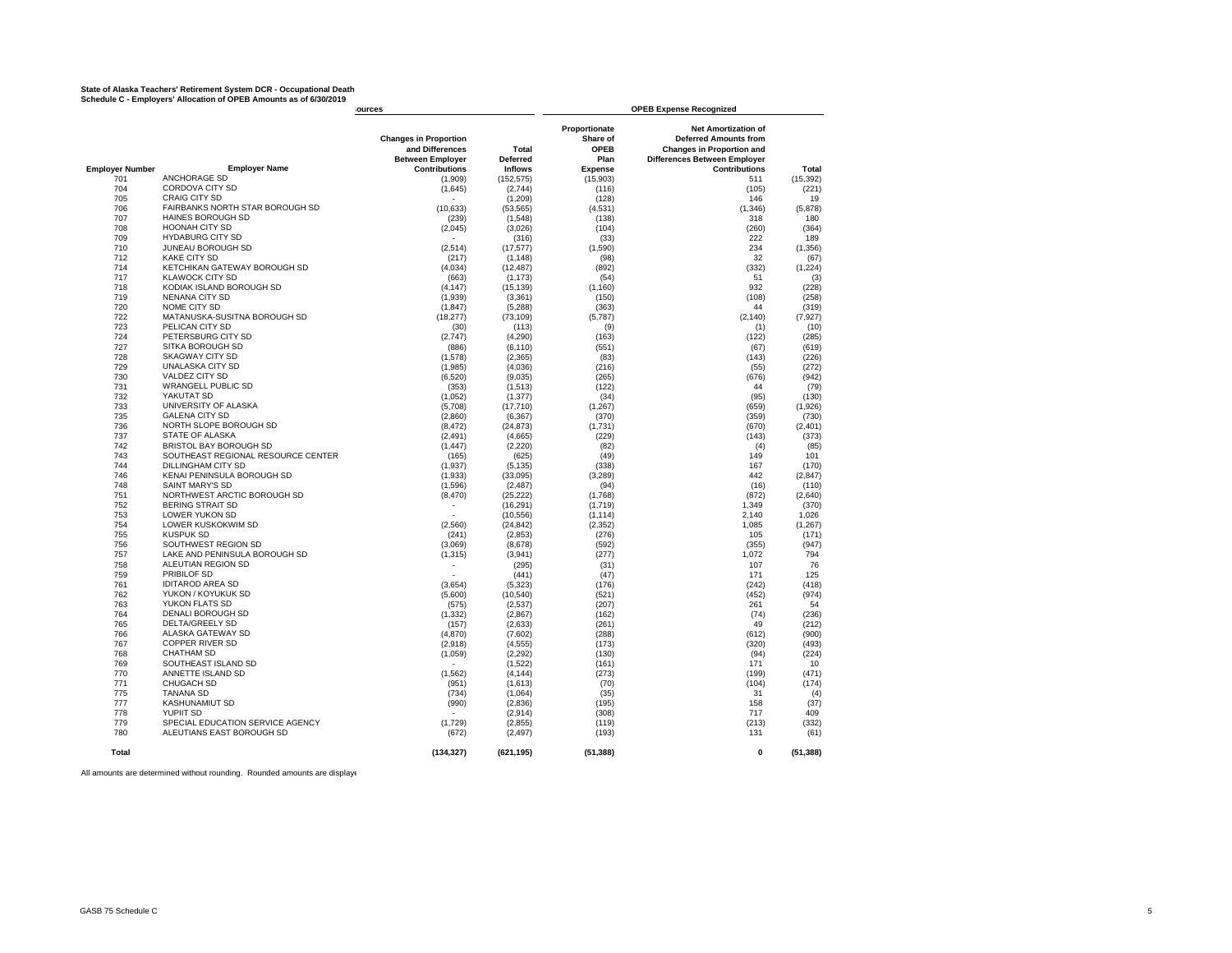# **State of Alaska Teachers' Retirement System DCR - Occupational Death & Disability Schedule D - Employers' Allocation of Recognition of Deferred Outflows/Inflows as of 6/30/2019**

| <b>Employer Number</b> | <b>Employer Name</b>               | FY2020    | FY2021    | FY2022    | FY2023    | FY2024    | <b>Thereafter</b> |
|------------------------|------------------------------------|-----------|-----------|-----------|-----------|-----------|-------------------|
| 701                    | <b>ANCHORAGE SD</b>                | (24, 057) | (24, 057) | (14, 463) | (13,968)  | (16, 939) | (53, 438)         |
| 704                    | CORDOVA CITY SD                    | (285)     | (285)     | (215)     | (211)     | (233)     | (655)             |
| 705                    | <b>CRAIG CITY SD</b>               | (51)      | (51)      | 26        | 30        | 6         | 11                |
| 706                    | FAIRBANKS NORTH STAR BOROUGH SD    | (8, 347)  | (8, 347)  | (5,613)   | (5, 472)  | (6, 319)  | (19, 467)         |
| 707                    | HAINES BOROUGH SD                  | 105       | 105       | 188       | 193       | 167       | 456               |
| 708                    | <b>HOONAH CITY SD</b>              | (420)     | (420)     | (358)     | (354)     | (374)     | (1, 101)          |
| 709                    | <b>HYDABURG CITY SD</b>            | 170       | 170       | 191       | 192       | 185       | 477               |
| 710                    | JUNEAU BOROUGH SD                  | (2, 222)  | (2, 222)  | (1,263)   | (1, 214)  | (1, 511)  | (4, 845)          |
| 712                    | <b>KAKE CITY SD</b>                | (120)     | (120)     | (61)      | (58)      | (76)      | (265)             |
| 714                    | KETCHIKAN GATEWAY BOROUGH SD       | (1,710)   | (1,710)   | (1, 172)  | (1, 144)  | (1, 311)  | (4, 206)          |
| 717                    | <b>KLAWOCK CITY SD</b>             | (32)      | (32)      | 0         | 2         | (8)       | 21                |
| 718                    | KODIAK ISLAND BOROUGH SD           | (860)     | (860)     | (160)     | (124)     | (341)     | (720)             |
| 719                    | <b>NENANA CITY SD</b>              | (340)     | (340)     | (249)     | (245)     | (273)     | (789)             |
| 720                    | NOME CITY SD                       | (517)     | (517)     | (298)     | (287)     | (355)     | (1, 227)          |
| 722                    | MATANUSKA-SUSITNA BOROUGH SD       | (11,080)  | (11,080)  | (7,589)   | (7, 409)  | (8, 490)  | (25, 849)         |
| 723                    | PELICAN CITY SD                    | (14)      | (14)      | (9)       |           | (10)      |                   |
| 724                    | PETERSBURG CITY SD                 |           |           |           | (9)       |           | (31)              |
| 727                    |                                    | (374)     | (374)     | (275)     | (270)     | (301)     | (1,032)           |
|                        | SITKA BOROUGH SD                   | (919)     | (919)     | (586)     | (569)     | (672)     | (2,067)           |
| 728                    | <b>SKAGWAY CITY SD</b>             | (271)     | (271)     | (221)     | (218)     | (234)     | (667)             |
| 729                    | <b>UNALASKA CITY SD</b>            | (390)     | (390)     | (259)     | (252)     | (293)     | (1,031)           |
| 730                    | VALDEZ CITY SD                     | (1,086)   | (1,086)   | (926)     | (918)     | (967)     | (2,800)           |
| 731                    | <b>WRANGELL PUBLIC SD</b>          | (146)     | (146)     | (72)      | (68)      | (91)      | (256)             |
| 732                    | YAKUTAT SD                         | (148)     | (148)     | (128)     | (127)     | (133)     | (369)             |
| 733                    | UNIVERSITY OF ALASKA               | (2,617)   | (2,617)   | (1, 852)  | (1, 813)  | (2,050)   | (6, 358)          |
| 735                    | <b>GALENA CITY SD</b>              | (931)     | (931)     | (708)     | (697)     | (766)     | (2, 334)          |
| 736                    | NORTH SLOPE BOROUGH SD             | (3, 344)  | (3, 344)  | (2,300)   | (2, 246)  | (2, 569)  | (8, 301)          |
| 737                    | STATE OF ALASKA                    | (498)     | (498)     | (360)     | (352)     | (395)     | (1, 327)          |
| 742                    | <b>BRISTOL BAY BOROUGH SD</b>      | (130)     | (130)     | (81)      | (78)      | (93)      | (379)             |
| 743                    | SOUTHEAST REGIONAL RESOURCE CENTER | 74        | 74        | 104       | 105       | 96        | 309               |
| 744                    | DILLINGHAM CITY SD                 | (354)     | (354)     | (150)     | (140)     | (203)     | (861)             |
| 746                    | KENAI PENINSULA BOROUGH SD         | (4, 639)  | (4,639)   | (2,655)   | (2, 552)  | (3, 167)  | (9, 857)          |
| 748                    | <b>SAINT MARY'S SD</b>             | (162)     | (162)     | (105)     | (102)     | (120)     | (395)             |
| 751                    | NORTHWEST ARCTIC BOROUGH SD        | (3,603)   | (3,603)   | (2,537)   | (2, 481)  | (2, 812)  | (8,921)           |
| 752                    | <b>BERING STRAIT SD</b>            | (1, 307)  | (1, 307)  | (270)     | (216)     | (538)     | (1,918)           |
| 753                    | <b>LOWER YUKON SD</b>              | 419       | 419       | 1,091     | 1,126     | 918       | 2,517             |
| 754                    | LOWER KUSKOKWIM SD                 | (2,548)   | (2, 548)  | (1, 130)  | (1,056)   | (1, 496)  | (4, 476)          |
| 755                    | <b>KUSPUK SD</b>                   | (321)     | (321)     | (155)     | (146)     | (198)     | (597)             |
| 756                    | SOUTHWEST REGION SD                | (1, 270)  | (1, 270)  | (913)     | (894)     | (1,005)   | (3,017)           |
| 757                    | LAKE AND PENINSULA BOROUGH SD      | 643       | 643       | 811       | 819       | 767       | 2,220             |
| 758                    | ALEUTIAN REGION SD                 | 59        | 59        | 78        | 79        | 73        | 215               |
| 759                    | PRIBILOF SD                        | 99        | 99        | 128       | 129       | 120       | 355               |
| 761                    | <b>IDITAROD AREA SD</b>            | (514)     | (514)     | (408)     | (402)     | (435)     | (1, 139)          |
| 762                    | YUKON / KOYUKUK SD                 | (1, 258)  | (1, 258)  | (943)     | (927)     | (1,025)   | (3, 324)          |
| 763                    | YUKON FLATS SD                     | (59)      | (59)      | 66        | 73        | 34        | 94                |
| 764                    | DENALI BOROUGH SD                  | (324)     | (324)     | (226)     | (221)     | (252)     | (693)             |
| 765                    | <b>DELTA/GREELY SD</b>             | (355)     | (355)     | (197)     | (189)     | (238)     | (782)             |
| 766                    | ALASKA GATEWAY SD                  | (1,057)   | (1,057)   | (883)     | (874)     | (928)     | (2,802)           |
| 767                    | <b>COPPER RIVER SD</b>             | (587)     | (587)     | (483)     | (478)     | (510)     | (1,638)           |
| 768                    | <b>CHATHAM SD</b>                  | (295)     | (295)     | (216)     | (212)     | (237)     | (695)             |
| 769                    | SOUTHEAST ISLAND SD                | (77)      | (77)      | 20        | 25        | (5)       | (21)              |
| 770                    | ANNETTE ISLAND SD                  | (620)     | (620)     | (455)     | (447)     | (498)     | (1,506)           |
| 771                    | <b>CHUGACH SD</b>                  | (212)     | (212)     | (170)     | (168)     | (181)     | (570)             |
| 775                    | <b>TANANA SD</b>                   | (23)      | (23)      |           |           |           | (92)              |
| 777                    | <b>KASHUNAMIUT SD</b>              |           |           | (2)       | (1)       | (7)       |                   |
|                        | <b>YUPIIT SD</b>                   | (143)     | (143)     | (26)      | (20)      | (56)      | (287)             |
| 778                    |                                    | 242       | 242       | 427       | 437       | 380       | 1,168             |
| 779                    | SPECIAL EDUCATION SERVICE AGENCY   | (397)     | (397)     | (325)     | (321)     | (344)     | (1,071)           |
| 780                    | ALEUTIANS EAST BOROUGH SD          | (166)     | (166)     | (50)      | (44)      | (80)      | (193)             |
| Total                  |                                    | (79, 388) | (79, 388) | (48, 388) | (46, 788) | (56, 388) | (176, 527)        |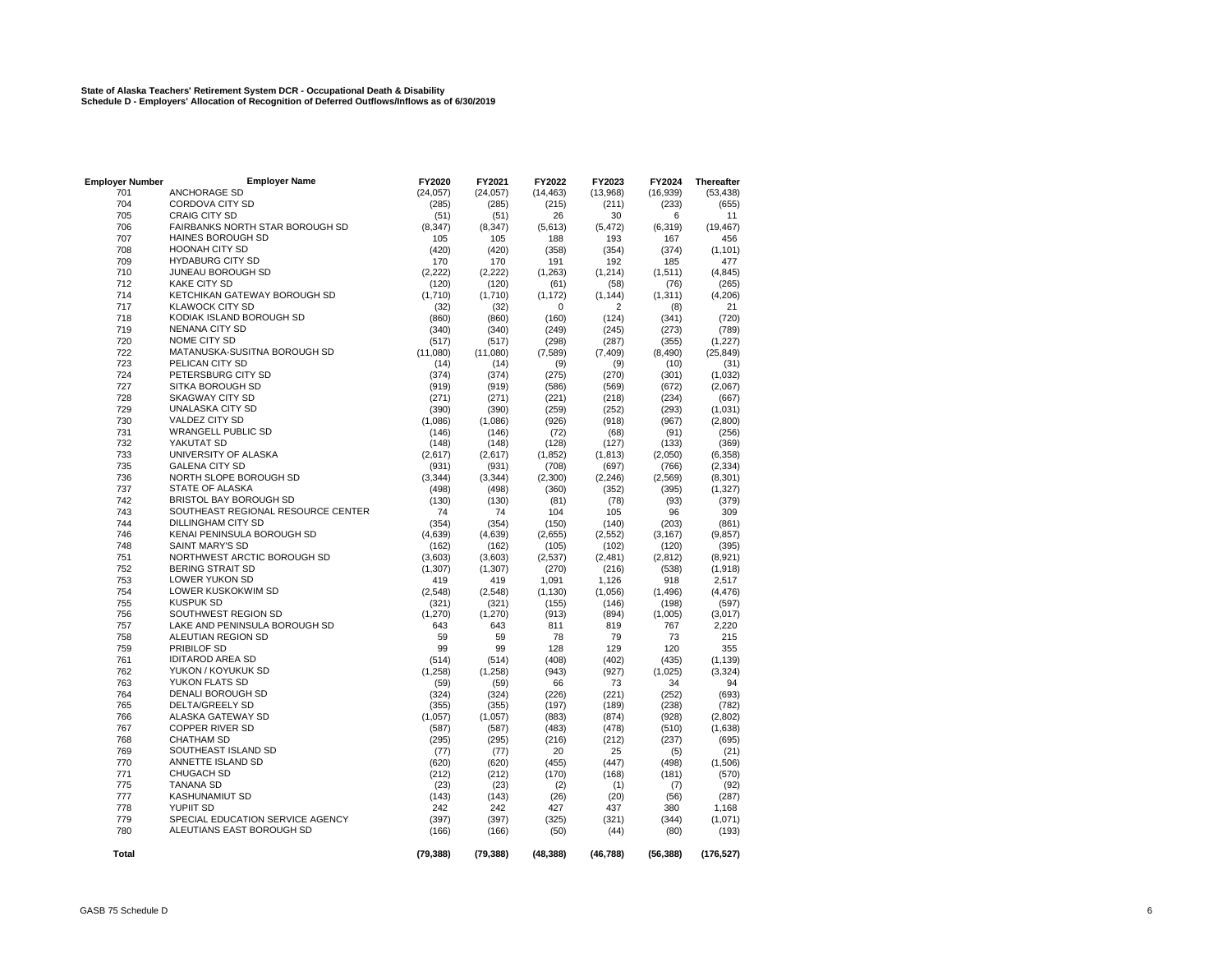| <b>Employer Number</b> | <b>Employer Name</b>                                          | FY2019  | FY2018 | FY2017 | FY2016 |
|------------------------|---------------------------------------------------------------|---------|--------|--------|--------|
| 701                    | ANCHORAGE SD                                                  | 96,597  |        |        |        |
| 704                    | CORDOVA CITY SD                                               | 705     |        |        |        |
| 705                    | <b>CRAIG CITY SD</b>                                          | 775     |        |        |        |
| 706                    | FAIRBANKS NORTH STAR BOROUGH SD                               | 27,525  |        |        |        |
| 707                    | <b>HAINES BOROUGH SD</b>                                      | 839     |        |        |        |
| 708                    | <b>HOONAH CITY SD</b>                                         | 629     |        |        |        |
| 709                    | <b>HYDABURG CITY SD</b>                                       | 203     |        |        |        |
| 710                    | JUNEAU BOROUGH SD                                             | 9,657   |        |        |        |
| 712                    | <b>KAKE CITY SD</b>                                           | 597     |        |        |        |
| 714                    | KETCHIKAN GATEWAY BOROUGH SD                                  | 5,419   |        |        |        |
| 717                    | <b>KLAWOCK CITY SD</b>                                        | 327     |        |        |        |
| 718                    | KODIAK ISLAND BOROUGH SD                                      | 7,047   |        |        |        |
| 719                    | NENANA CITY SD                                                | 912     |        |        |        |
| 720                    | NOME CITY SD                                                  | 2,206   |        |        |        |
| 722                    | MATANUSKA-SUSITNA BOROUGH SD                                  | 35,154  |        |        |        |
| 723                    | PELICAN CITY SD                                               | 53      |        |        |        |
| 724                    | PETERSBURG CITY SD                                            | 990     |        |        |        |
| 727                    | SITKA BOROUGH SD                                              | 3,349   |        |        |        |
| 728                    | <b>SKAGWAY CITY SD</b>                                        | 505     |        |        |        |
| 729                    | UNALASKA CITY SD                                              | 1,315   |        |        |        |
|                        | VALDEZ CITY SD                                                |         |        |        |        |
| 730                    |                                                               | 1,612   |        |        |        |
| 731                    | <b>WRANGELL PUBLIC SD</b>                                     | 744     |        |        |        |
| 732                    | YAKUTAT SD                                                    | 208     |        |        |        |
| 733                    | UNIVERSITY OF ALASKA                                          | 7,695   |        |        |        |
| 735                    | <b>GALENA CITY SD</b>                                         | 2,249   |        |        |        |
| 736                    | NORTH SLOPE BOROUGH SD                                        | 10,516  |        |        | 1,458  |
| 737                    | STATE OF ALASKA                                               | 1,394   |        |        |        |
| 742                    | <b>BRISTOL BAY BOROUGH SD</b>                                 | 496     |        |        |        |
| 743                    | SOUTHEAST REGIONAL RESOURCE CENTER                            | 295     |        |        |        |
| 744                    | DILLINGHAM CITY SD                                            | 2,051   |        |        |        |
| 746                    | KENAI PENINSULA BOROUGH SD                                    | 19,979  |        |        |        |
| 748                    | SAINT MARY'S SD                                               | 571     |        |        |        |
| 751                    | NORTHWEST ARCTIC BOROUGH SD                                   | 10,740  |        |        |        |
| 752                    | <b>BERING STRAIT SD</b>                                       | 10,445  |        |        |        |
| 753                    | LOWER YUKON SD                                                | 6,768   |        |        |        |
| 754                    | LOWER KUSKOKWIM SD                                            | 14,286  |        |        |        |
| 755                    | <b>KUSPUK SD</b>                                              | 1,675   |        |        |        |
| 756                    | SOUTHWEST REGION SD                                           | 3,596   |        |        |        |
| 757                    | LAKE AND PENINSULA BOROUGH SD                                 | 1,684   |        |        |        |
| 758                    | ALEUTIAN REGION SD                                            | 189     |        |        |        |
| 759                    | PRIBILOF SD                                                   | 283     |        |        |        |
| 761                    | <b>IDITAROD AREA SD</b>                                       | 1,070   |        |        |        |
| 762                    | YUKON / KOYUKUK SD                                            | 3,167   |        |        |        |
| 763                    | YUKON FLATS SD                                                | 1,258   |        |        |        |
| 764                    | DENALI BOROUGH SD                                             | 984     |        |        |        |
| 765                    | DELTA/GREELY SD                                               | 1,587   |        |        |        |
| 766                    | ALASKA GATEWAY SD                                             | 1,752   |        |        |        |
| 767                    | <b>COPPER RIVER SD</b>                                        | 1,049   |        |        |        |
| 768                    | <b>CHATHAM SD</b>                                             | 791     |        |        |        |
| 769                    | SOUTHEAST ISLAND SD                                           | 976     |        |        |        |
| 770                    | ANNETTE ISLAND SD                                             | 1,656   |        |        |        |
| 771                    | <b>CHUGACH SD</b>                                             | 425     |        |        |        |
| 775                    | <b>TANANA SD</b>                                              | 211     |        |        |        |
| 777                    | <b>KASHUNAMIUT SD</b>                                         | 1,183   |        |        | (5)    |
| 778                    | YUPIIT SD                                                     | 1,868   |        |        |        |
|                        |                                                               |         |        |        |        |
| 779                    | SPECIAL EDUCATION SERVICE AGENCY<br>ALEUTIANS EAST BOROUGH SD | 722     |        |        |        |
| 780                    |                                                               | 1,170   |        |        |        |
| <b>Total</b>           |                                                               | 312,145 |        |        | 1,453  |
|                        |                                                               |         |        |        |        |